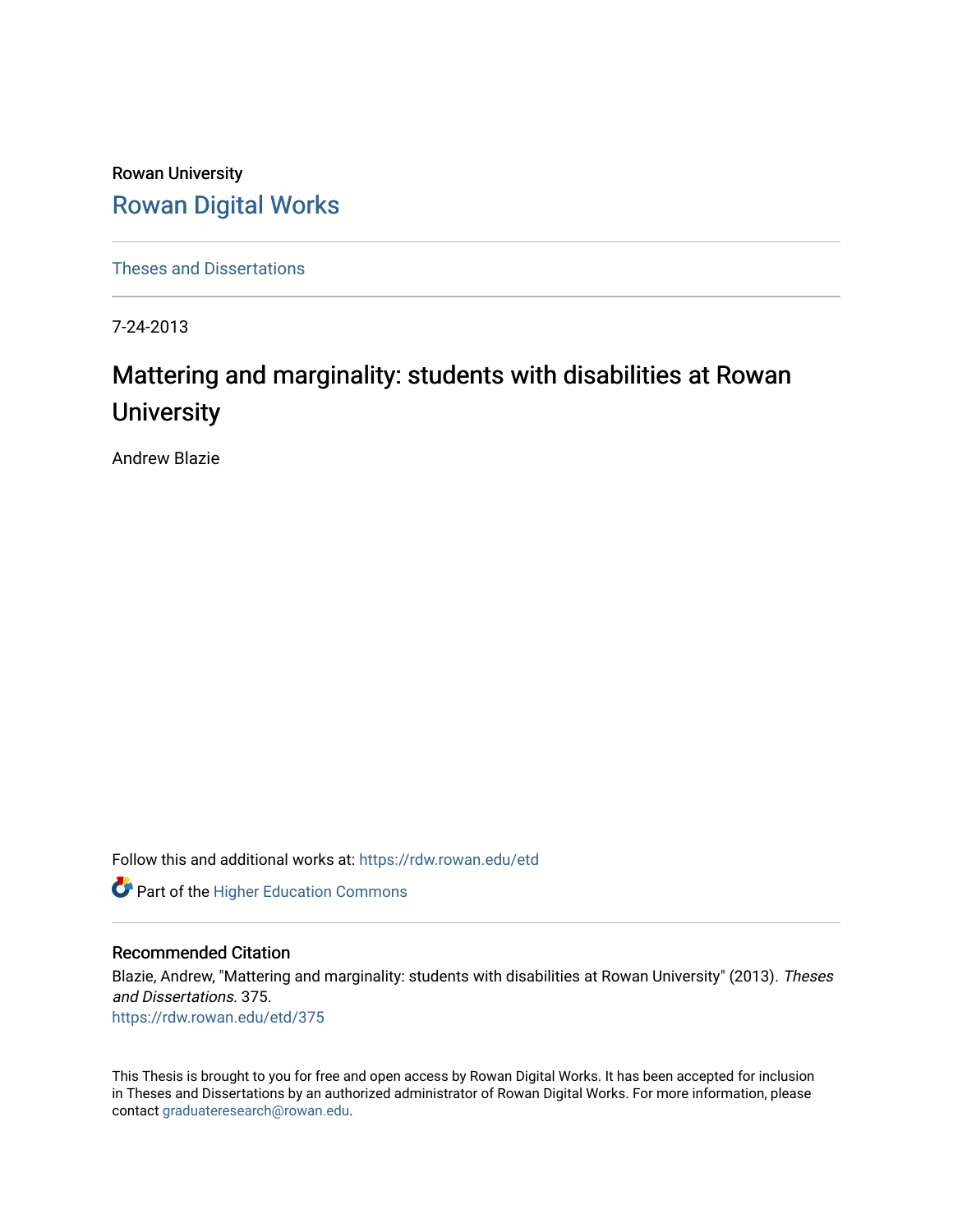# **MATTERING AND MARGINALITY: STUDENTS WITH DISABILITIES AT ROWAN UNIVERSITY**

by Andrew M. Blazie

A Thesis

Submitted to the Department of Educational Services, Administration, and Higher Education College of Education In partial fulfillment of the requirement For the degree of Master of Arts in Higher Education Administration at Rowan University June 17, 2013

Thesis Chair: Burton R. Sisco, Ed.D.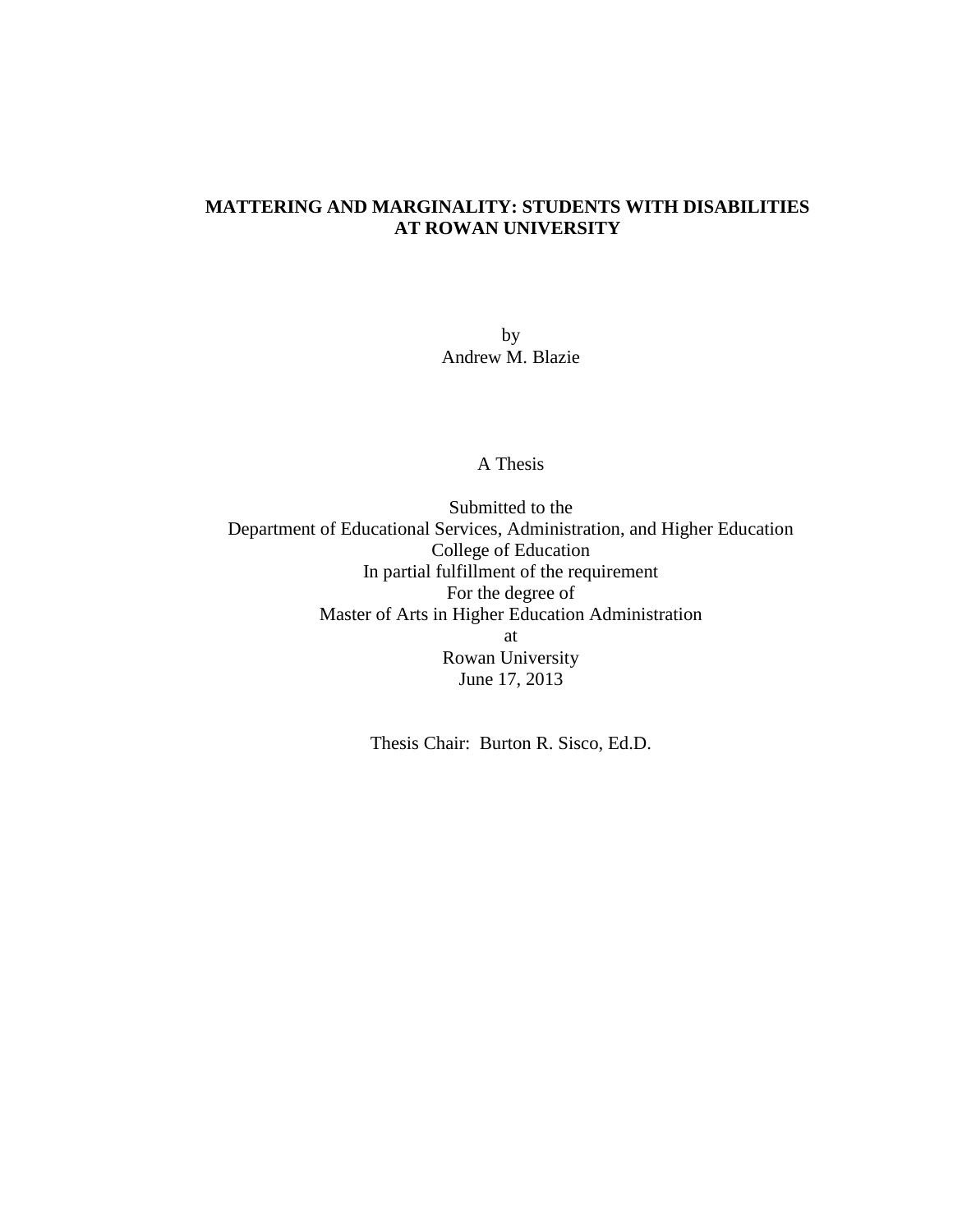© 2013 Andrew M. Blazie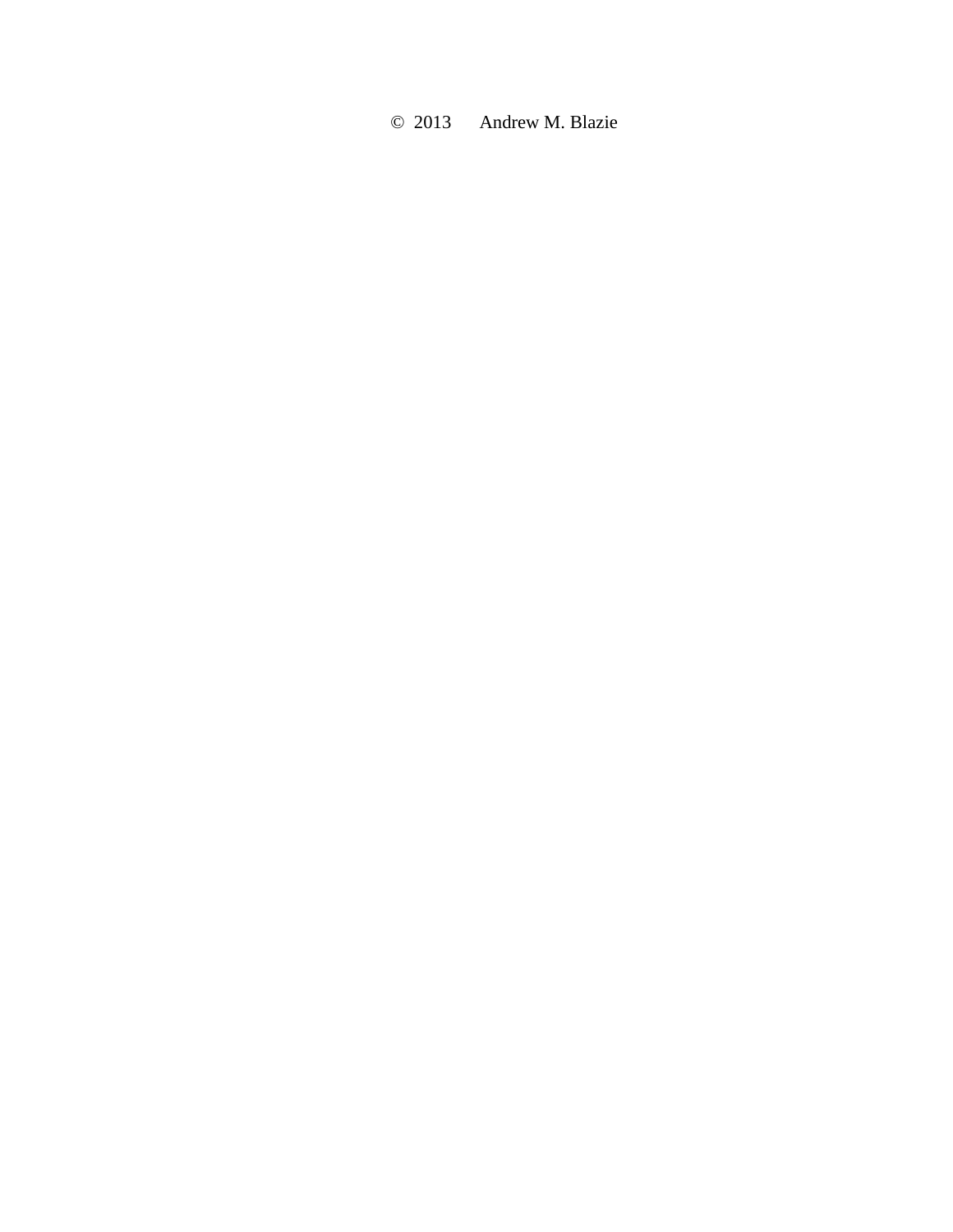# **Dedication**

*This thesis is dedicated to my mother.*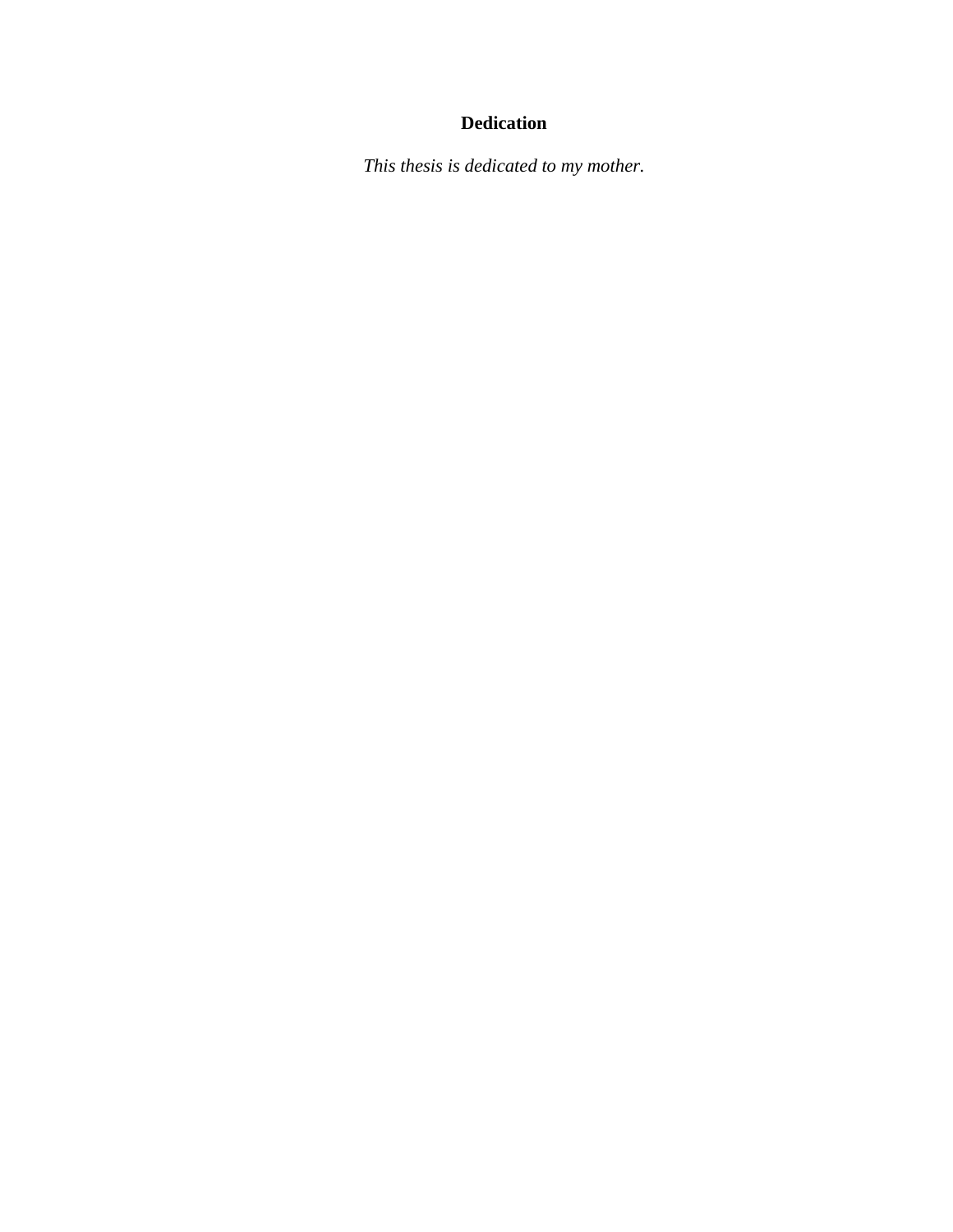#### **Acknowledgments**

I would like to recognize my mother, Barbara Kelly, who for the last 11 years has battled her way back from a massive stroke, and taught me to never give up no matter what obstacles I may face in life. I also thank her for all of her love, support, and understanding during my time away from her in pursuing my degree.

I would like to acknowledge my sister and niece, Kasmire and Seren, and my grandparents for all of their support, not only during my time in school, but throughout my whole life.

I also would like to thank my friends and former co-workers: Ray, Debbie, Erica, Jami, Becki, and Tammy for all of their support and being there for me whenever I need them!

I would also like to thank Dr. MaryBeth Walpole and Dr. Burton Sisco for challenging me through various projects and presentations, and providing me with all the knowledge and information needed for success in the program and in the completion of this study and degree!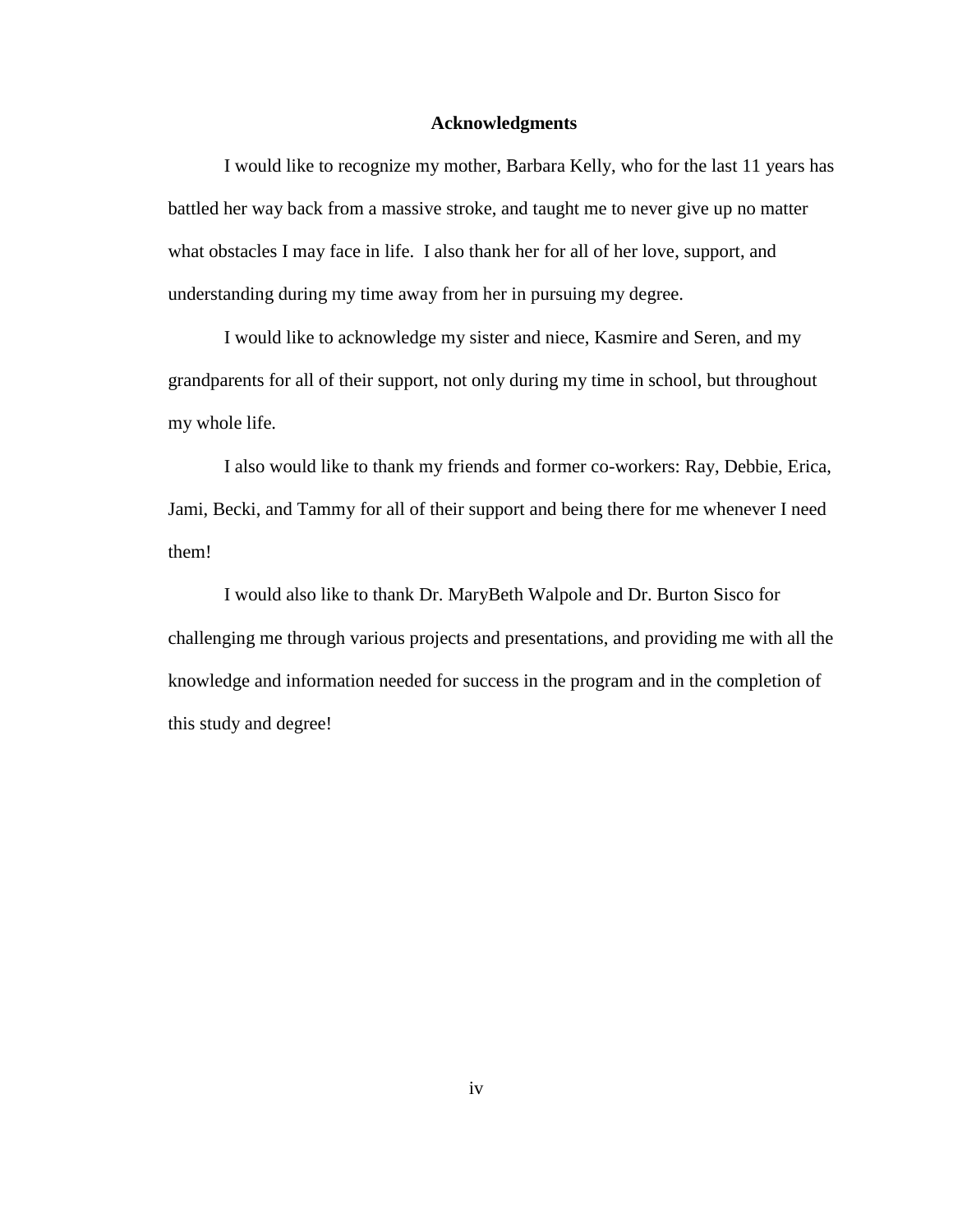#### **Abstract**

Andrew M. Blazie MATTERING AND MARGINALITY: STUDENTS WITH DISABILITIES AT ROWAN UNIVERSITY 2012/13 Burton R. Sisco, Ed.D. Master of Arts in Higher Education Administration

The goal of this study was to determine if students with documented disabilities at Rowan University felt as if they mattered to the university. The subjects in this study consisted of 161 students with a documented disability during the Spring 2013 semester. Data were collected using a modified version of the *Mattering Scales for Adult Students in Higher Education*, which consisted of 45 Likert scale statements meant to gain insight into students with disabilities perceptions toward mattering in five subscales. Data analysis reported that participants generally felt they mattered in each of the five subscales. However, the lowest mean scores were found in the Administrative Subscale and the highest scores were found in the interaction with Peers Subscale. An analysis of significant correlations discovered different levels of mattering between students with invisible disabilities and students with visible disabilities, transfer students into the university, and students who received an Individual Education Plan (IEP) during his or her K-12 school years.

v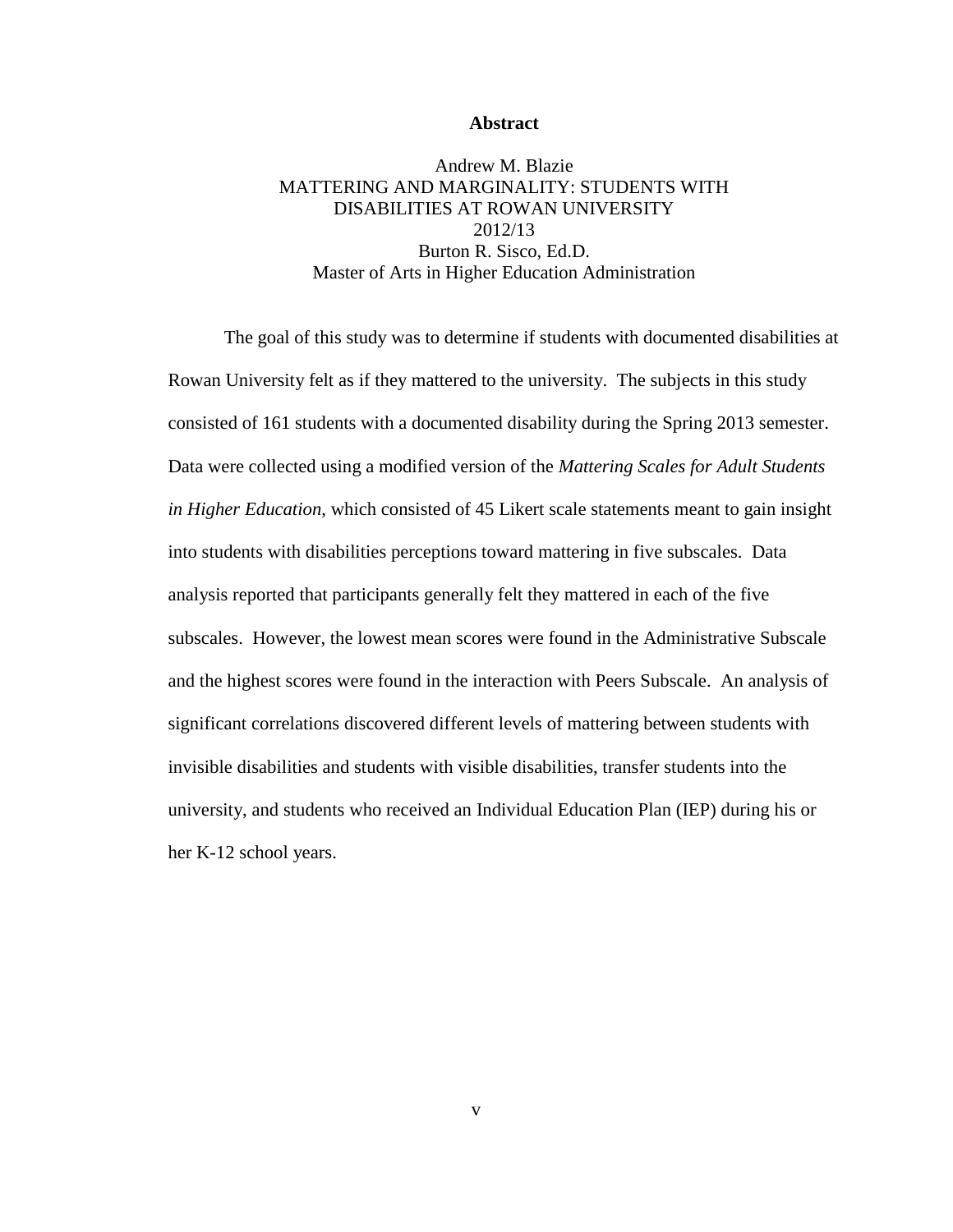# **Table of Contents**

| Acknowledgments                                                 | iv             |
|-----------------------------------------------------------------|----------------|
| Abstract                                                        | $\mathbf{V}$   |
| List of Tables                                                  | ix             |
| <b>Chapter I: Introduction</b>                                  | $\mathbf{1}$   |
| Statement of the Problem                                        | $\mathbf{1}$   |
| Purpose of the Study                                            | $\overline{2}$ |
| Significance of the Study                                       | $\overline{2}$ |
| <b>Assumptions and Limitations</b>                              | $\overline{2}$ |
| <b>Operational Definitions</b>                                  | 3              |
| <b>Research Questions</b>                                       | 5              |
| Overview of the Study                                           | 5              |
| <b>Chapter II: Literature Review</b>                            | $\overline{7}$ |
| Mattering and Marginality                                       | 7              |
| Traditional Aged Students with Disabilities in Higher Education | 10             |
| Veterans with Disabilities in Higher Education                  | 12             |
| <b>Invisible Disabilities</b>                                   | 13             |
| Disability Initiatives in Higher Education                      | 14             |
| <b>Mattering Scales</b>                                         | 15             |
| Mattering Studies at Colleges and Universities                  | 17             |
| Previous Student Mattering Studies at Rowan University          | 17             |
| Summary of the Literature Review                                | 18             |
| <b>Chapter III: Methodology</b>                                 | 20             |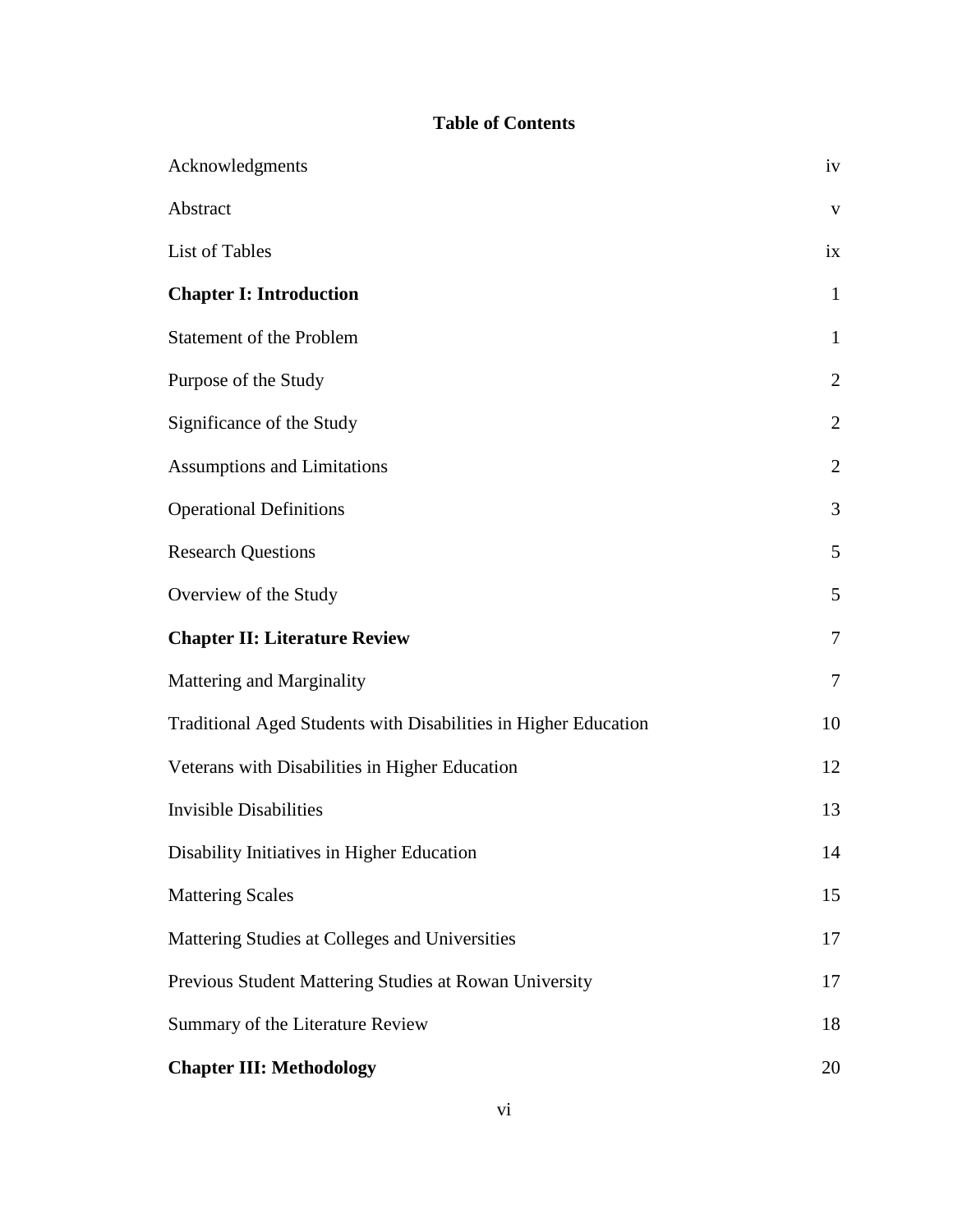| Context of the Study                                                    | 20 |
|-------------------------------------------------------------------------|----|
| Population and Subject Sampling of the Study                            | 21 |
| Data Collection Instrument                                              | 21 |
| <b>Data Collection Procedures</b>                                       | 23 |
| Data Analysis                                                           | 24 |
| <b>Chapter IV: Findings</b>                                             | 26 |
| Profile of the Sample                                                   | 26 |
| Analysis of the Data                                                    | 29 |
| <b>Research Question 1</b>                                              | 29 |
| <b>Research Question 2</b>                                              | 39 |
| <b>Research Question 3</b>                                              | 43 |
| <b>Research Question 4</b>                                              | 44 |
| <b>Chapter V: Summary, Discussion, Conclusions, and Recommendations</b> | 47 |
| Summary of the Study                                                    | 47 |
| Purpose of the Study                                                    | 47 |
| Methodology                                                             | 48 |
| Data Analysis                                                           | 49 |
| Discussion of the Findings                                              | 49 |
| Conclusions                                                             | 54 |
| <b>Recommendations for Practice</b>                                     | 56 |
| <b>Recommendations for Future Research</b>                              | 57 |
| References                                                              | 58 |
| Appendix A: Instrument: Student Questionnaire                           | 60 |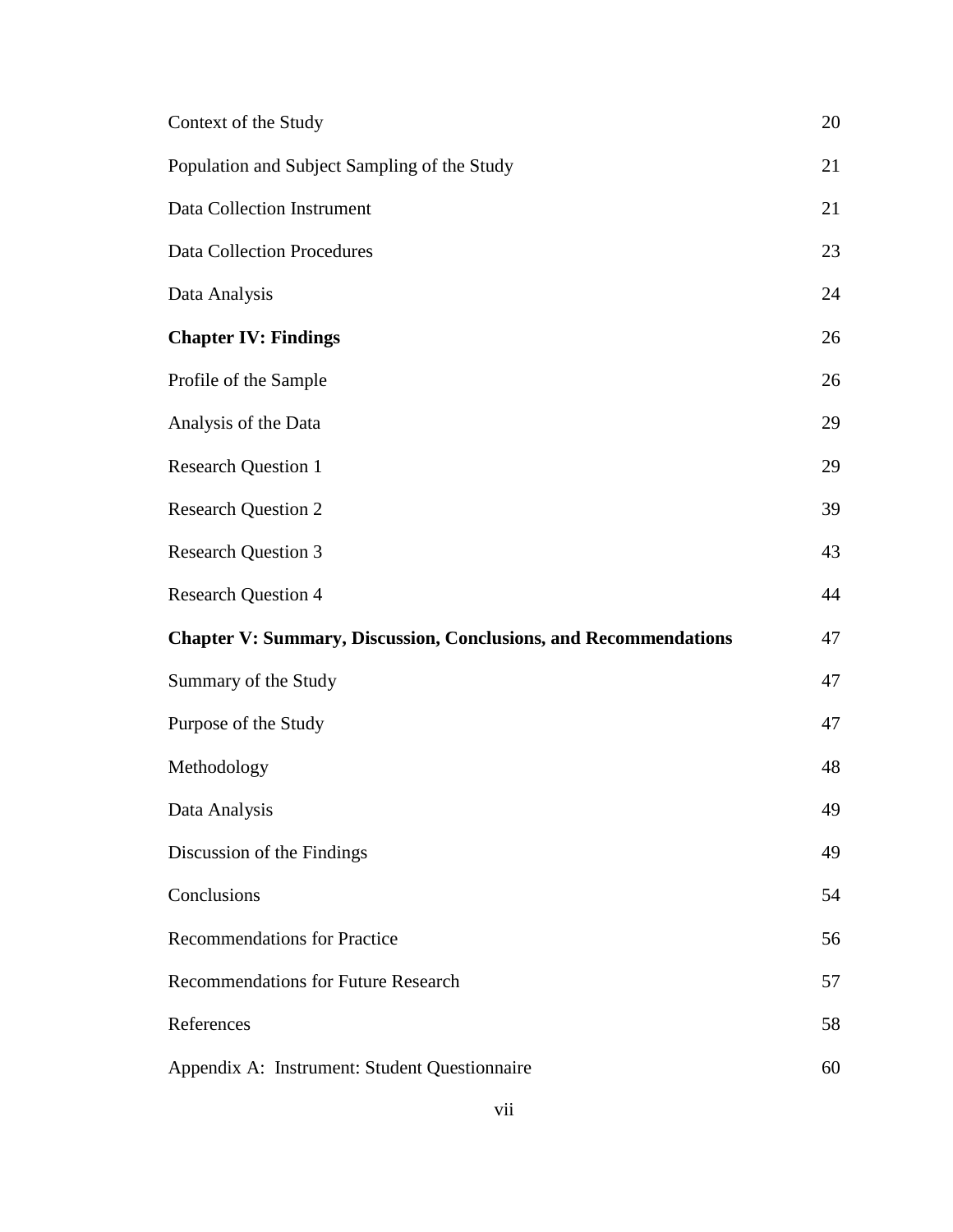| Appendix B: Institutional Review Board Approval Letter | 65 |
|--------------------------------------------------------|----|
| Appendix C: Email/Letter To Participants               | 67 |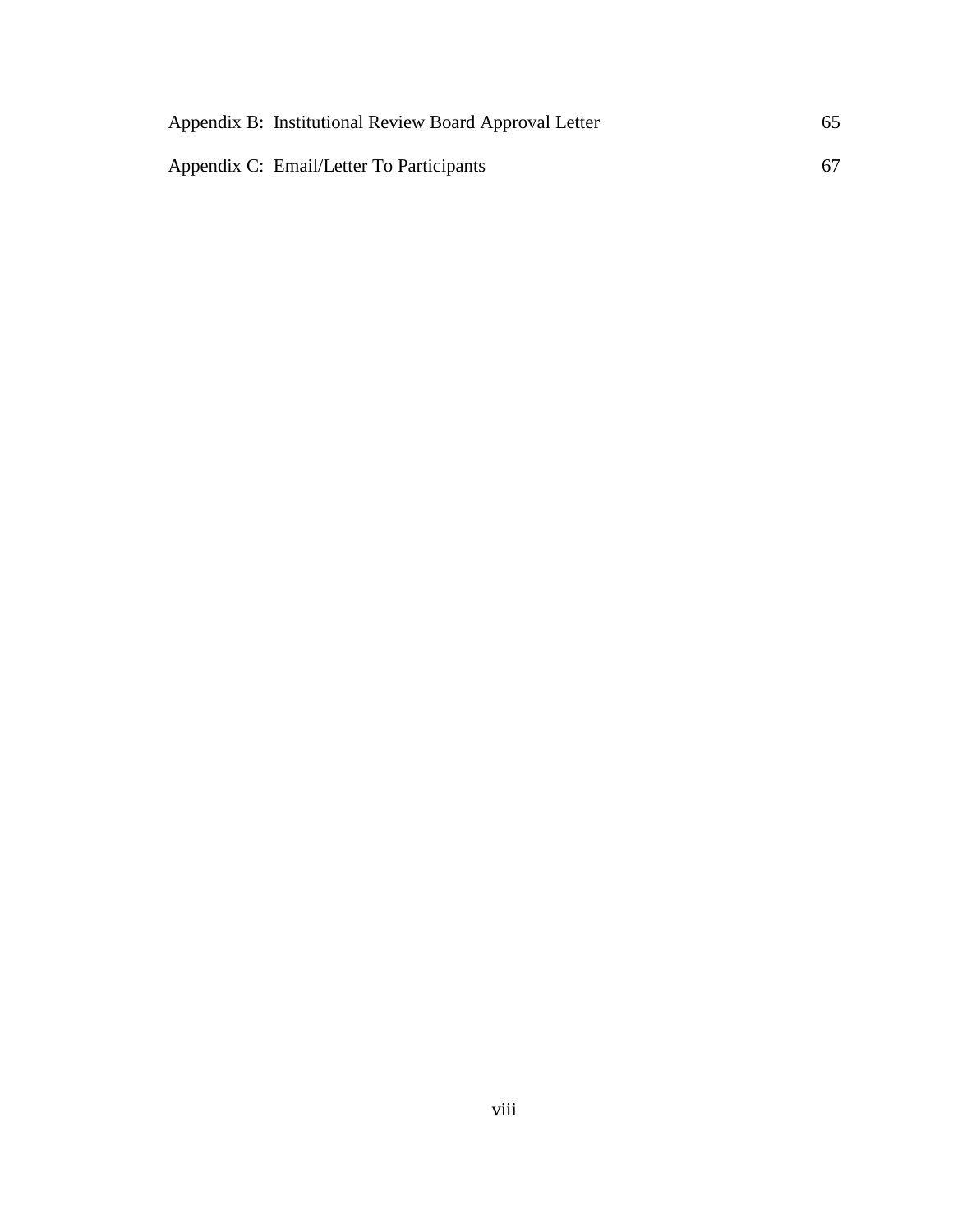# **List of Tables**

Table Page

| Table 4.1 Participant Demographics                                                     | 27 |
|----------------------------------------------------------------------------------------|----|
| Table 4.2 Administration Subscale                                                      | 29 |
| Table 4.3 Advising Subscale                                                            | 32 |
| Table 4.4 Peers Subscale                                                               | 33 |
| Table 4.5 Multiple Roles Subscale                                                      | 35 |
| Table 4.6 Faculty Subscale                                                             | 37 |
| Table 4.7 Descriptive Statistics for Normative and Research Samples by Subscale        | 38 |
| Table 4.8 Significant Correlations with Age                                            | 39 |
| Table 4.9 Significant Correlations with Gender                                         | 40 |
| Table 4.10 Significant Correlation with Race/Ethnicity                                 | 40 |
| Table 4.11 Significant Correlations with Students with an IEP in K-12                  | 40 |
| Table 4.12 Significant Correlations with Transfer Students                             | 41 |
| Table 4.13 Significant Correlations with Residence Status                              | 41 |
| Table 4.14 Significant Correlations with Student's Current Year at Rowan University    | 42 |
| Table 4.15 Significant Correlation with Students Participating in Academic Coaching    | 42 |
| Table 4.16 Significant Correlations with Nature of Disability                          | 43 |
| Table 4.17 Descriptive Statistics for Students with Invisible vs. Visible Disabilities | 44 |
| Table 4.18 Significant Correlations between Invisible and Visible Disabilities         | 45 |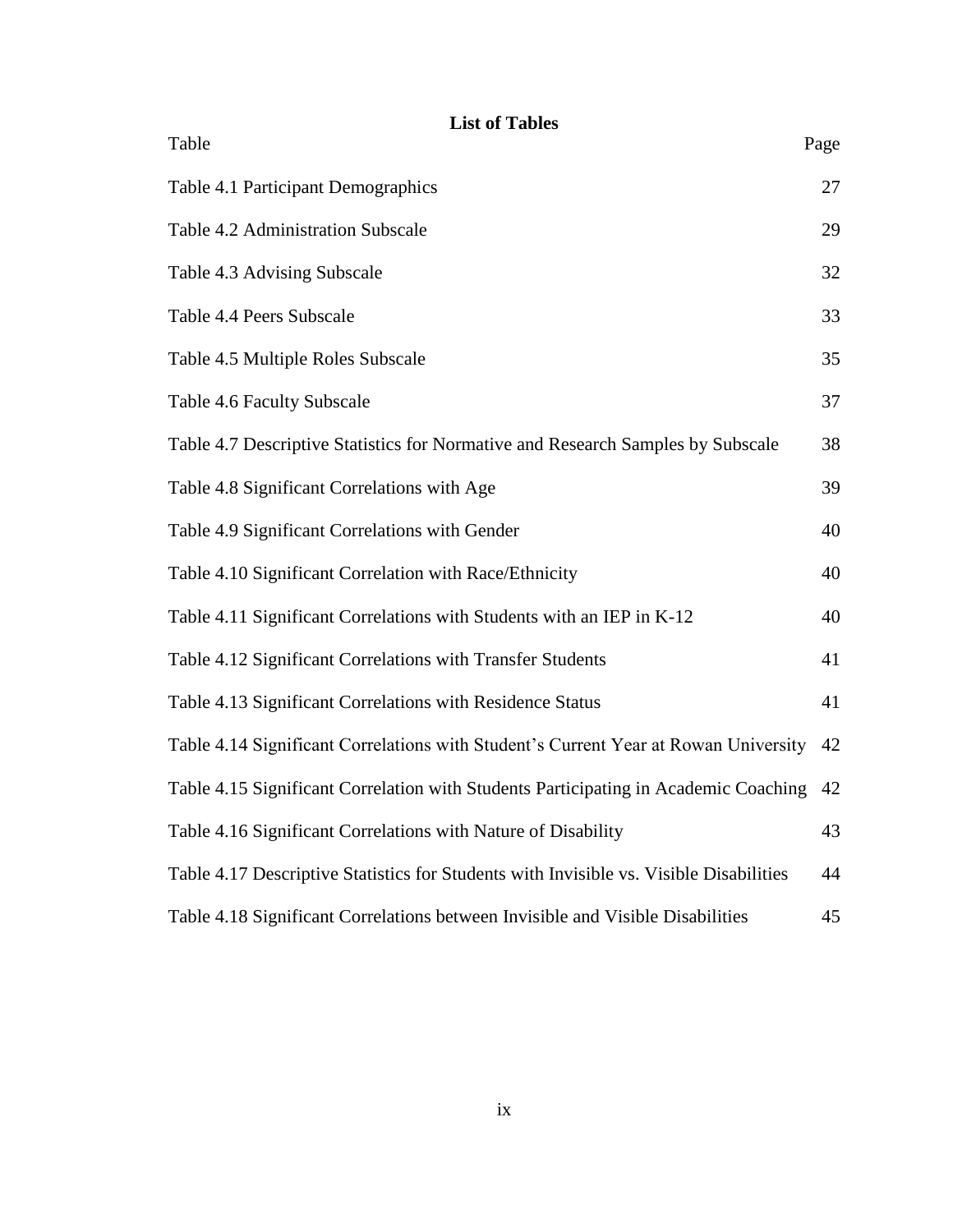## **Chapter I**

#### **Introduction**

The number of students with disabilities in higher education has increased dramatically in the past few decades. However providing services, accommodations, and campus wide initiatives has lagged behind and may create a feeling of non-inclusion or mattering for a student with a documented disability. The population of students with disabilities can possess physical, learning, and psychological disabilities and are traditional college aged students, veterans returning from war, and adult learners. The student population in this classification can have difficulties in transitioning into campus life and may begin to feel less important than other students on campus.

# **Statement of the Problem**

There has been very little literature or studies focusing on higher education students with disabilities and their feelings of mattering on campus. Students with disabilities when enrolling into college are in transition. The transition process can be difficult for students with disabilities because they must become self-advocates for their needs on campus and in the classroom, as well as attempt to fit in as a student in campus life. Also it is a time when students can begin to feel as marginalized or they do not matter to others on campus (Hadley, 2011; Meade, 2006; Schlossberg, 1989).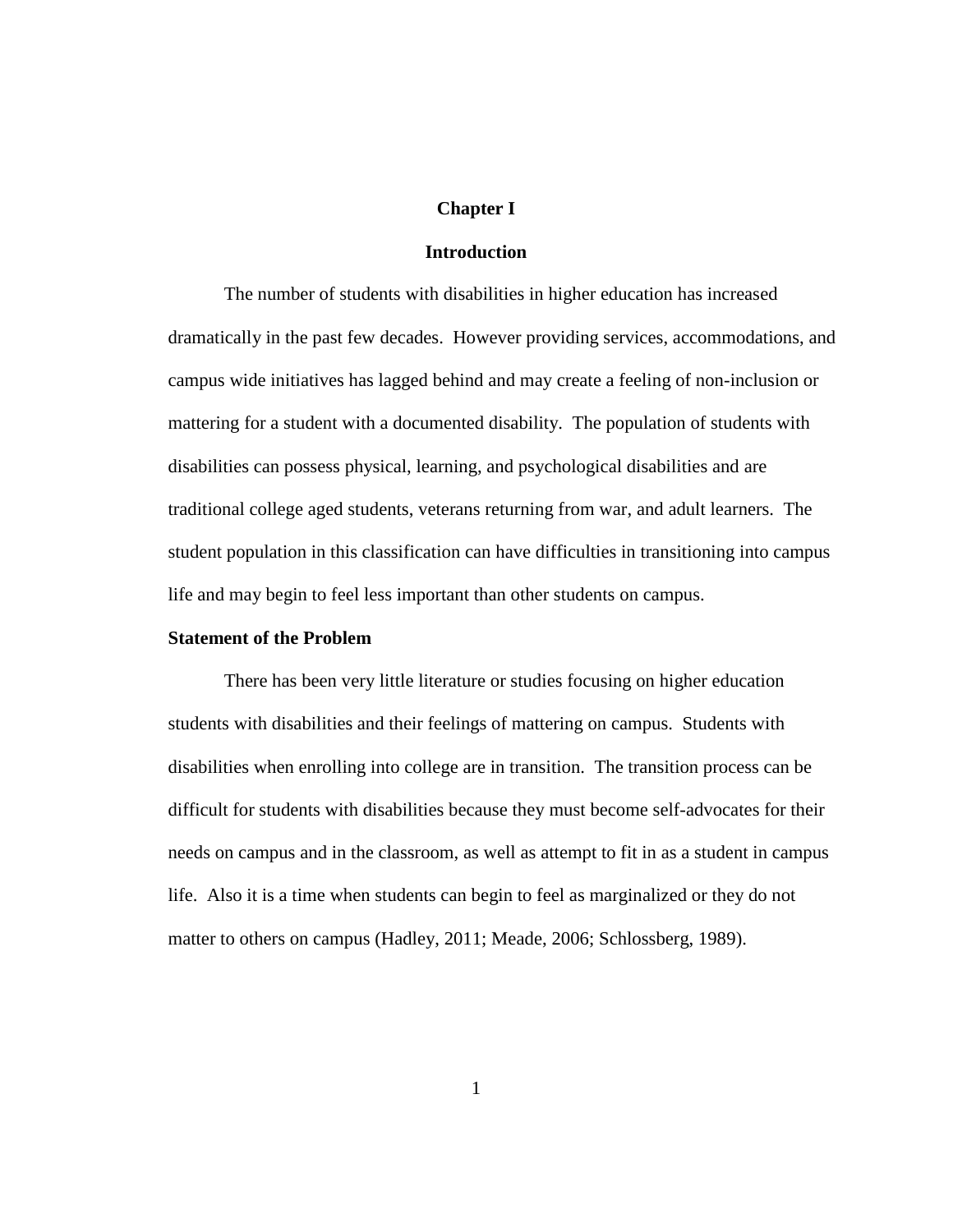# **Purpose of the Study**

The purpose of this study was to find if students with disabilities in higher education feel as if they matter and possess a feeling of inclusion in all aspects of college life. The study also examined if factors such as type of disability, participation in activities on campus, and interactions with administration, faculty, and students influence the mattering and marginality of students with a disability.

### **Significance of the Study**

The study investigated reasons students with disabilities may feel their concerns, needs, and feelings do not matter to others in higher education settings. The findings may help administrators implement more awareness and sensitivity programs for faculty, staff members, and students on campus. The findings may also assist instructors to become knowledgeable concerning the accommodations some students with disabilities need for success in the classroom.

#### **Assumptions and Limitations**

The study is limited to the students who have registered and have a documented disability with the Academic Success Center and Disability Resource Services at Rowan University in Glassboro, New Jersey. Returned surveys were the only ones used in the study. It is assumed that all student responses to the survey have been attending the university long enough to develop an opinion if they feel as if they matter to other students, faculty, and administration at the university. It is also assumed that a student with a disability who actively participates in various campus activities will feel as though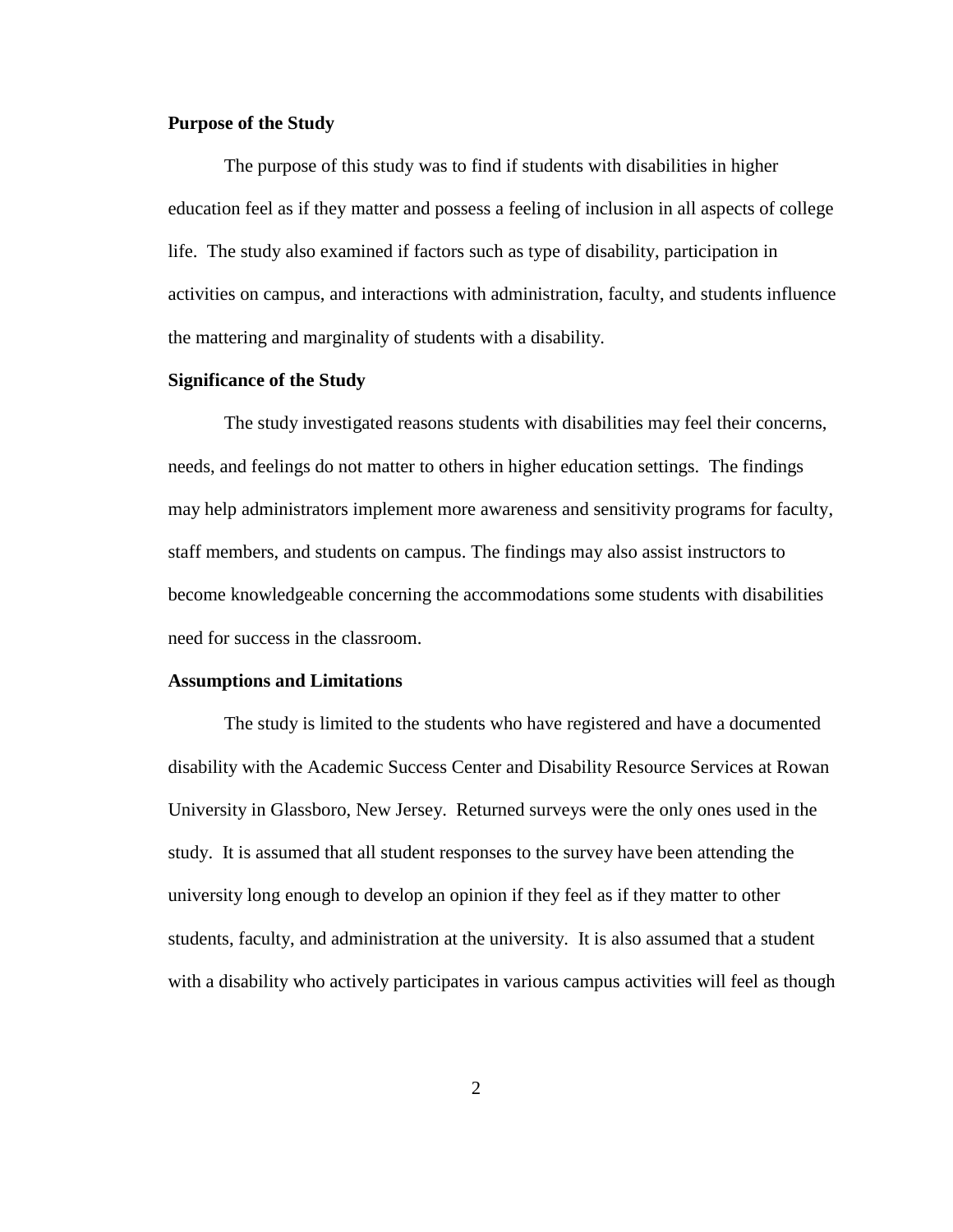they matter more in college life than students with a disability who do not actively participate.

The survey is limited by the sample size and the inclusion of only students with a documented disability. Since Rowan University students with a disability are not required to disclose his or her disability to the university, the study was unable to contact all students on campus who possess a disability. Another limitation in the study was the collection of surveys. A convenience sample was used by distributing surveys to students with documented disabilities who participated in the Sure to Pass Academic Coaching program during a six week period, therefore limiting the results to only students attending the coaching program during this timeframe. A simple random sample was also used in the study by distributing the survey through email, therefore limiting the study to only students who read and responded to the email.

Another limitation is the potential for researcher bias. Prior to and during the study, I worked directly with college students with disabilities in various capacities. In addition, a member of my immediate family possesses a physical disability. These factors may influence my feelings toward students with a disability.

#### **Operational Definitions**

- 1. Adult student with a disability: Current enrolled Rowan University students who have a documented disability with the Disability Resources Center and are 25 years of age or older.
- 2. Ego-extension: "feeling that other people will be proud of our accomplishments or saddened by our failures" (Schlossberg, 1989, p. 9).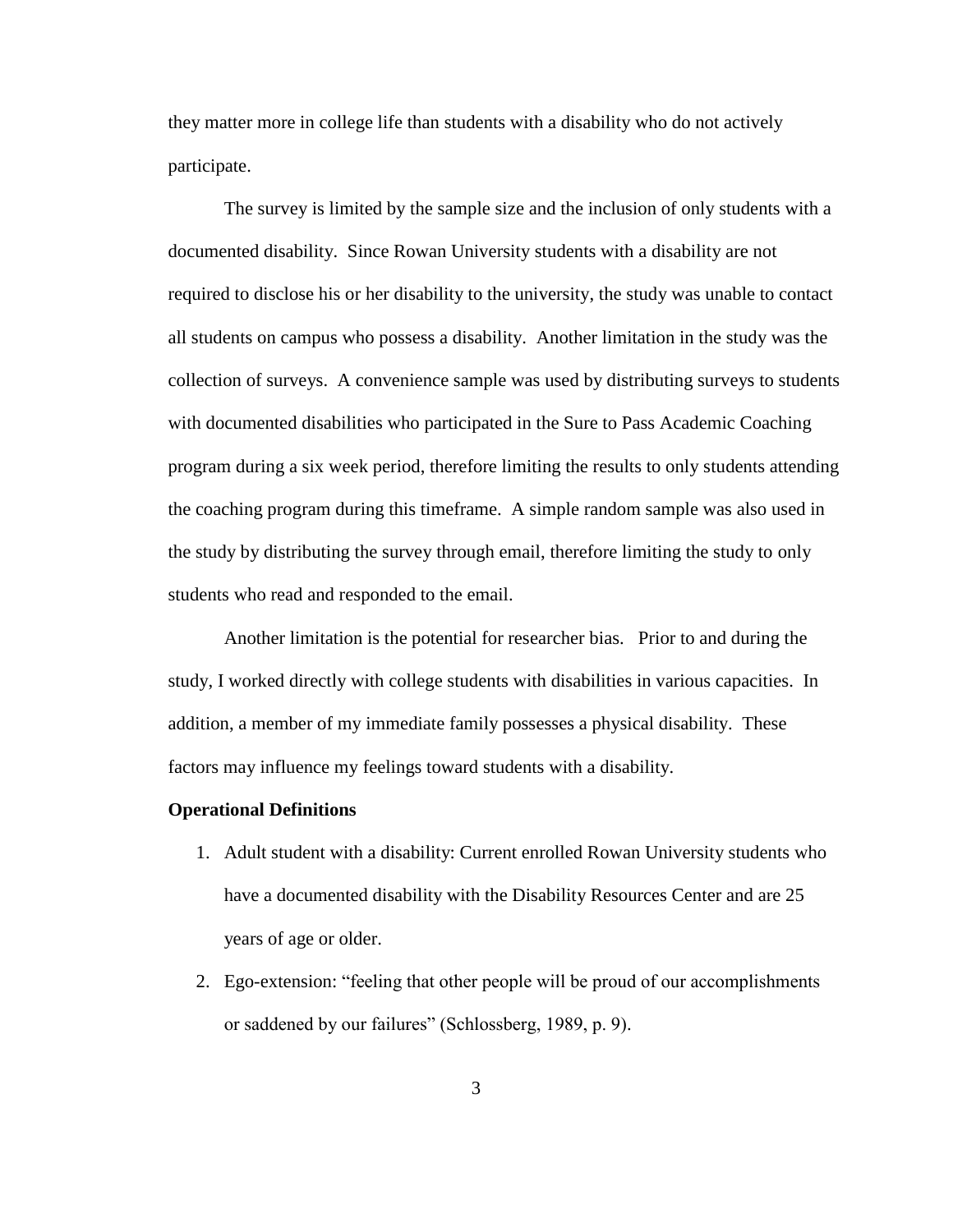- 3. Invisible disability: Current enrolled Rowan University student who possesses a non-physical disability, such as a psychological or learning disability.
- 4. Marginality: "one who is living and sharing intimately in the cultural life and traditions of two distinct peoples, never quite willing to break, even if permitted to do so, with past and traditions, and not quite accepted, because of prejudice, in the new society in which the individual seeks to find a place" (Schlossberg, 1989, p. 7).
- 5. Mattering: "the feeling that other's depend on us, are interested in us, are concerned with our fate, or experience us as an ego-extension exercises a powerful influence on our actions" (Rosenberg & McCullough, 1981, p. 165).
- 6. Student with Disabilities: "those with learning disabilities, permanent health conditions, mental health conditions, as well as those with visual, auditory, and mobility disabilities" (Meade, 2006, p. 136).
- 7. Traditional aged students with a disability: Current enrolled Rowan University students who have a documented disability with the Disability Resources Center and are between the ages of 18-24.
- 8. Veteran student with a disability: Current enrolled Rowan University students who served in the United States military and have a documented disability with the Disability Resources Center.
- 9. Visible disability: Current enrolled Rowan University student who possesses a physical disability, such as mobility or sensory disability.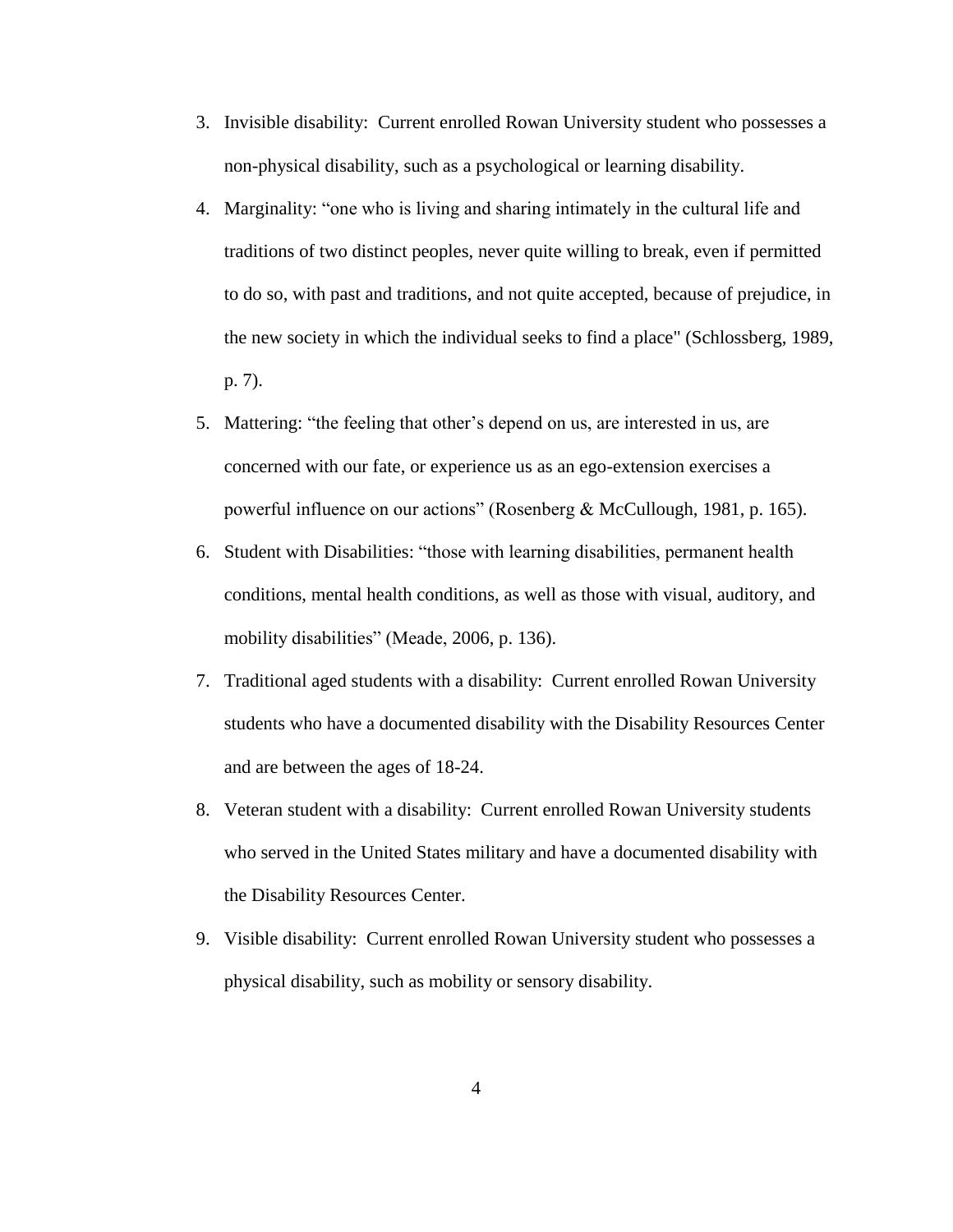## **Research Questions**

This study addressed the following questions:

- 1. Do Rowan students with a documented disability feel as if they matter in regard to: administration, advising, peers, multiple roles, and faculty?
- 2. Does age, gender, racial/ethnic background, and other demographic information factor significantly into the five subscale mattering levels of students with disabilities on campus?
- 3. Are there significant differences in the perceptions of mattering at Rowan University between veteran and non-veteran students?
- 4. Are there significant differences in the perceptions of mattering between students with invisible disabilities and students with visible disabilities at Rowan University?

#### **Overview of the Study**

Chapter II is the literature review focusing on the different types of students with disabilities and various life situations a student may be involved in. The review includes research associated with reasons why students with disabilities may feel as though they are marginally connected to the campus and their needs do not matter.

Chapter III describes the methodology and procedures use in the study. This section includes the demographic background of the population and sample, the data collection instrument, data collection, and data analysis procedures.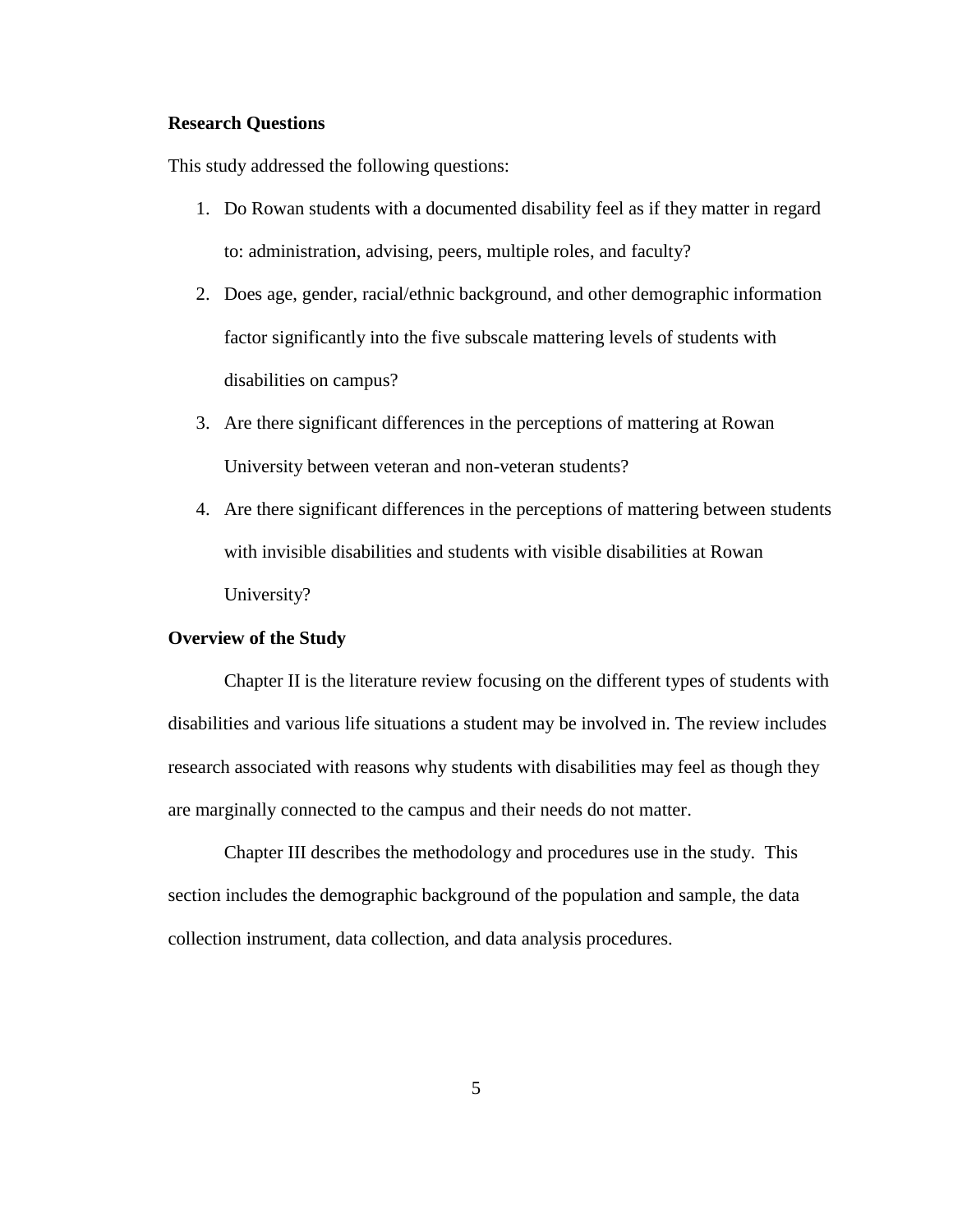Chapter IV presents the findings of the study. The section re-examines the research questions and summarizes the data using statistical analysis of the student's responses to the questionnaire.

Chapter V summarizes, discusses, draws conclusions, and suggests further recommendations to the major findings of the study.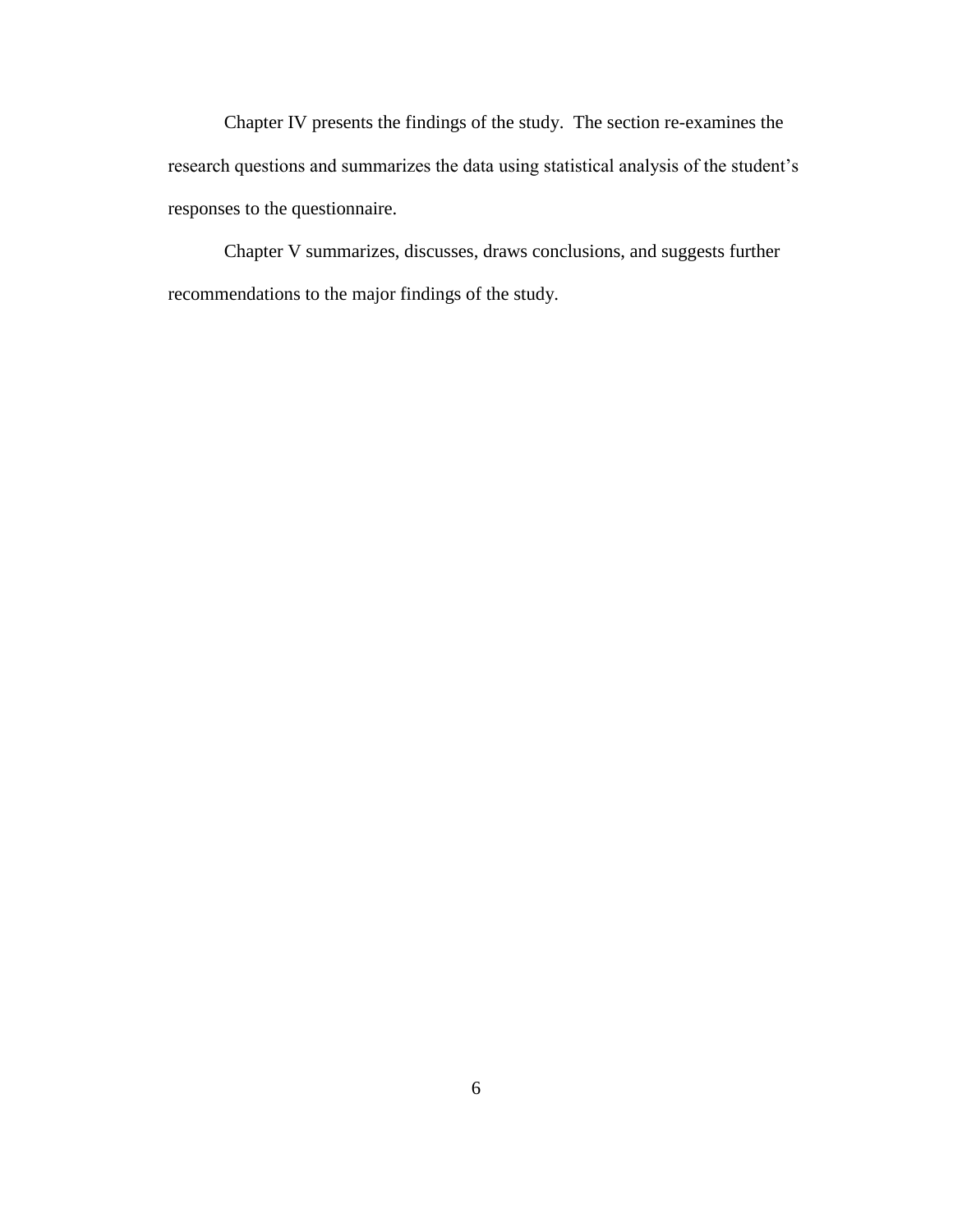## **Chapter II**

#### **Literature Review**

# **Mattering and Marginality**

According to Schlossberg (1989) there are various factors that help individuals identify themselves in society. Classifications such as gender, age, ethnicity, race, social status, sexual orientation, religious beliefs are amongst the most common. However these identifications also divide us as a society. The notion of division on college campuses is important for identifying the level of mattering and marginality in students with a disability. Mattering is defined as, "the feeling that other's depend on us, are interested in us, are concerned with our fate, or experience us as an ego-extension exercises a powerful influence on our actions" (Rosenberg & McCullough, 1981, p. 165). Possessing the feeling of mattering causes an individual to feel as though they are important to others (Rosenberg & McCullough, 1981; Schlossberg, 1989).

According to Rosenberg and McCullough (1981) the idea of mattering can be traced to Harry Stack Sullivan who used the term "significant others" in the 1940s and 1950s. The term demonstrated how some people matter to us very much while others matter very little, if at all, and can be gauged on a certain level of significance in our lives. "The conviction that one matters to another person is linked to the feeling that: (a) one is an object of his attention; (b) that one is important to him; and (c) that he is dependent on us" (Rosenberg & McCullough, 1981, p. 163).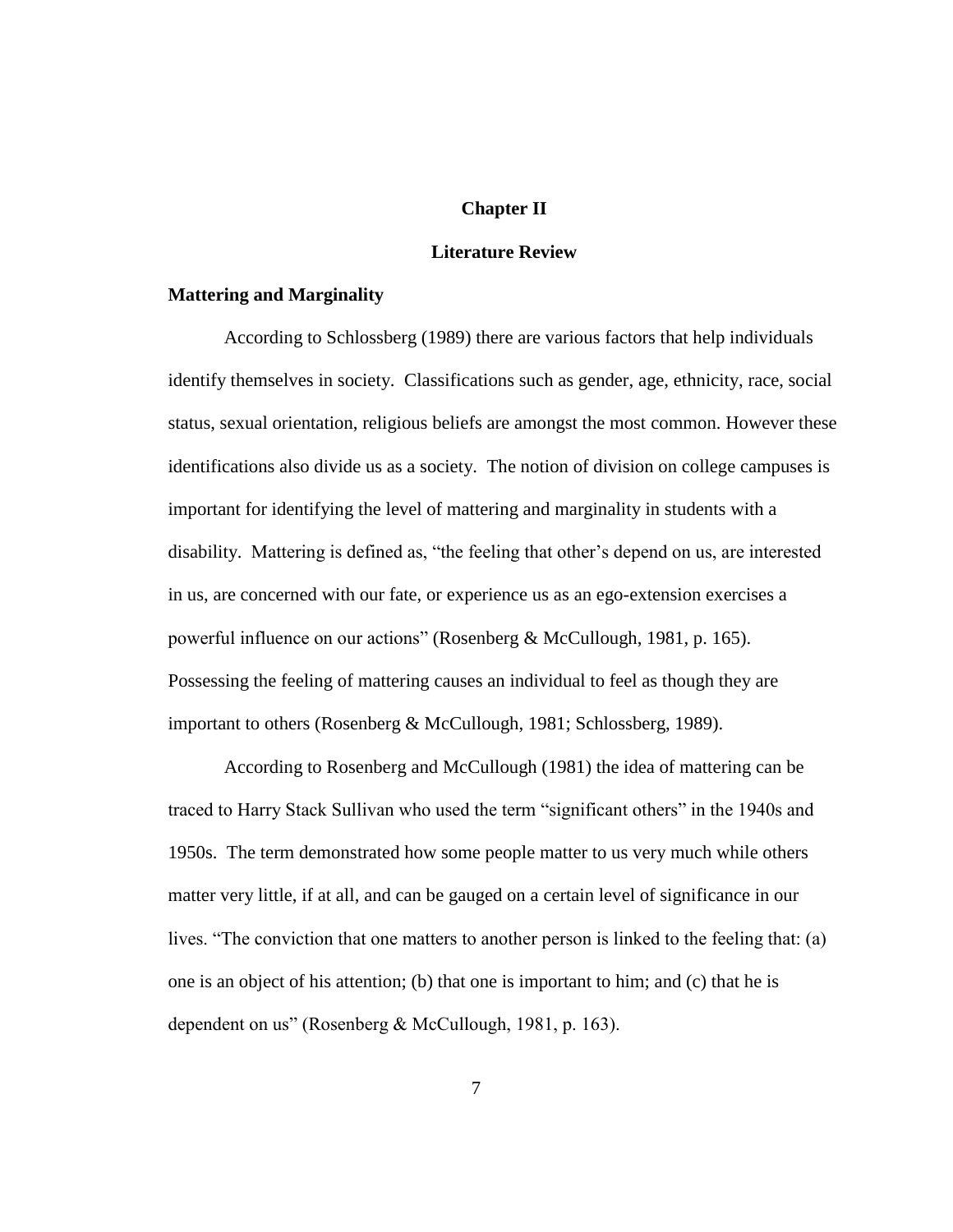Mattering acts directly with an individual's personal belief. If an individual feels he/she matter to others, and this belief can be correct or incorrect, it can act as a motivator. This self perception can greatly influence an individual's decision to attend an institution that is closer to home. If the individual feels others are dependent or he/she is dependent on others, he/she may feel the need to be closer to home and family or friends. Levels of mattering can also determine more serious issues such as suicide or depression as individuals may feel less likely to act on extreme measures if they feel as if they matter and are needed by others close to them (Schlossberg, 1989).

Rosenberg and McCullough (1981) state four main aspects associated with mattering in their research—attention, importance, ego-extension, and dependence. Attention is the most basic form of mattering and "is the feeling that one commands the interest and notice of another person" (Rosenberg & McCullough, 1981, p. 164). Having the attention of others is perhaps the most essential aspect individuals can feel, and to remain unnoticed by others can be amongst the most isolating feeling human beings can deal with in their lives. People can possess these feelings when they are in transition by attending a new school or placed in a new setting (Rosenberg & McCullough, 1981; Schlossberg, 1989).

Rosenberg and McCullough (1981) state importance is the feeling that individuals are important to other people and are worthy of their concern either positive or negative. "Whether the adolescent goes on to college or becomes hooked on drugs may deeply concern his parents, whereas they would have no corresponding feelings regarding the fate of the boy or girl down the street" (Rosenberg & McCullough, 1981, p. 164).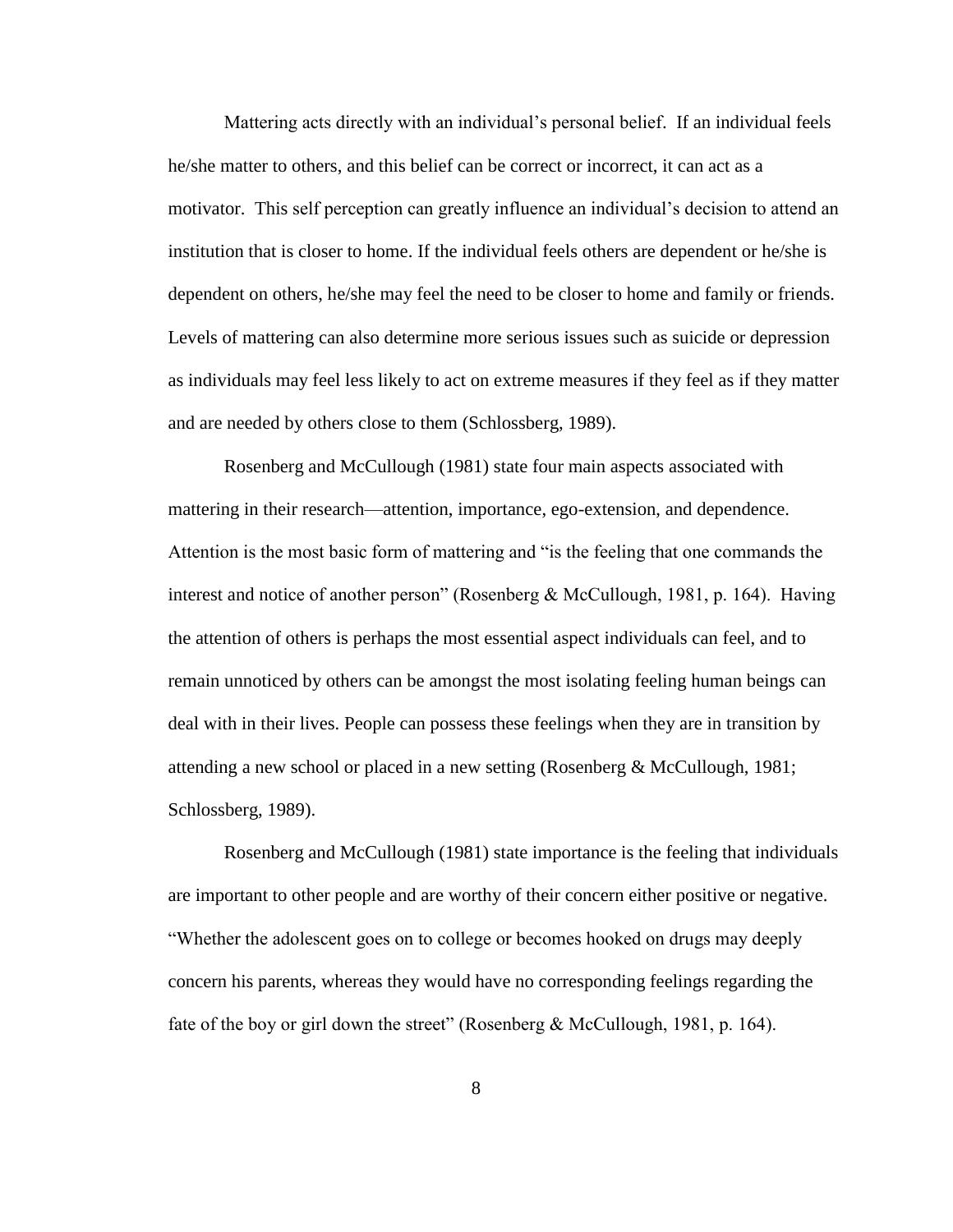Schlossberg (1989) describes ego-extension as "the feeling that other people will be proud of our accomplishments or saddened by our failures" (p. 8). These feelings reinforce the notion that others care about us, and share the same feelings an individual feels when accomplishing a success and a failure (Schlossberg, 1989). "Although knowing that our failures are critical to another can be a burden, it also reconfirms that we matter to someone" (Schlossberg, 1989, p. 8).

According to Rosenberg and McCullough (1981) dependence can serve as a source of motivation in the area of mattering representing "a compelling social obligation and a powerful source of social integration: we are bonded to society not only by virtue of our dependence on others but by their dependence on us" (p. 165). The feeling that others depend on us for support and that we are dependent on others can represent a vital source of self motivation and higher mattering levels especially in college aged students (Rosenberg & McCullough, 1981; Schlossberg, 1989). "A college sophomore, deeply depressed and possibly suicidal, was unable to complete a course of study or prepare for a career but got out of bed each day to be at play rehearsals because 'they need me'" (Schlossberg, 1989, p. 8). The feeling of being needed served as enough motivation and feeling of mattering to save the student's life (Schlossberg, 1989).

According to Schlossberg (1989) marginality is associated with the idea of individuals transitioning from one setting or part of life into new locations or situations. Individuals may no longer feel as if they are in the center or important in their new situation, and have a feeling of being on the fringe or margins of their new surroundings.

Marginality is defined as one who is living and sharing intimately in the cultural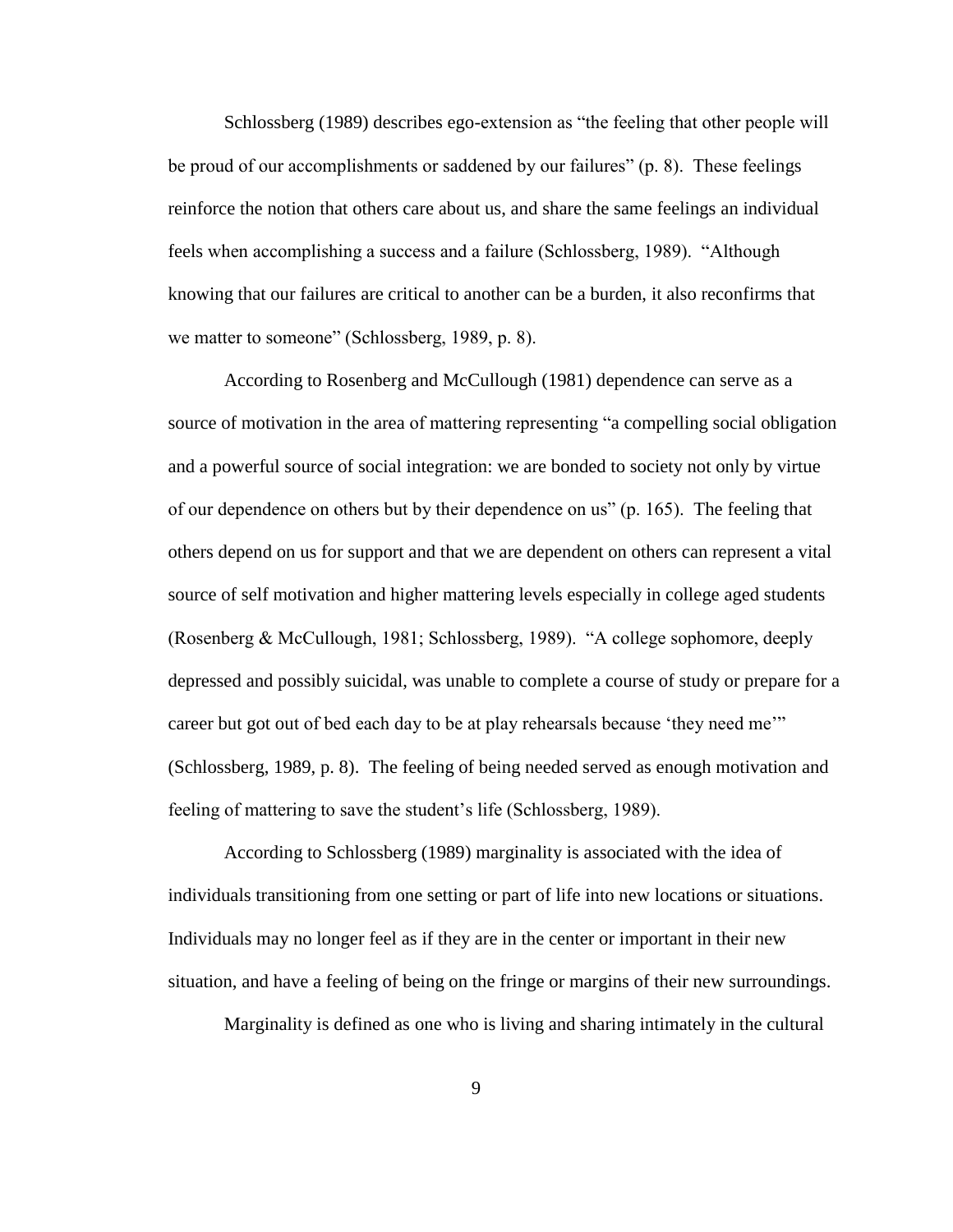life and traditions of two distinct peoples, never quite willing to break, even if permitted to do so, with past and traditions, and not quite accepted, because of prejudice, in the new society in which the individual seeks to find a place (Schlossberg, 1989, p. 7).

According to Schlossberg (1989) times of transition is when feelings of marginalizing and mattering can occur most in people and create a feeling of isolation and vulnerability. Rituals symbolize a time of transition for individuals, however many activities occur without formalities. The feeling of marginality during transition can be temporary or become a permanent condition. Therefore, determining the length of the feeling of marginality can become a serious issue. "Clearly this is a complex, almost overwhelming subject, which could leave student affairs staff and counselors perplexed about what, if anything, to do" (Schlossberg, 1989, p. 8). This particular time becomes a difficult adjustment for some, especially for individuals or groups of individuals who may have feelings of exclusion prior to the time of transition (Schlossberg, 1989).

#### **Traditional Aged Students with Disabilities in Higher Education**

Traditional aged students with disabilities are in transition from a passive and dependant role, common during their K-12 schooling, to a proactive role in higher education. In elementary, middle, and high school, students with disabilities receive ample amounts of support from parents, teachers, counselors, school psychologists, and administrators who provide support and specialized instruction through the use of Individual Education Plans (IEPs). In addition to IEPs, students with disabilities in grades K-12 are protected by the *Section 504 of the Rehabilitation Act of 1973* and the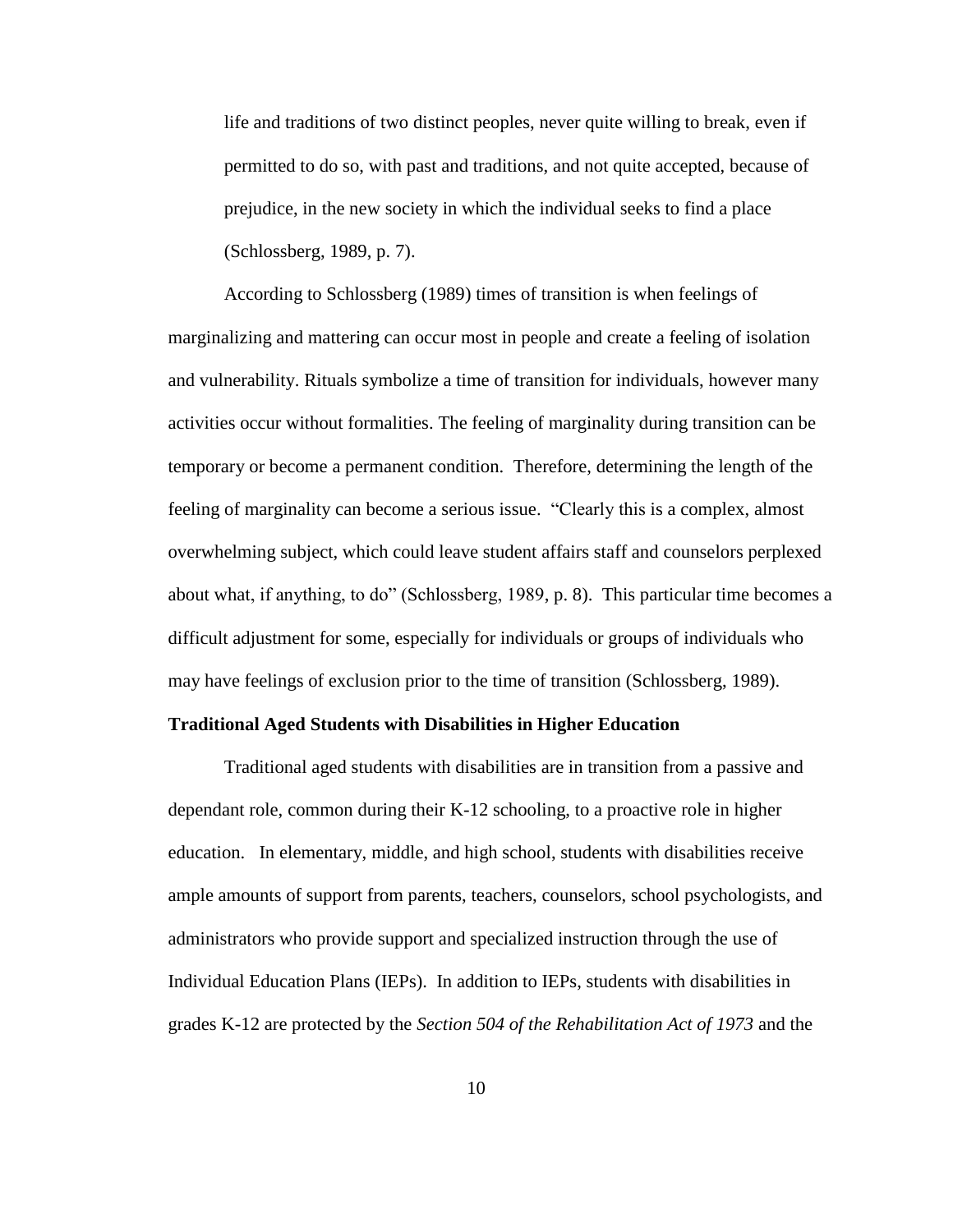*Disabilities in Education Act of 2004 (IDEA)* (Hadley, 2011; Meade, 2006; Walpole & Chaskes, 2011). "The IDEA and Section 504 focuses on children needing special educational services, guaranteeing special services with funded entitlements at no cost to parents" (Walpole & Chaskes, 2011, p. 4).

In higher education students with disabilities must follow different guidelines. The students are only protected by the *Americans with Disabilities Act of 1990 (ADA)*  and the *Americans with Disabilities Act Amended of 2008 (ADAA)*. Based on these acts students with disabilities are required to transition into a role of self-advocacy and independence. However this may become a difficult transition for most students who are accustomed to receiving support from multiple facets (Hadley, 2011; Meade, 2006; Walpole & Chaskes, 2011).

Students are expected to immediately contact the Office of Students Disabilities at his or her institution and identify themselves as a student with a disability. They are also required to provide documentation to the institution verifying their disability and contact each of their instructors to notify them of their disability and the accommodations they need for the classroom (Hadley, 2011). "The student, not the parent or counselor, needs to take the initiative in the process of admissions and documentation. Students should be able to represent themselves and describe their disabilities and the accommodations they need" (Meade, 2006, p. 151). Students with disabilities who are unable to adapt to becoming self reliant during this transitioning time may not know how they will succeed at an institution or how they will fit in with other students on campuses. It is also possible that students with disabilities may decide not to disclosure the nature of their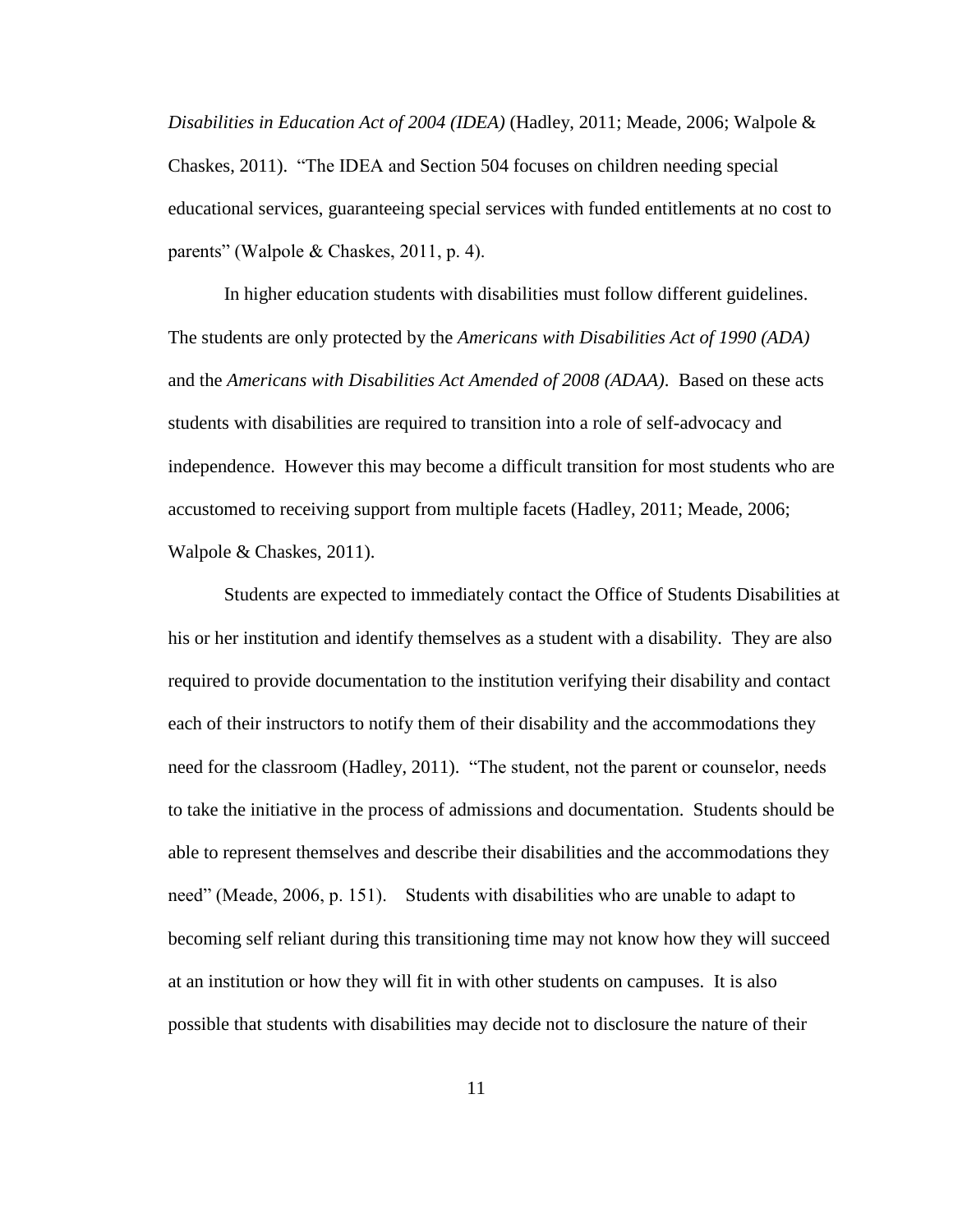disability or receive accommodations in order to try and fit in amongst his or her classmates (Hadley, 2011; Walpole & Chaskes, 2011).

According to Meade (2006), student services administrators and staff workers can assist in this transition by promoting self-advocacy with a balance of supporting services. The staff support should understand that students with disabilities need to be treated as individuals not treated differently according to their disability. It is also important for the students to possess a sense of belonging and a sense of purpose. "Many students with disabilities reported that having a disability made it more difficult to meet people and to make friends" (Meade, 2006, p. 152).

# **Veterans with Disabilities in Higher Education**

"Many campuses have seen a dramatic increase in the registration of veteran students returning from Iraq and Afghanistan and the numbers are expected to increase as military personnel transition to civilian life" (Church, 2009, p. 43). The number of veteran students in higher education will also increase due to the creation of the *Post-9/11 Veterans Educational Assistance Act of 2008*. The initiative is an extension of the original GI Bill and is estimated to assist two million veterans attend postsecondary institutions (Madaus, 2011; Madaus, Miller II, & Vance, 2009; Shackelford, 2009). However, of the two million veterans expected to attend college, some will return with physical disabilities and limitations such as with a loss of hearing, vision, and limbs but "as many as 25 percent of these students will have hidden disabilities such as traumatic brain injury, posttraumatic stress disorder, and emotional disabilities" (Madaus, 2011, p. 12).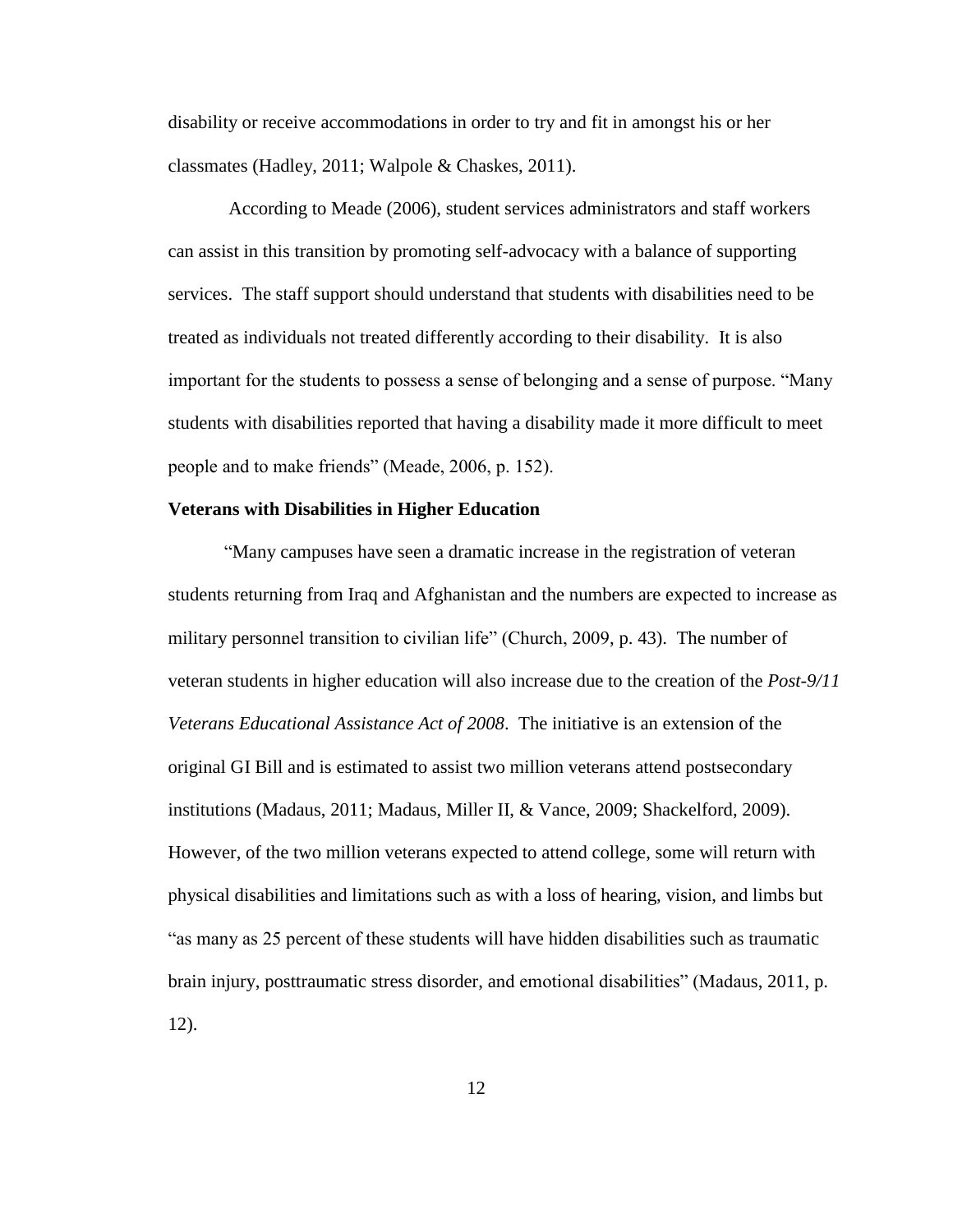Veterans possess different experiences and perceptions of what a disability is or how to express their specific needs to college administration and faculty than traditional aged students. Unlike a majority of traditional aged students, most of the disabilities associated with veterans occurred after they completed their formal education and there is no documentation of their disability (Madaus, 2011). Veterans need to receive their documentation for claiming a disability at higher education institutions through the United States government. In recent years there have been delays for veterans to receive disability documentation and even when documentation is obtained it is not guaranteed to be accepted by ADA guidelines as reasonable accommodations at an institution. These issues can severely delay the transition process for veterans back into civilian and campus life (Church, 2009; Madaus, 2011; Madaus, Miller II, & Vance, 2009; Shackelford, 2009).

According to Shackelford (2009) the transitioning process from military into civilian life is forcing many veterans to confront their disability for the first time. The individuals are entering into college with issues concerning self-confidence, selfperceptions, and self-disclosure. Many of these concerns are associated with their military experiences. "They had quickly learned that acknowledging, discussing, or reporting a personal problem or vulnerability would most likely prompt a negative reaction from superiors, as well as peers in their unit" (Shackelford, 2009, p. 37).

# **Invisible Disabilities**

According to Meade (2006) invisible disabilities are disabilities that are associated with psychological and learning disabilities. Psychological disabilities include

13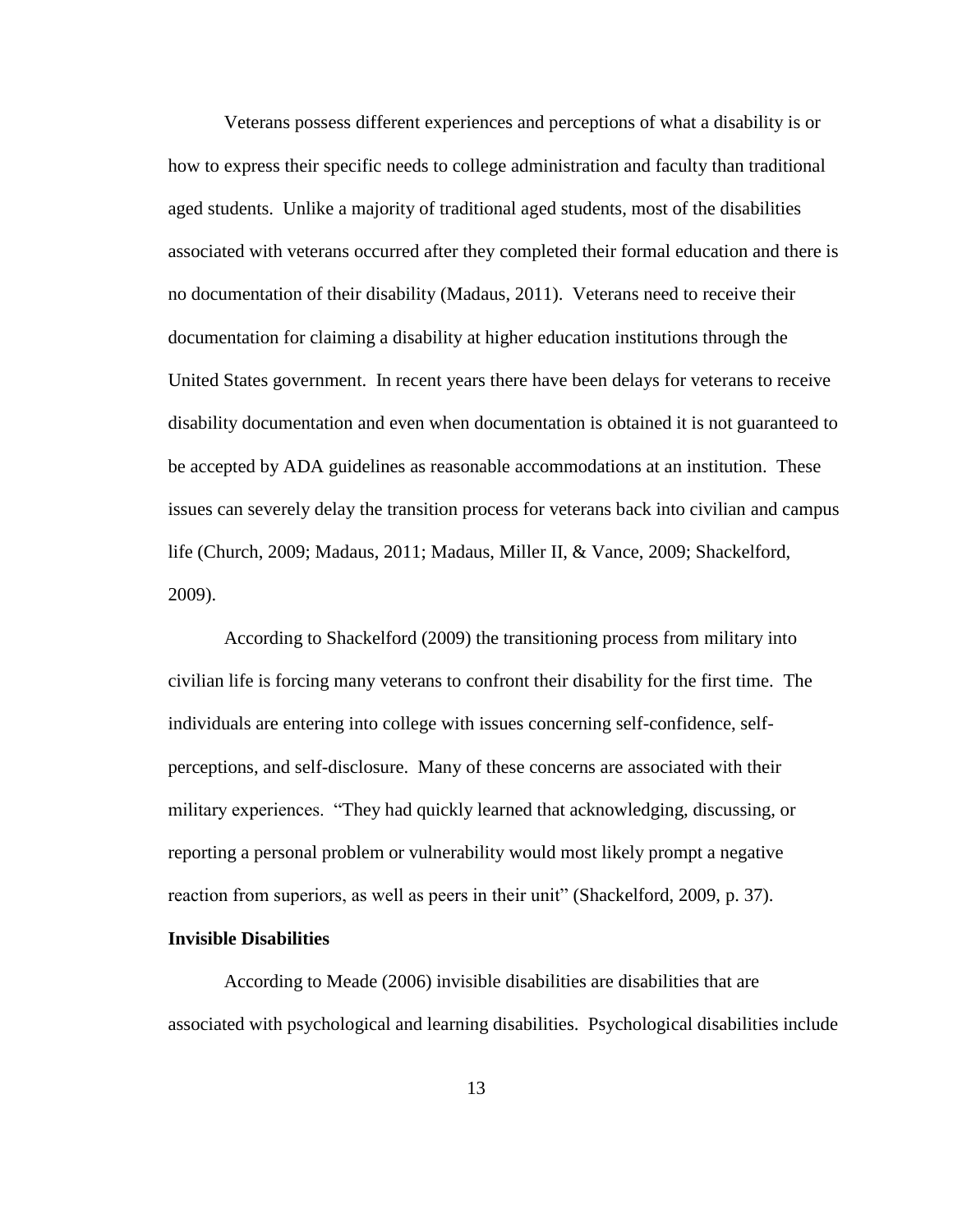depression, general anxiety disorder, bipolar, eating disorders, posttraumatic stress, and schizophrenia. Learning disabilities include attention deficit disorder (ADD), and dyslexia. Invisible disabilities comprise "more than 28% of the total disabilities. This percentage increases to 48% when health and visual problems are added into the mix, making this category the largest category of disability type" (Meade, 2006, p. 142).

Students who possess invisible disabilities may experience barriers in receiving accommodations from administration, staff, and faculty. According to Burgstahler and Moore (2009) staff members may overlook the needs for students with invisible disabilities in favor of those with visible disabilities. "Some faculty members and administrators are more willing to accommodate mobility and sensory impairments than 'invisible' disabilities such as learning disabilities and psychiatric impairments" (Burgstahler & Moore, 2009, p. 156).

#### **Disability Initiatives in Higher Education**

Perhaps one of the major contributors leading to feelings of non-inclusion, mattering, and acceptance of students with disabilities on college campuses derives from lack of experience, awareness, and training for administration, faculty, and staff members (Madaus, 2011; Schlossberg, 1989). According to Strauss and Sales (2010) nationally recognized programs such as the Association on Higher Education and Disability (AHEAD) serve as advocates and promote disability rights on higher education campuses. Church (2009) mentions services to veterans on college campuses with programs such as Veterans of America and Combat2College. The programs offer social, health, and counseling initiatives that are exclusive to veterans at college, as well as,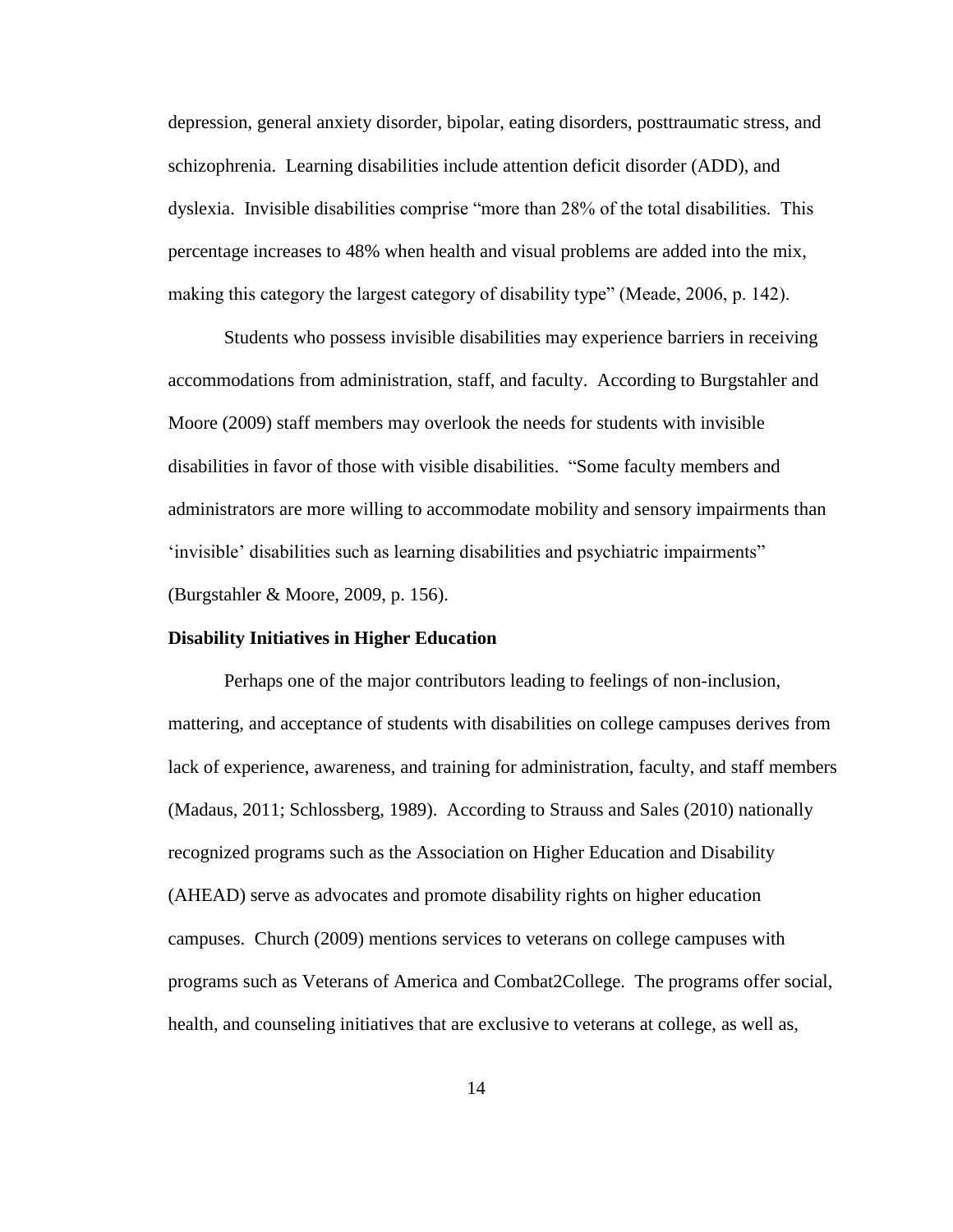increasing the concerns, issues, accessibility needs associated with disabled veterans to the administration, staff, and students on campus.

According to Meade (2006) institutions are implementing universal design strategies to ensure inclusion of all students on campus regardless of limitations. "Universal design focuses on making changes to curriculum design because it helps all students—not just those with a disability. Faculty can employ universal design strategies in their curriculum that will benefit all students" (Meade, 2006, p. 152). The use of the universal design in the classroom and on campus can assist in eliminating barriers for students with a disability and enhance the feeling of inclusion (Burgstahler  $\&$  Moore, 2009; Meade, 2006).

#### **Mattering Scales**

#### *The Mattering Scales for Adult Learners in Higher Education (MHE)* by

Schlossberg, Lassalle, and Golec (1990) was a survey designed and developed to measure the general perception levels of adult students concerning their institution. The *(MHE)* survey is divided into five subscale areas found in higher education: administration, advising, peers, multiple roles, and faculty.

1. The Administration Subscale measures adult students' perceptions of the extent to which campus policies and procedures are sensitive to adult student concerns.

2. The Advising Subscale measures adult students' perceptions of the extent to which advisors and other information providers attend to their questions and concerns.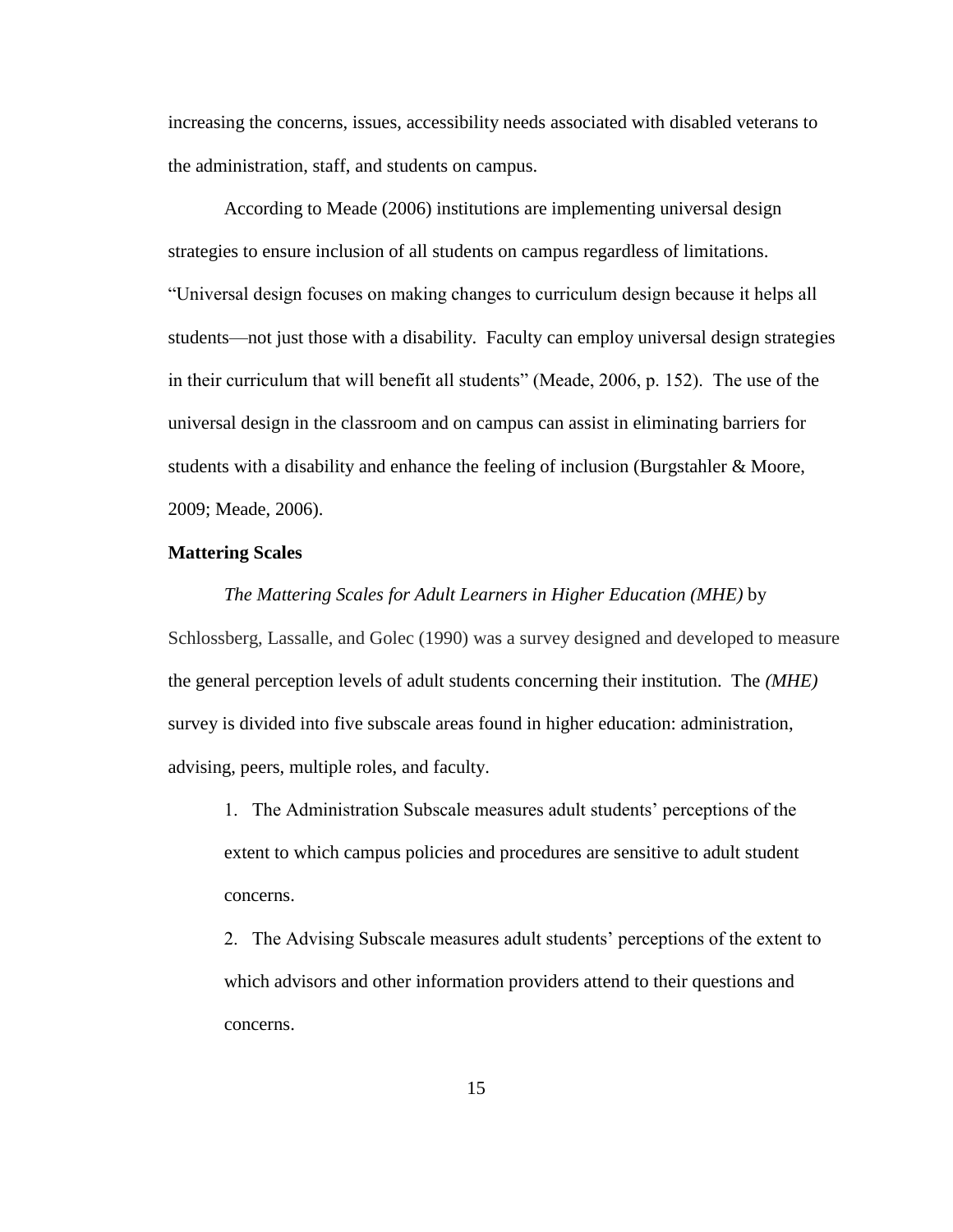3. The Peers Subscale measures adult student's perceptions of the extent to which they feel they belong on campus and are accepted as peers in the classroom.

4. The Multiple Roles Subscale measure adult students' perceptions of the extent to which the campus acknowledges competing demands on their time.

5. The Faculty Subscale measures adult students' perceptions of the extent to which faculty members accept them in the classroom (Schlossberg et al., 1990, p. 15).

The goal of the Schlossberg et al. (1990) study was not to provide individual student perceptions of mattering on the college campus, but to present valuable information to the institution based on the overall mattering level of students who may or may not feel included to various initiatives, activities, and programs provided at the institution. Based on the information discovered from the study, the institution can determine areas of success and areas where improvements need to be fixed to help student retention rates amongst different groups found on campus (Schlossberg et al., 1990).

According to Tovar et al. (2009) few studies have been conducted on the idea of mattering and a sense of belonging focused on college aged students. The study used the *College Mattering Inventory* with urban community college and university students with diverse backgrounds. The study was expanded on the premise of the Schlossberg et al. (1990) adult learners survey *Mattering Scales for Adult Students in Postsecondary Education* to include undergraduate students.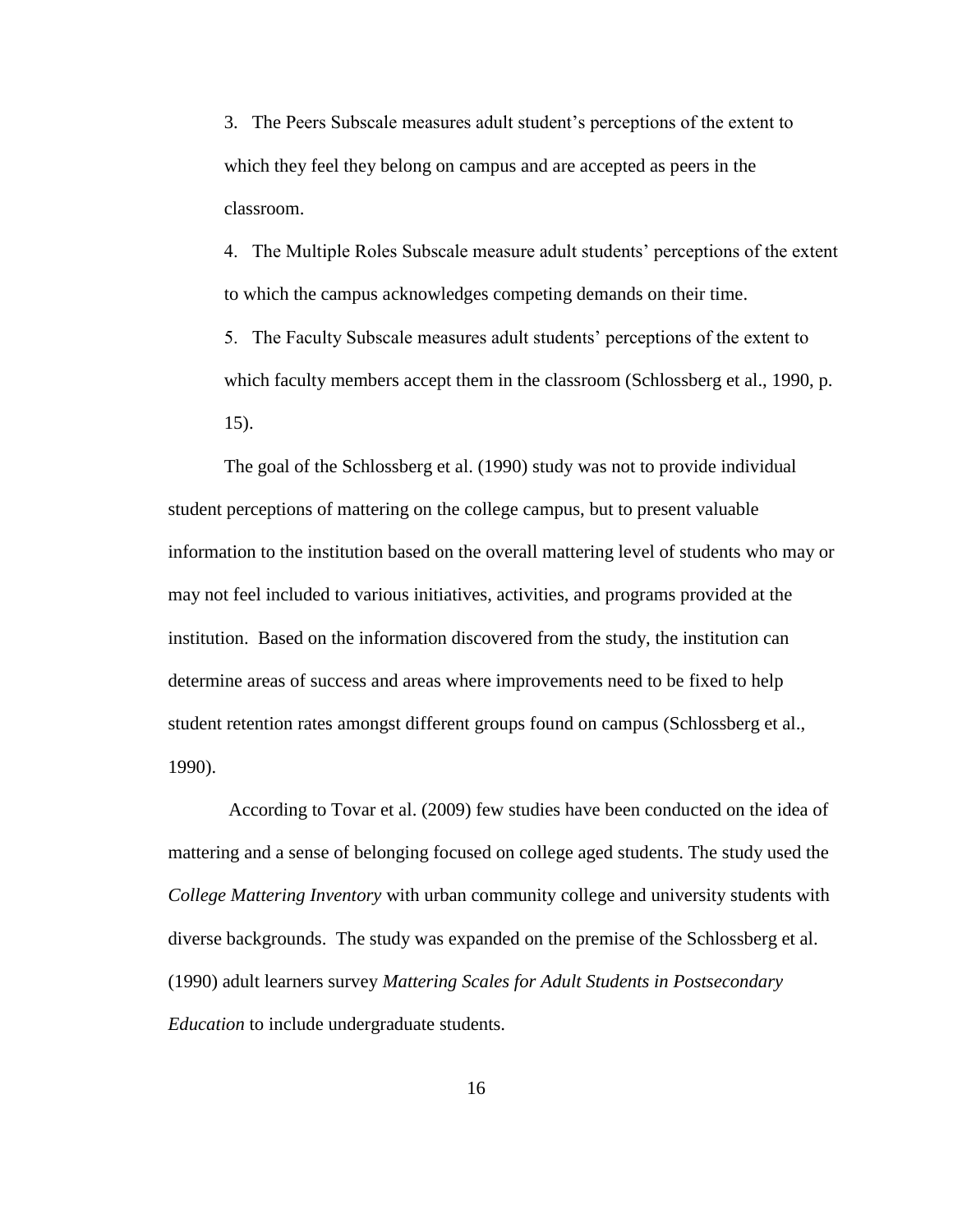### **Mattering Studies at Colleges and Universities**

Since the introduction of the *MHE*, studies focusing on specific groups in higher education have been conducted using the instrument. Smith (1999) used the *MHE* to evaluate the mattering levels of college transfer students at the University of Nebraska-Lincoln. The study reported differences in student mattering in the areas of race and age. In the peers subscale, Asian students at the institution felt they mattered significantly less to his or her peers than White students, and younger students rated the administration significantly higher than older students did in the administration subscale.

Kent (2004) used the *MHE* to evaluate the persistence levels of adult students at the University of Northern Colorado. Persistent students scored significantly higher in mattering levels in the advising subscale, interaction with peers subscale, multiple roles subscale, and interaction with faculty subscale. The study concluded adult students who were persistent in attending college felt they mattered more to the university than students who were not persistent.

#### **Previous Student Mattering Studies at Rowan University**

In the past few years there have been two Master's Thesis studies on the topic of mattering and marginality at Rowan University with varying focal groups in the studies. D'Angelo (2010) used *The Mattering Scales for Adult Learners in Higher Education*  (*MHE*) by Schlossberg, Lassalle, and Golec (1990) survey to study the perceptions of graduate students on campus. McGuire (2012) used the *College Mattering Inventory* by Tovar, Simon, and Lee (2009) survey to study the mattering perceptions of undergraduate students on campus.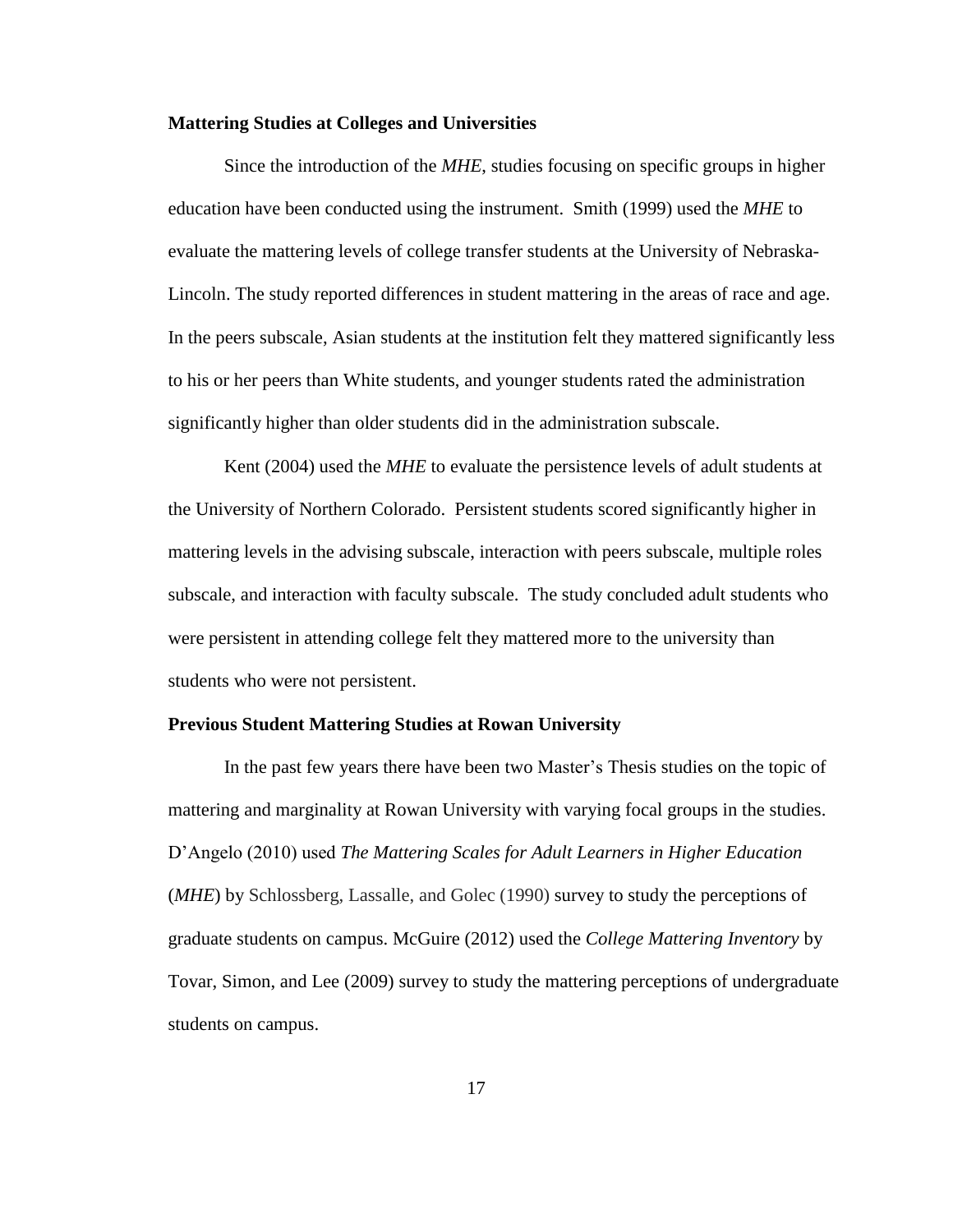The D'Angelo (2010) study found graduate students felt higher levels of mattering in the subscales involving faculty, administration, peers, and in multiple roles. The study also found that students who attended school full-time possessed higher levels of mattering in multiple roles in mattering than students who attended school part-time. However, the study revealed students had a lower than normative level of mattering when interacting with campus advisors.

The McGuire (2012) study found high levels of mattering in the belief that students felt they genuinely mattered to their peers, faculty, and they do not feel isolated on campus when involved in student activities. However, similar to the D'Angelo (2010) study the students felt they mattered less to the advisors and counselors at Rowan University than to other groups on campus.

#### **Summary of the Literature Review**

The number of students with disabilities and veteran students with disabilities attending college is increasing at a swift pace. Colleges and universities need to be aware of this largely understudied population and create programs, initiatives, and ensure reasonable accommodations are being fulfilled to this particular group on campus. The time of transition may be a difficult one for traditional aged students, as well as veteran students returning to college and civilian life after serving in military combat. It is vital for students with disabilities to contribute to their own success at college by becoming self advocates and express their needs to the faculty, administration, staff members, and fellow students on campus.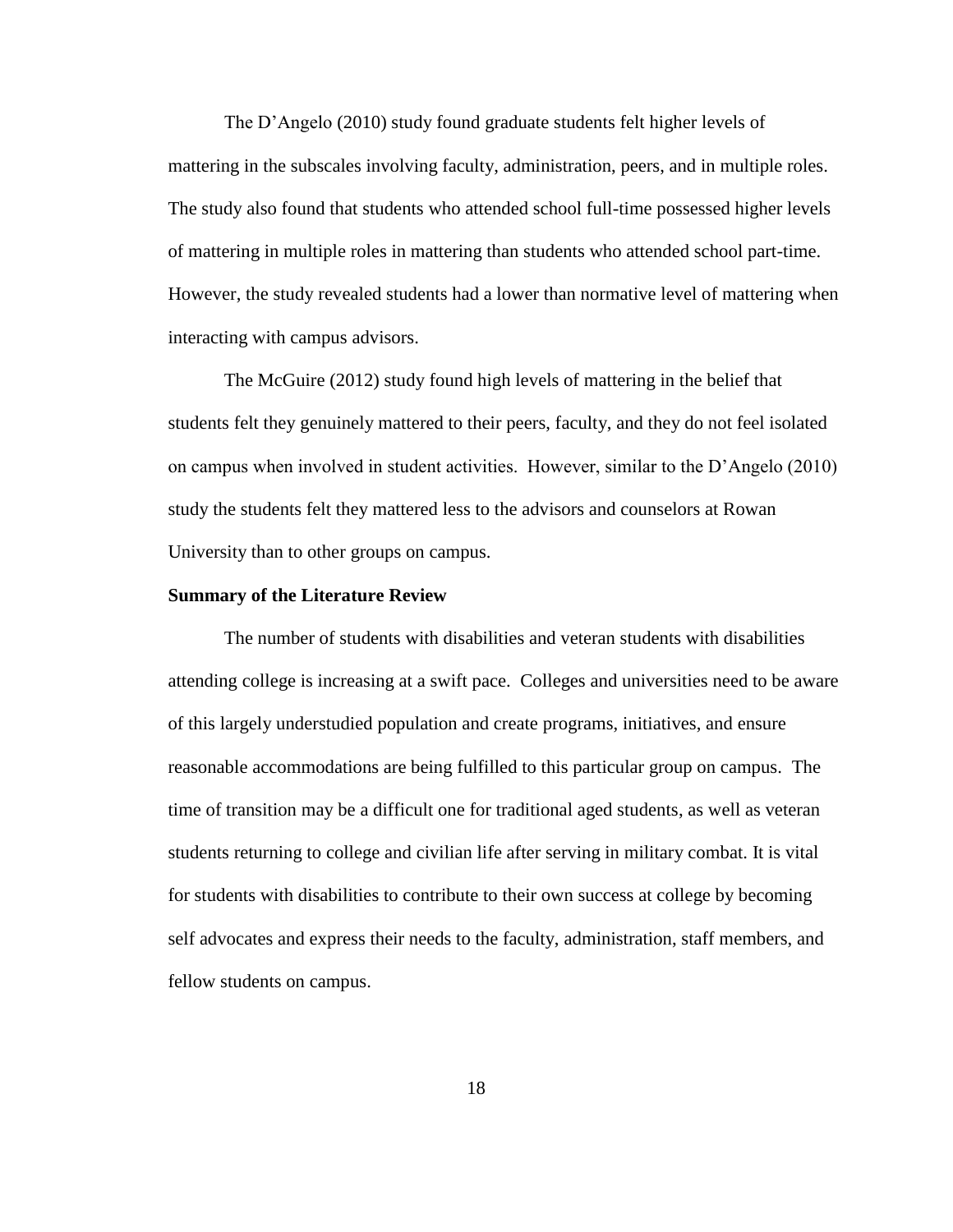During the time of transition students with disabilities may feel excluded from participating in different activities on campus and in the classroom due to the nature of their disability. Faculty members may view students with physical disabilities differently than students with invisible disabilities. Therefore the lack of support from the administration, faculty, and staff members on campus may influence the mattering levels of students with disabilities on college and university campuses. The study of mattering levels of the Rowan University students with a documented disability may reveal areas the university excels and areas of weaknesses amongst the various departments on campus.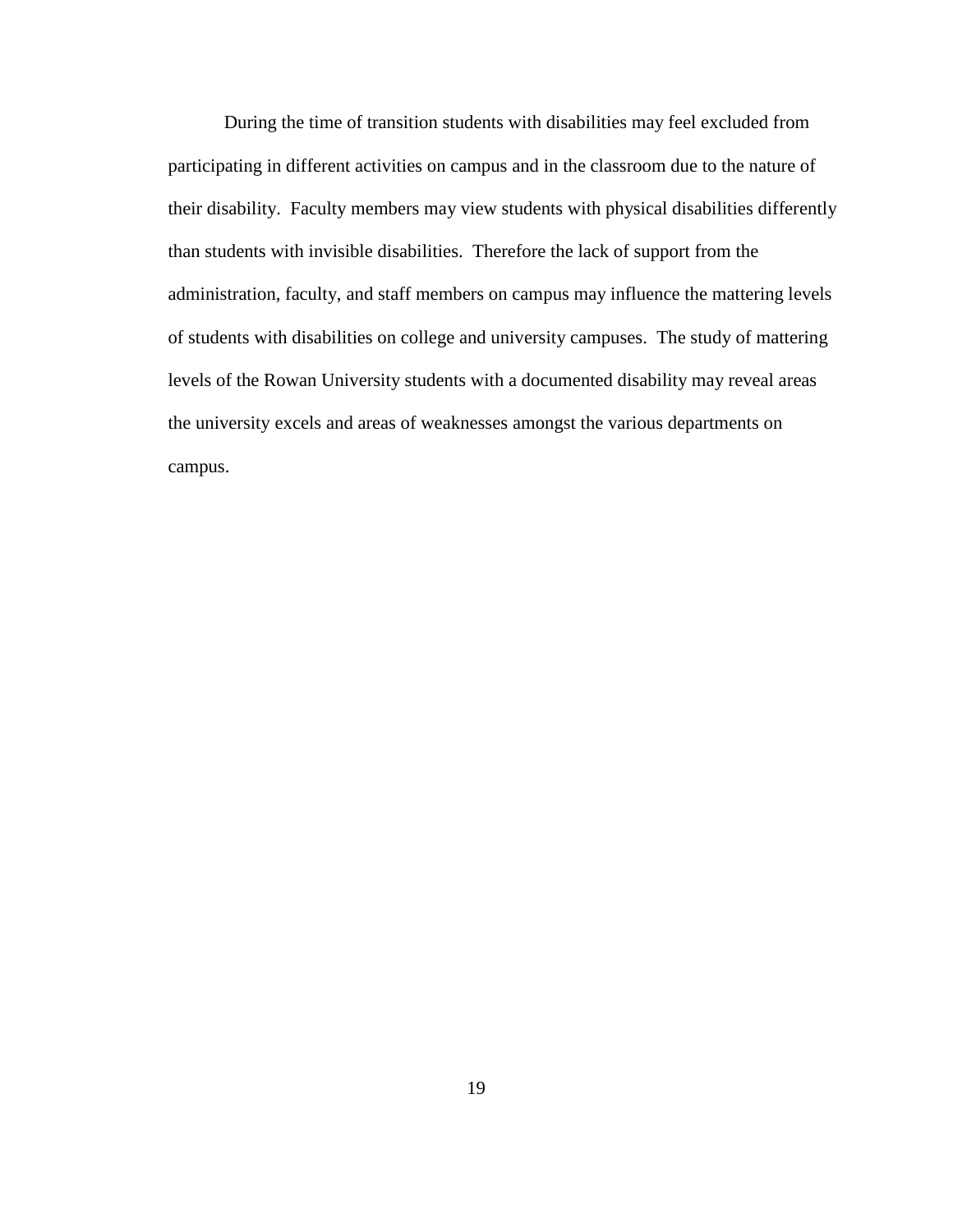# **Chapter III**

#### **Methodology**

# **Context of the Study**

This study was conducted at Rowan University in Glassboro, New Jersey during the Spring 2013 semester. All students eligible to participate in the study possessed a documented disability and this was obtained through the Academic Success Center and Disability Resources Services. The Academic Success Center and Disability Resources Services assists individuals of Rowan University by offering services for students with a disability, services for veteran students, testing accommodations, basic math skills, and tutorial services for students enrolled at Rowan University.

The Disability Resources Center serves a population size of 648 students for the 2012-2013 Fiscal Year and one director (J. Woodruff, personal communication, November 27, 2012). To become classified as a student with a disability the student must prove to have a documented disability. A documented disability is filed in accordance Section 504 of the *Rehabilitation Act of 1973* and the *Americans with Disabilities Act (ADA) of 1990* ("Academic Success Center- Disability Resources," 2012). There are 360 male students and 288 female students enrolled through the Academic Success Center as possessing a disability. The population is 19% Freshman, 20% Sophomore, 23% Junior, 29% Senior, 4% Graduate, and 5% Non-Matriculated (Banner, December 17, 2012).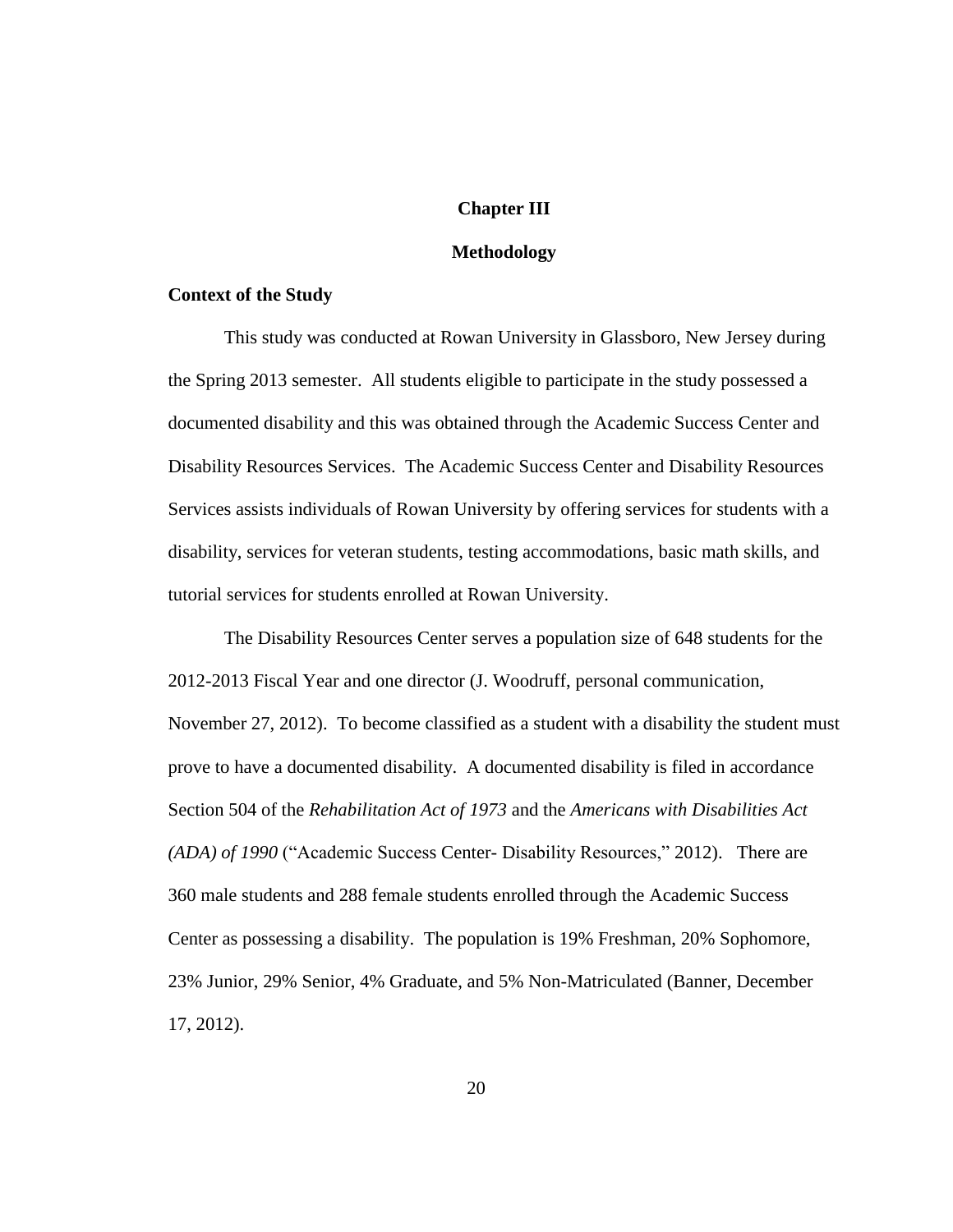# **Population and Subject Sampling of the Study**

The target population of this study was the students with a documented disability who were enrolled at Rowan University during the spring semester 2013. The available population was the students with a documented disability who attend Rowan University in Glassboro, New Jersey. A hybrid of convenience sample and simple random sample was used to collect data for the study. A convenience sample was used by collecting data from students who utilized the services of the Academic Success Center and Disability Resources, specifically those who participated in the Sure to Pass Academic Success Coaching program from February 19, 2013 to April 3, 2013. A simple random sample of 402 undergraduate and graduate students who registered a documented disability through the Academic Success Center and Disability Resources at Rowan University were used in the sample.

# **Data Collection Instrument**

A questionnaire was used to collect data concerning students with documented disabilities attitudes toward mattering at Rowan University. The instrument given to the students (Appendix A) is based on a two-part questionnaire that was used in a previous study concerning mattering. The instrument was provided to me by Dr. Burton Sisco and was based on the design and implementation by Schlossberg, Lassalle, and Golec (1990) entitled *The Mattering Scales for Adult Learners in Higher Education* (*MHE*).

According to Schlossberg et al. (1990) the *MHE* is reliable and valid. Cronbach's alpha internal consistency coefficients for reliability for the five subscales were:  $\alpha$ = .850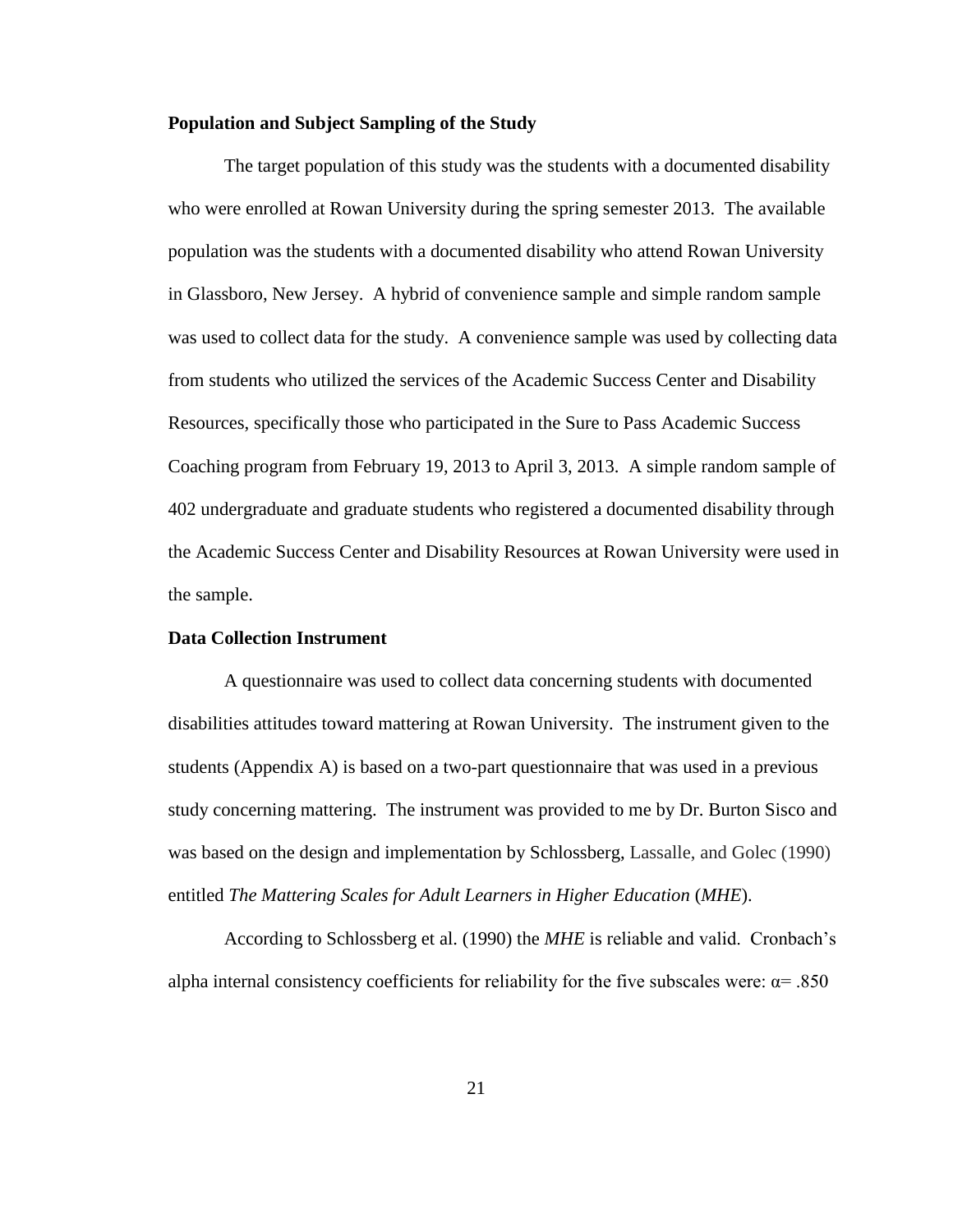for administration,  $\alpha$ = .820 for advising,  $\alpha$ = .860 for peers,  $\alpha$ = .770 for multiple roles, and  $\alpha$ = .820 for faculty.

The questionnaire used in this study was a blended model using a Likert scale and general demographic questions. The instrument implemented a majority of mattering related questions that was used in the original Schlossberg et al. (1990) questionnaire. A modification was made from the original instrument that changed the use of "adult student" to "student with disability." A change was also made from the original instrument when comparing "adult student" and "traditional student" to "student with a disability" and "student without a disability." The change was made in questions 1, 4, 16, 21, 22, 31, 35, 38, and 39.

The questionnaire contained 10 questions based on demographics and 45 Likert scale items based on experiences in the classroom, administration, faculty, advisors, and other students on campus. The 10 demographics questions ask for the individual's gender, age, race or ethnicity, academic level at Rowan University, veterans status, participation in a disabilities support program, and nature of disability. The 45 Likert scale items are designed to measure the mattering levels of the students in five specific areas: Administration, Advising, Peers, Multiple Roles, and Faculty. Individuals are asked to respond with agreeing or disagreeing to various questions based in the previous five areas. The responses to the questions were placed into five subscales created by Schlossberg et al. (1990) to measure the level of mattering each individual possess in the specified areas. High scores in the field may suggest fair and flexible accommodation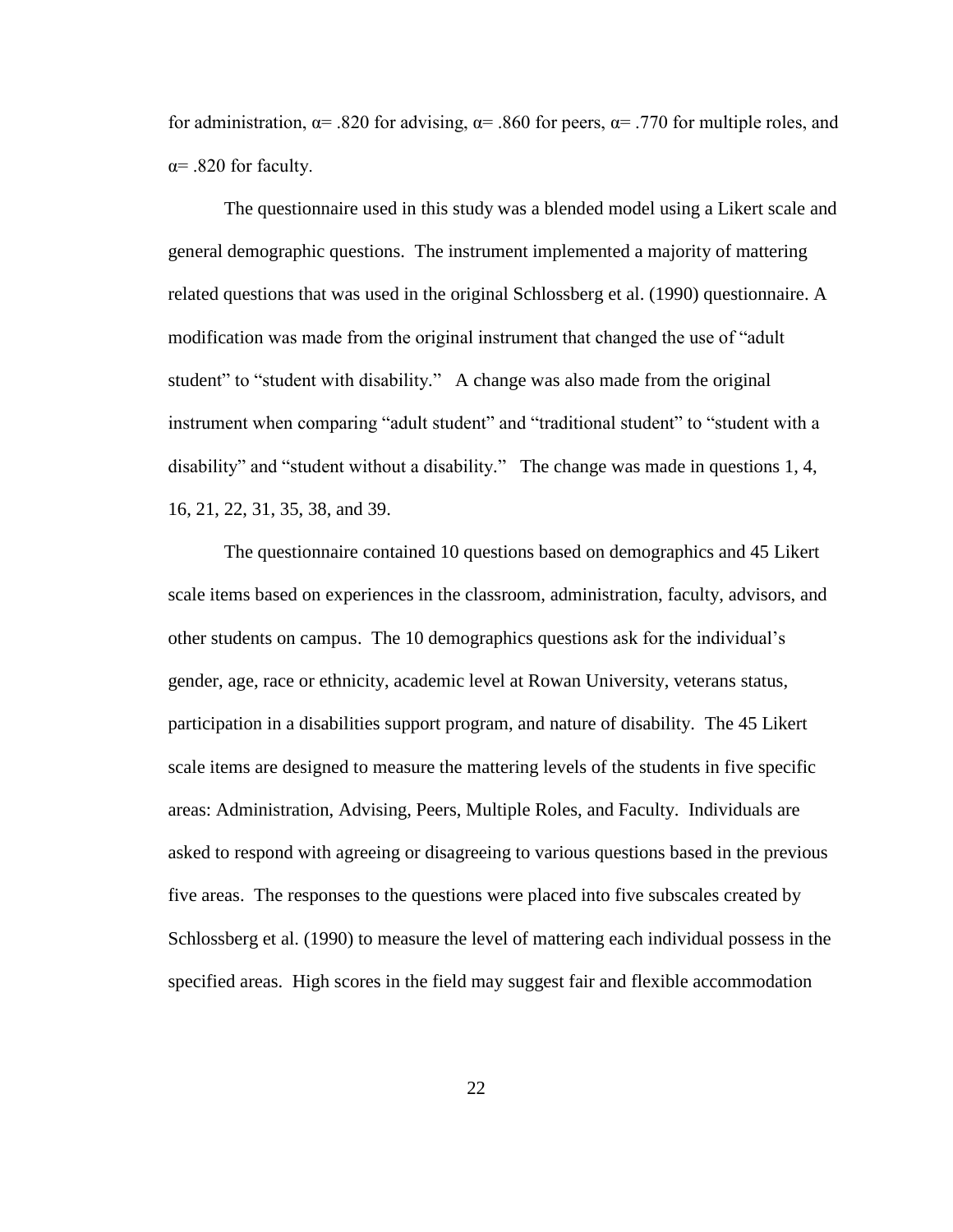levels for students with disabilities on campus, positive experiences in the classroom, and a feeling of comfort towards the faculty and peers.

A pilot field survey for readability and validity was conducted with the assistance of five former co-workers from the Salem Community College- Salem County One Stop Career Center. The participants found no significant errors, and confirmed the instrument was understandable, clear, and readable. The field survey took all participants less than 10 minutes to complete.

Cronbach's alpha was used to test the internal consistency for reliability of the modified *MHE*. The five subscales results were:  $\alpha$  = .718 for administration,  $\alpha$  = .809 for advising,  $\alpha$  = .875 for peers,  $\alpha$  = .803 for multiple roles, and  $\alpha$  = .842 for faculty. A comparison of Cronbach's alpha coefficients for the original *MHE* and the modified *MHE* are very similar indicating the instrument is internally consistent and reliable.

#### **Data Collection Procedures**

Before any data were collected, an Institutional Research Board application was submitted on November 28, 2012 and approved on December 12, 2012 (Appendix B). All identities of the volunteer participants used in the study were assured their responses would remain anonymous. No permission to gather data was needed, except for the permission from the Director of the Academic Success Center and Disability Resources, since the study focused on adult college students with a documented disability.

Enrollment data information was gathered through the assistance of the Director of the Academic Success Center and Disability Resources, for the academic school year 2012-2013.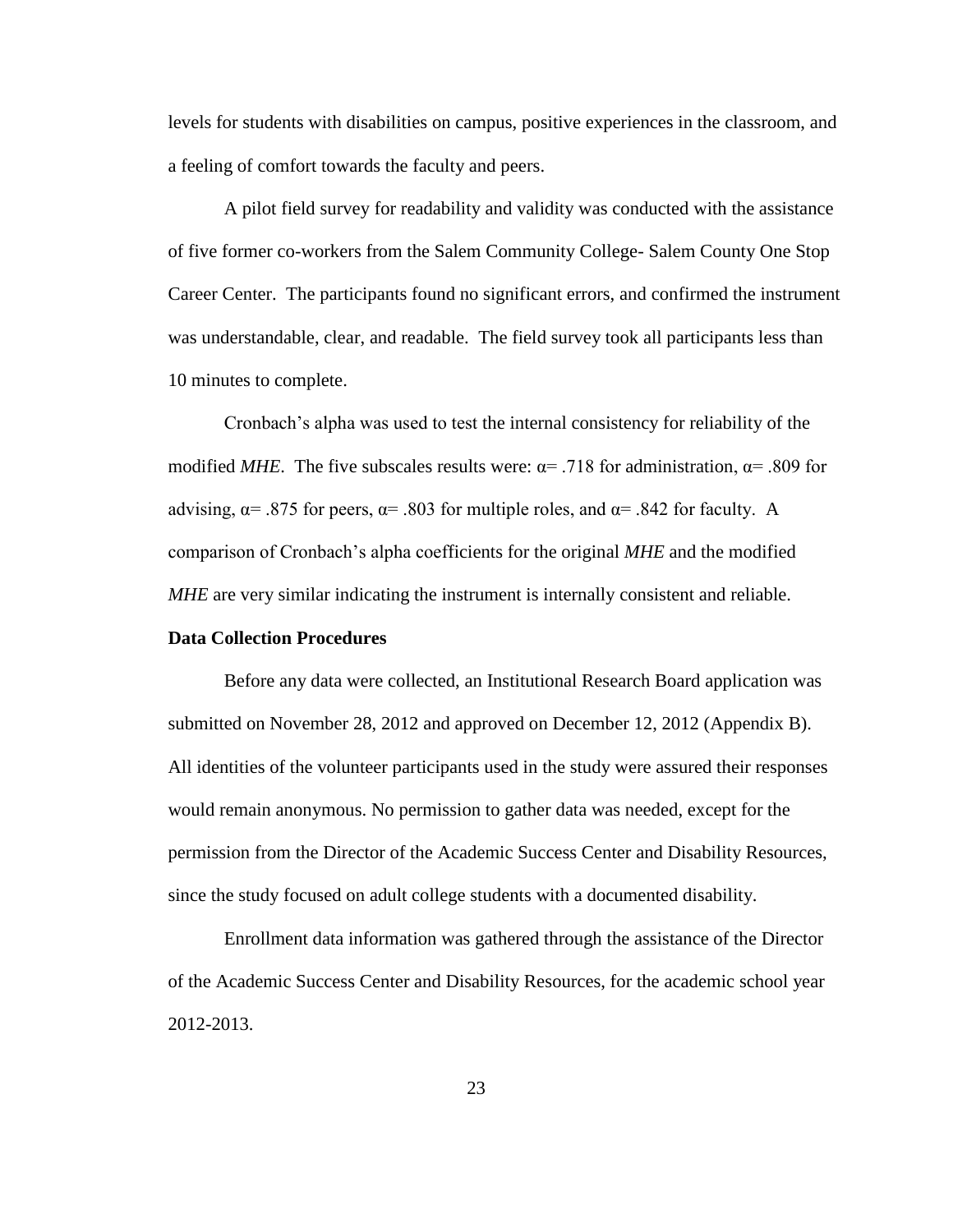The paper version of the survey was given to students with a documented disability who utilized the Academic Success Center and Disability Resources, primarily through the Sure to Pass Academic Success Coaching Program, from February 19, 2013 to April 3, 2013. The paper surveys with cover letter (Appendix C) were dispersed by me and fellow Academic Coaches involved in the Sure to Pass Academic Success Coaching program, and were only given to students who had a documented disability at the university. Students were also contacted by a letter (Appendix C), via email to participate in the Mattering Survey through Survey Monkey. To increase response rates, an incentive giveaway of twenty \$10 iTunes gift cards was offered to all students participating in the survey to students who provided their email address for the drawing. Online surveys were sent on February 19, 2013 and four reminder emails were sent through the rest of February until March 15, 2013, when the electronic version of the survey was closed.

The electronic and paper version of the survey on March 15th yielded an unsatisfactory rate of 35%. Additional surveys were encouraged to be passed out by staff members at the Academic Success Center, especially the Academic Coaches who had direct contact with students eligible for participation. Twenty-one additional surveys were collected to bring the response rate to a more satisfactory level of 40%.

#### **Data Analysis**

The data were analyzed to determine if students with disabilities suffer from feelings of not mattering is valid. The independent variables in the study include gender, race/ethnicity, education level, age, and nature of disability. The information for these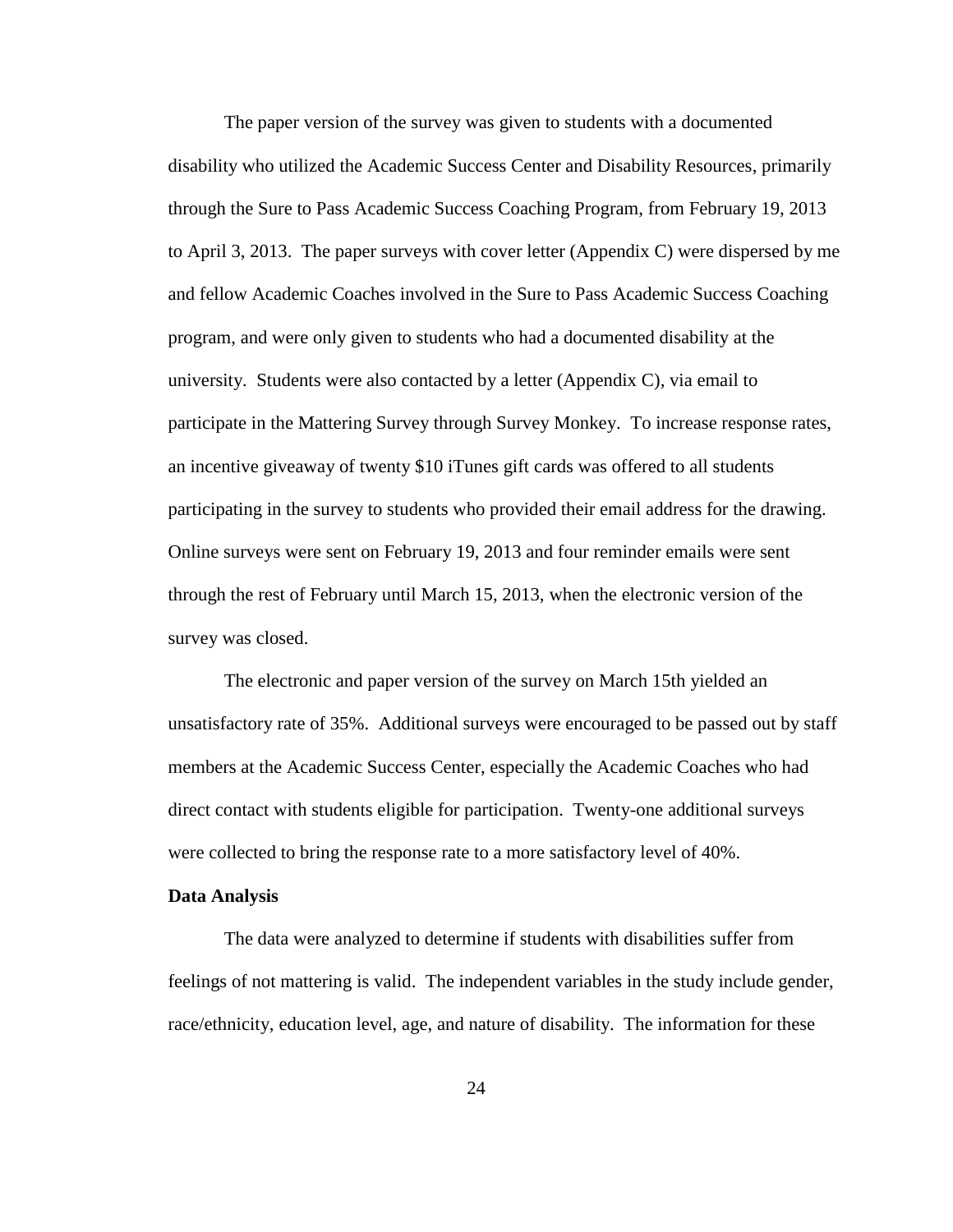variables was gathered in part one of the questionnaire. The dependent variables in the study include the student's perceptions of mattering to the administration, faculty, advisor and staff members, and other students on campus and was gathered in part two of the questionnaire. The results of the survey were entered into the Statistical Package for the Social Sciences (SPSS) computer software to compare the independent and dependent variables.

The data results were used to answer the four research questions posed in the study. Research question 1 (RQ1) used descriptive data results of percentages, frequency distribution, means, and standard deviation. Research question 2 (RQ2) used several bivariate correlations to test for significant correlations between the demographic information and the statements from the five subscales in the survey. Research question 3 (RQ3) used the independent-samples *t* tests and Mann-Whitney test to search for significant differences in the perceptions of mattering at Rowan University between veteran and non-veteran students with documented disabilities. Research question 4 (RQ4) used the independent-samples *t* test to search for significant differences in the perceptions of mattering between students with an invisible disability compared to students with a visible disability.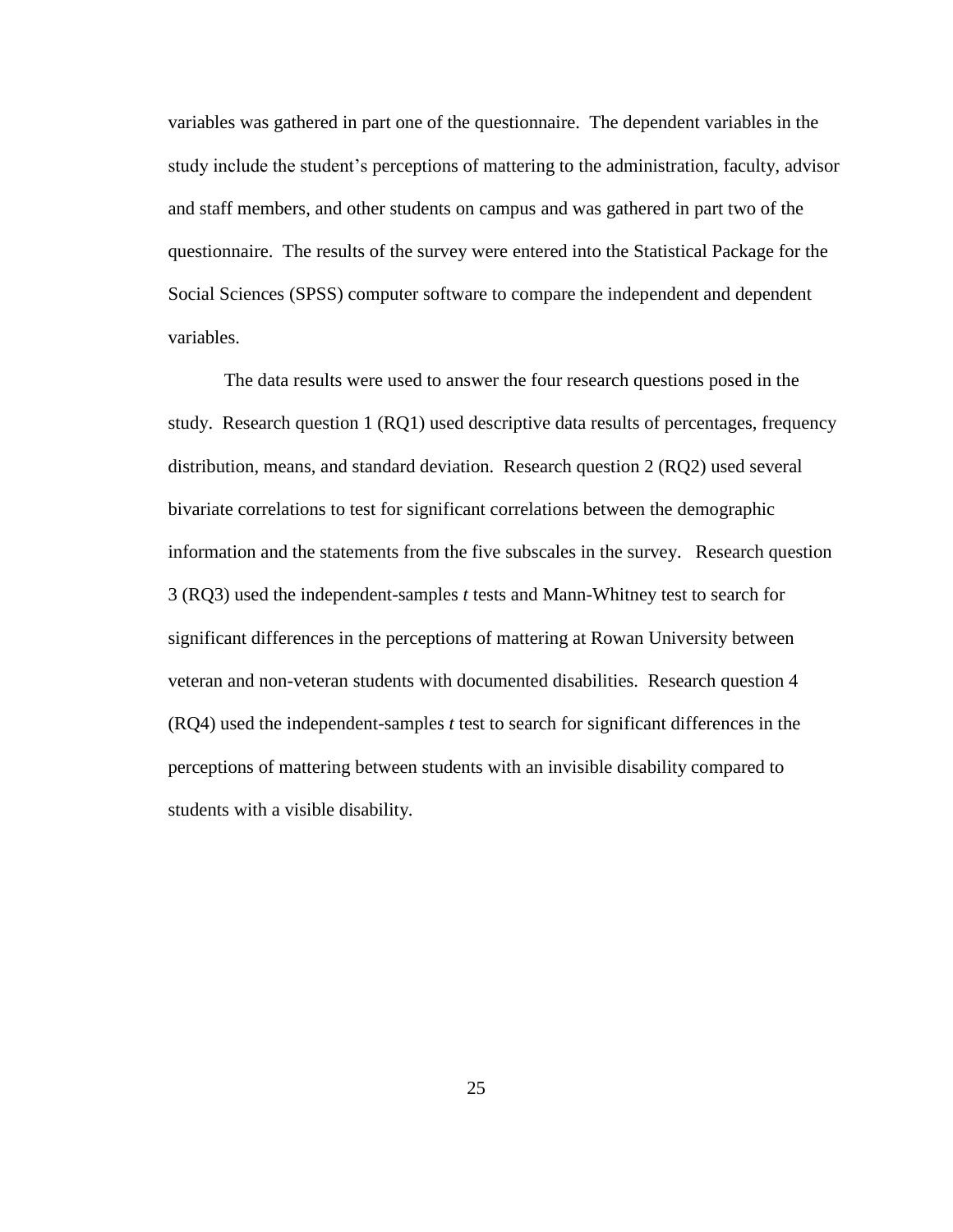#### **Chapter IV**

# **Findings**

## **Profile of the Sample**

The subjects in this study were students with a documented disability enrolled through the Academic Success Center and Disability Resources at Rowan University during the spring 2013 semester. The survey instrument was sent by email to a randomly selected sample of 402 students on February 19, 2013. The sample size was determined using a sampling calculator of 95% confidence level at +/-3% convenience level from the initial population of 648 students with a documented disability at Rowan University. Paper copies were also dispersed to students with a documented disability within the Academic Success Center and Disability Resources beginning on February 19, 2013. On March 15, 2013 the electronic version of the survey ended and combined with the paper surveys at the time yielded a response rate of  $35\%$ . After March  $15<sup>th</sup>$  paper versions of the instrument were administered throughout the rest of the month at the Academic Success Center and an additional 21 surveys were obtained. This brought the total number of responses to 161 out of a target population of 402. The final response rate of the study was 40%.

Table 4.1 illustrates the demographics of the participants in the study. Of the 161 subject surveyed, there were 94 (58.4%) females and 67 (41.6%) males. The majority of the participants were between 18 and 24 years old (79.4%) followed by 30 to 39 years old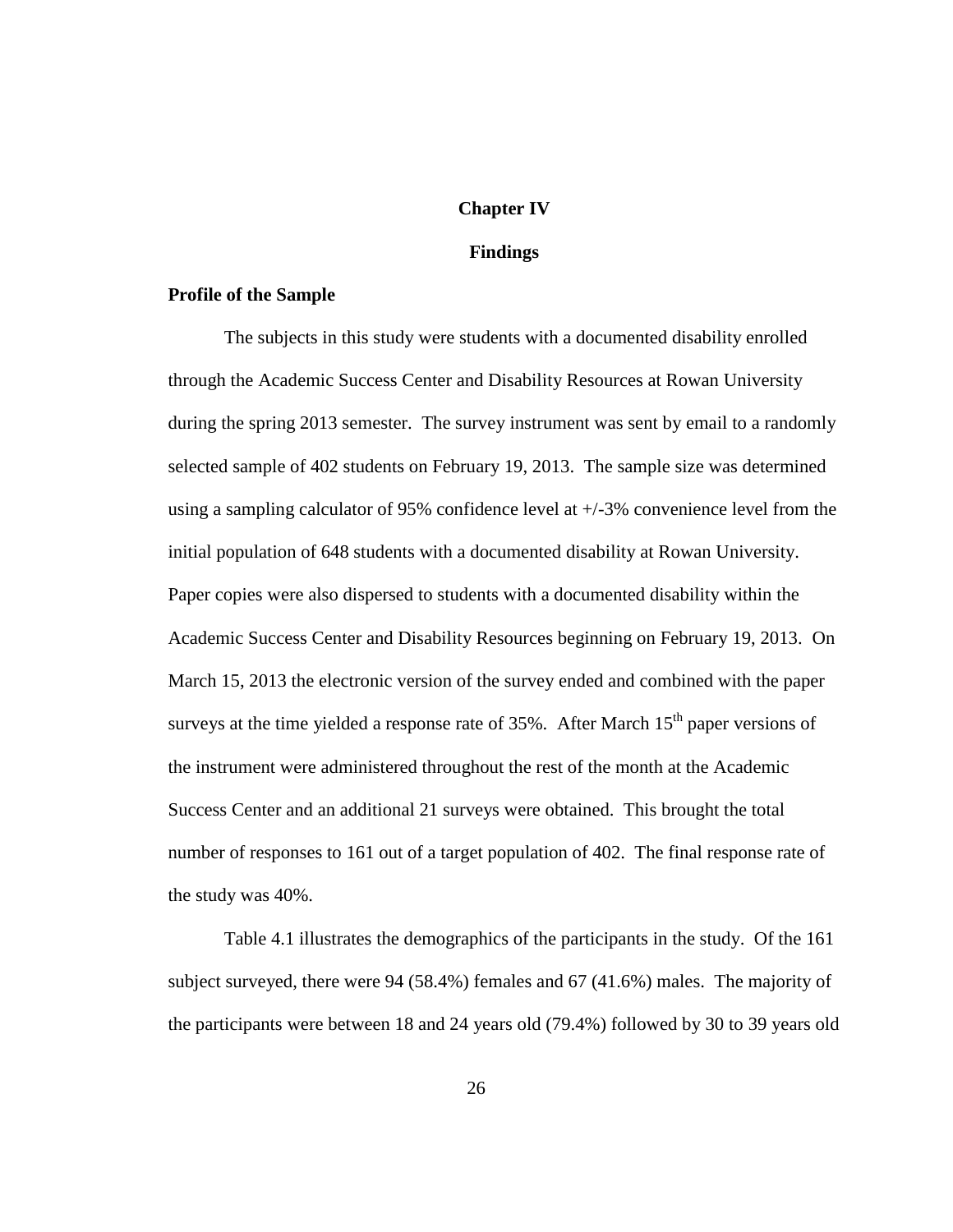(8.1%), 25 to 29 years old (7.5%), 40 to 49 years old (5%), and no reports over 49 years old. A majority of participants in the study were White (77%) followed by African American/ Black (8.1%), Hispanic/Latino (6.2%), Asian/ Pacific Islander and other (3.1%), and Multicultural (2.5%). The participants were 12.4% Freshmen, 12.4% Sophomores, 28% Juniors, 37.3% Seniors, 6.8% Graduate Students, and 5% other. Forty-six percent of the participants received an IEP in grades K-12, 39.7% did not, and 14.3% were unsure. A majority of the participants were transfer students (56.2%), and lived off campus (52.5%). Over 95% of the participants were non-veteran and 4.4% of the participants with a documented disability were veterans. Seventy-three percent of the participants in the survey did not participate in the Sure to Pass Academic Coaching program, and 27% did participate. Eighty-six percent of the participants have an invisible disability and 14% have a visible disability.

| $I$ and up and Demographics $(V-101)$ |     |      |  |
|---------------------------------------|-----|------|--|
| Variable                              |     | $\%$ |  |
| Gender                                |     |      |  |
| Male                                  | 67  | 41.6 |  |
| Female                                | 94  | 58.4 |  |
| Total                                 | 161 | 100  |  |
| Age                                   |     |      |  |
| 18-24                                 | 127 | 79.4 |  |
| 25-29                                 | 12  | 7.5  |  |
| 30-39                                 | 13  | 8.1  |  |
| 40-49                                 | 8   | 5    |  |
| Total                                 | 160 | 100  |  |
| Race/Ethnicity                        |     |      |  |
| African American/Black                | 13  | 8.1  |  |
| Asian/Pacific Islander                | 5   | 3.1  |  |
| Hispanic/Latino                       | 10  | 6.2  |  |
| Multicultural                         | 4   | 2.5  |  |
| White                                 | 124 | 77   |  |
|                                       |     |      |  |

| Participant Demographics $(N=161)$ |  |
|------------------------------------|--|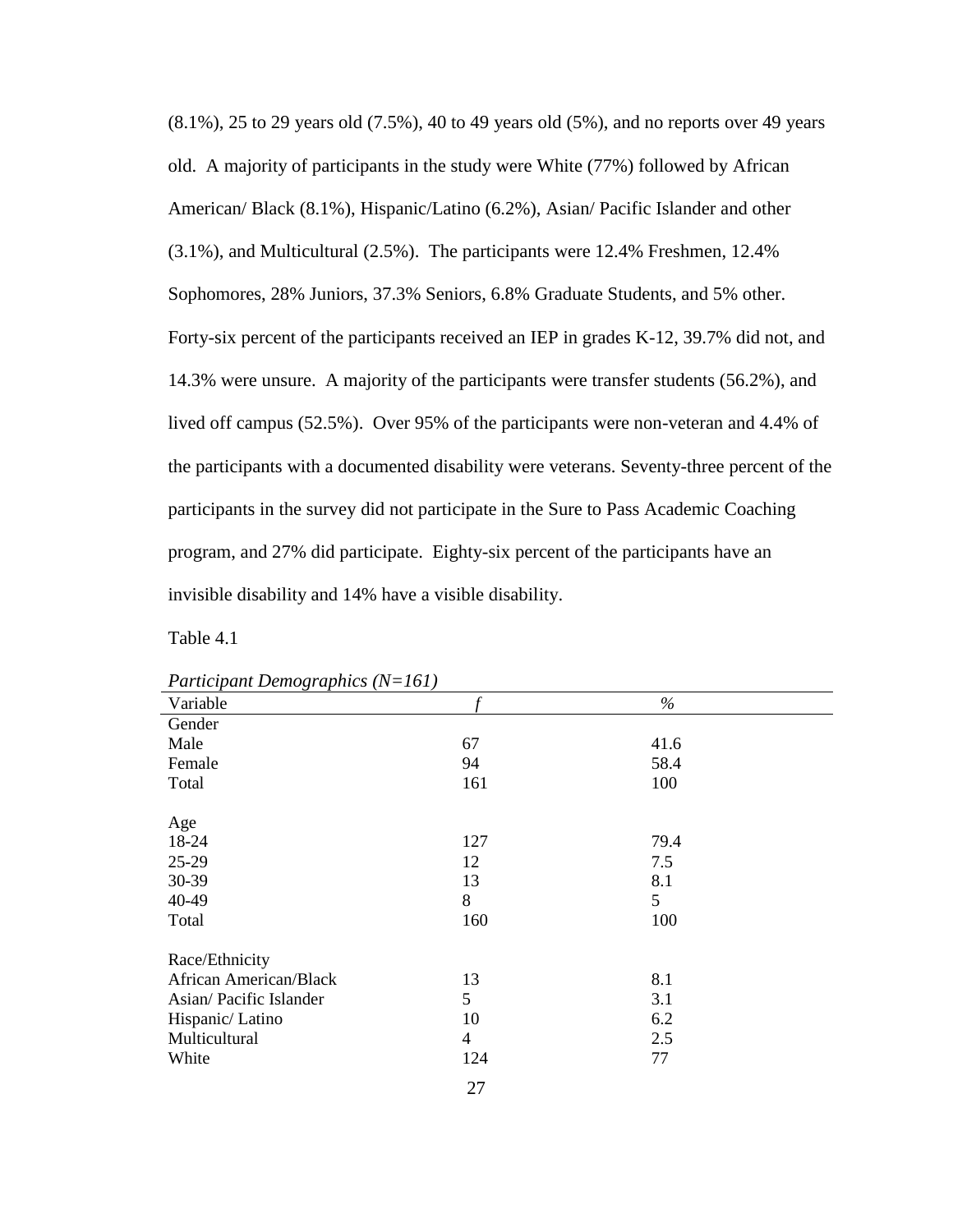| Other                   | 5      | 3.1  |
|-------------------------|--------|------|
| Total                   | 161    | 100  |
|                         |        |      |
| Classification          |        |      |
| Freshman                | 20     | 12.4 |
| Sophomore               | 20     | 12.4 |
| Junior                  | 45     | 28   |
| Senior                  | 60     | 37.3 |
| Graduate                | 11     | 6.8  |
| Other                   | 5      | 3.1  |
| Total                   | 161    | 100  |
| IEP in K-12             |        |      |
| Yes                     | 74     | 46   |
| No                      | 64     | 39.7 |
| Unsure                  | 23     | 14.3 |
|                         |        |      |
| Total                   | 161    | 100  |
| <b>Transfer Student</b> |        |      |
| Yes                     | 70     | 43.8 |
| No                      | 90     | 56.2 |
| Total                   | 160    | 100  |
| Live on Campus          |        |      |
| Yes                     | 76     | 47.5 |
| No                      | 84     | 52.5 |
| Total                   | 160    | 100  |
|                         |        |      |
| U.S. Veteran            |        |      |
| Yes                     | $\tau$ | 4.4  |
| No                      | 152    | 95.6 |
| Total                   | 159    | 100  |
| Participate in Academic |        |      |
| <b>Coaching Program</b> |        |      |
| Yes                     | 43     | 27   |
| N <sub>o</sub>          | 116    | 73   |
| Total                   | 159    | 100  |
|                         |        |      |
| Nature of Disability    |        |      |
| Invisible               | 117    | 86   |
| Visible                 | 19     | 14   |
| Total                   | 136    | 100  |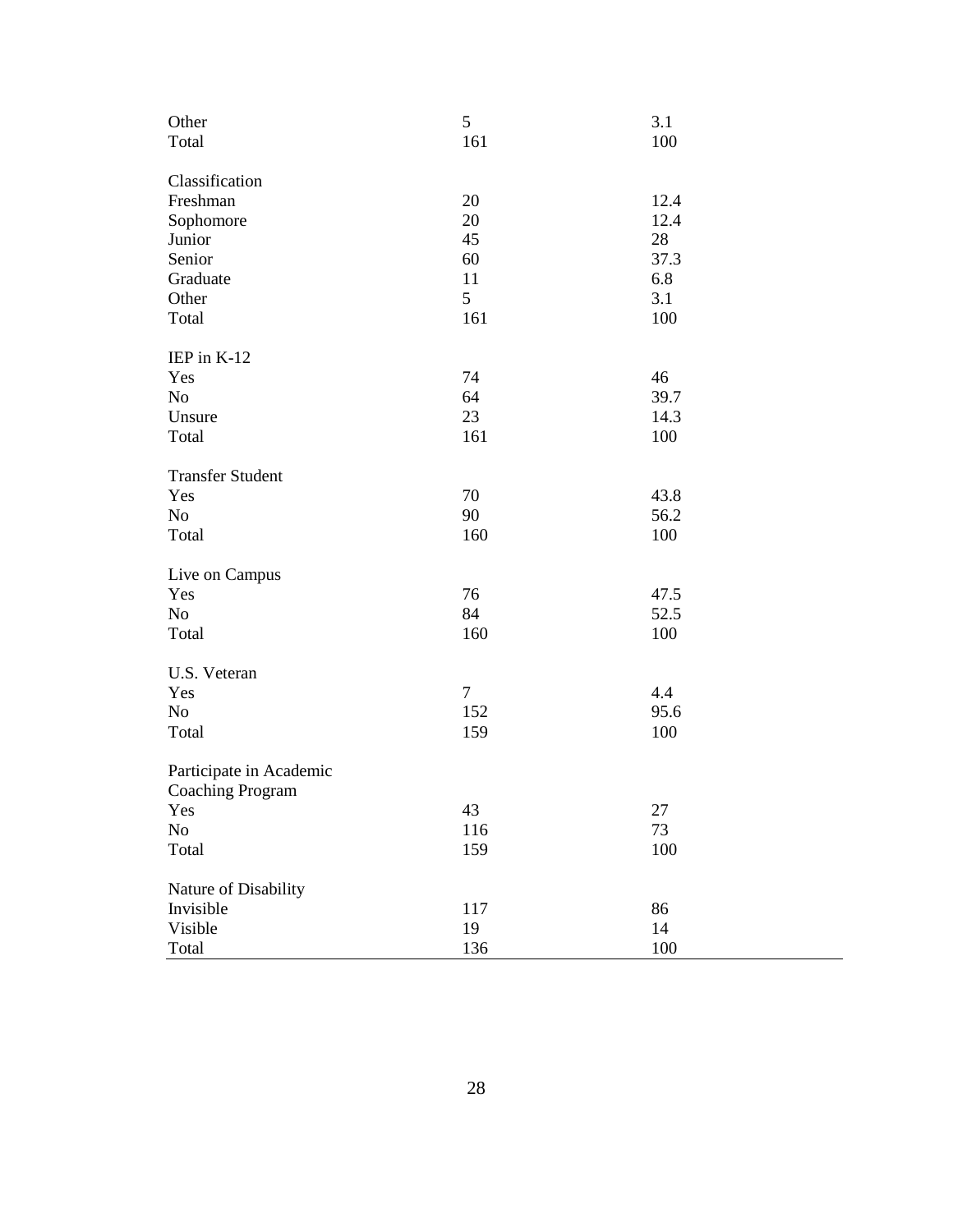#### **Analysis of the Data**

Research Question 1: Do Rowan students with a documented disability feel as if they matter in regard to: administration, advising, peers, multiple roles, and faculty?

The Administration Subscale measures the perceptions of students with documented disabilities in relation to the current Rowan University policies and procedures. The items in this section focus on activity fees, campus activities, and student newspaper articles that are important to students with a disability (Schlossberg et al., 1990).

Table 4.2 illustrates students with a documented disability at Rowan University perceptions of mattering in regards to the Administrative Subscale of the *MHE*. The maximum score for the subscale was 55 and the minimum was 11. When adjusted for reverse scored items, the mean score for this subscale was 33.92 or mean average of 3.08 out of 5. A majority of students with a documented disability reported the administration makes efforts to accommodate students with a disability (58.1%), and the administration seems to consider students with disabilities priorities as important as students without disabilities priorities (56.9%). There were not any items in the Administration Subscale that reported 50% or more perceptions of low mattering for students with disabilities.

#### Table 4.2

|                                 | Strongly |      |    | Agree |    | Neutral |   | Disagree |          | Strongly |  |
|---------------------------------|----------|------|----|-------|----|---------|---|----------|----------|----------|--|
|                                 | Agree    |      |    |       |    |         |   |          | Disagree |          |  |
| Statement                       |          | $\%$ |    | $\%$  |    | $\%$    |   | %        |          | %        |  |
| The administration makes        |          |      |    |       |    |         |   |          |          |          |  |
| efforts to accommodate students |          |      |    |       |    |         |   |          |          |          |  |
| with disabilities.              | 33       | 4.1  | 74 | 54.0  | 23 | 16.8    | 6 | 4.4      |          | 07       |  |
| $n=137$ , SD=.808, M=3.96,      |          |      |    |       |    |         |   |          |          |          |  |
| $Missing = 24$                  |          |      |    |       |    |         |   |          |          |          |  |

#### *Administration Subscale*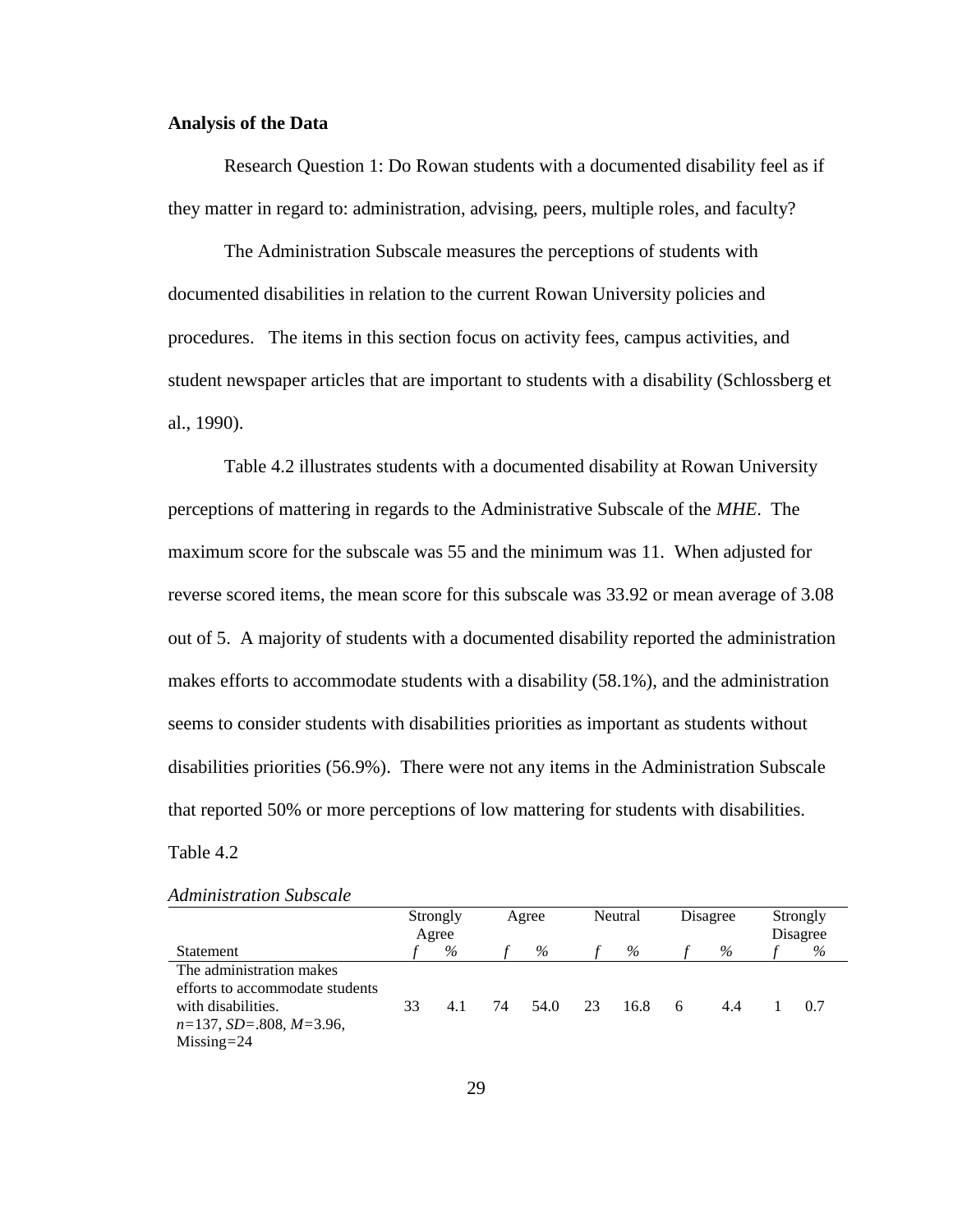| Campus rules and regulations<br>seem to have been made for<br>traditional-age students. <sup>a</sup><br>$n=139$ , $SD=.865$ , $M=3.60$ ,<br>$Missing = 22$                                        | 20 | 4.4  | 59 | 42.5 | 45 | 32.4 | 15 | 10.8 | $\boldsymbol{0}$ | 0.0 |
|---------------------------------------------------------------------------------------------------------------------------------------------------------------------------------------------------|----|------|----|------|----|------|----|------|------------------|-----|
| The administration seems to<br>consider students with<br>disabilities priorities as<br>important as students without<br>disabilities priorities.<br>$n=151$ , SD=1.036, M=3.57,<br>$Missing = 10$ | 28 | 18.5 | 58 | 38.4 | 43 | 28.5 | 16 | 10.6 | 6                | 4.0 |
| The school newspaper doesn't<br>discuss students with<br>disabilities issues. <sup>a</sup><br>$n=138$ , $SD=.94$ , $M=3.19$ ,<br>$Missing = 23$                                                   | 16 | 11.6 | 24 | 17.4 | 72 | 52.2 | 22 | 15.9 | 4                | 2.9 |
| It takes too long to register or<br>correct registration problems. <sup>a</sup><br>$n=140$ , $SD=1.027$ , $M=3.10$ ,<br>$Missing = 21$                                                            | 13 | 9.3  | 38 | 27.1 | 43 | 30.7 | 42 | 30.0 | 4                | 2.9 |
| The administration sets things<br>up to be easy for them, not the<br>students. <sup>a</sup><br>$n=140$ , $SD=1.089$ , $M=3.09$ ,<br>$Missing = 21$                                                | 15 | 10.7 | 34 | 24.3 | 49 | 35.0 | 32 | 22.9 | 10               | 7.1 |
| The faculty and administrators<br>are sensitive to my other<br>responsibilities.<br>$n=150$ , $SD=1.021$ , $M=3.07$ ,<br>$Missing = 11$                                                           | 11 | 7.3  | 40 | 26.7 | 57 | 38.0 | 32 | 21.3 | 10               | 6.7 |
| I feel my activities fees are<br>spent in a way that is<br>meaningful to me.<br>$n=138$ , SD=1.033, M=2.92,<br>$Missing = 23$                                                                     | 6  | 4.4  | 37 | 26.8 | 48 | 34.8 | 34 | 24.6 | 13               | 9.4 |
| The university does not commit<br>enough resources to students<br>with disabilities. <sup>a</sup><br>$n=140$ , $SD=1.146$ , $M=2.90$ ,<br>$Missing = 21$                                          | 15 | 10.7 | 27 | 19.3 | 40 | 28.6 | 45 | 32.1 | 13               | 9.3 |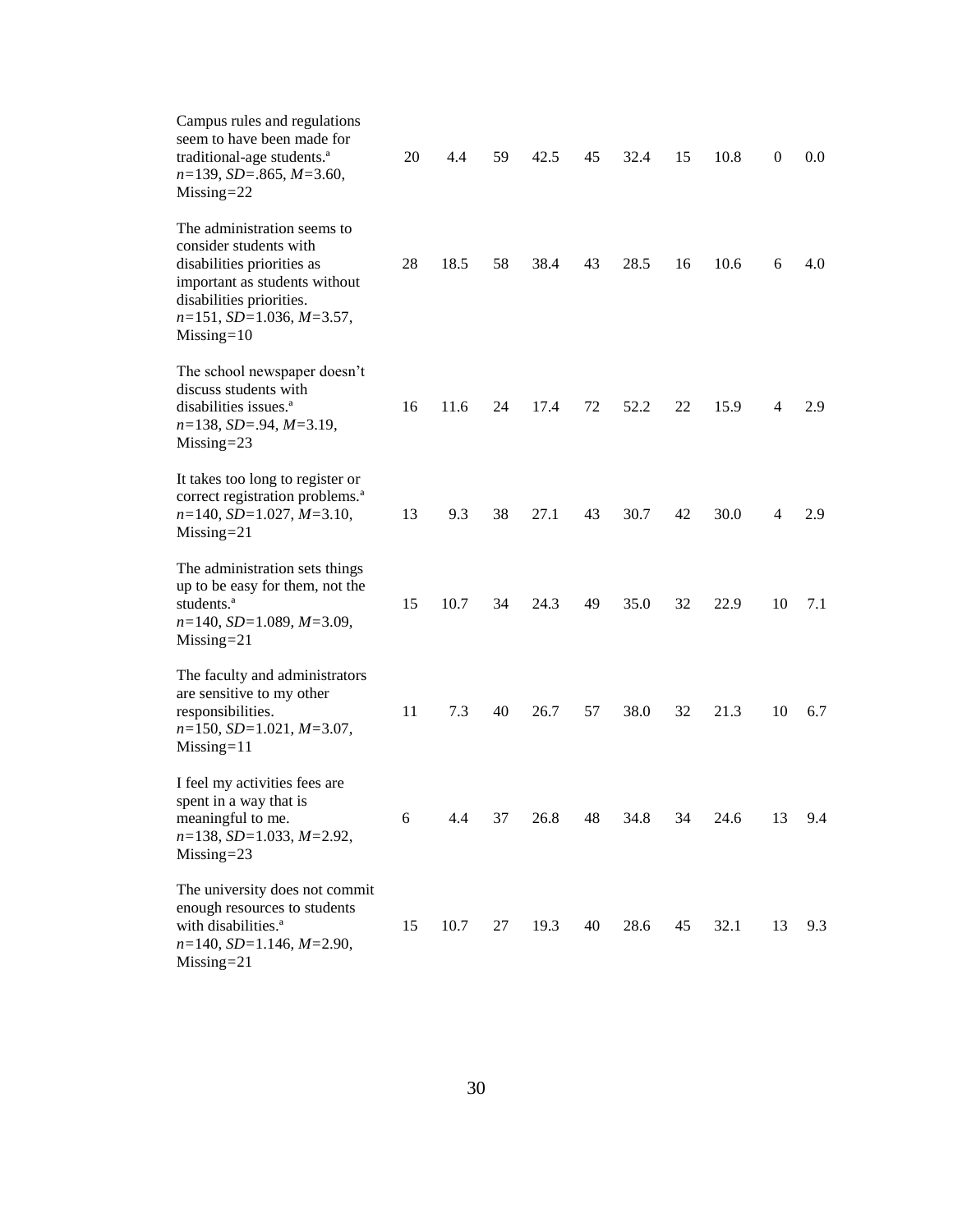| The university offers<br>alternatives to the traditional<br>semester-length course (like)<br>weekends).<br>$n=138$ , SD=.881, M=2.80,<br>$Missing = 23$   | 3              | 2.2 | 21 | 15.2 | 71 | 51.5 | 31 | 22.5 | 12 | 8.7  |
|-----------------------------------------------------------------------------------------------------------------------------------------------------------|----------------|-----|----|------|----|------|----|------|----|------|
| The university's policy of<br>transfer credits penalizes<br>students with disabilities. <sup>a</sup><br>$n=150$ , $SD=.96$ , $M=2.52$ ,<br>$Missing = 11$ | $\mathfrak{D}$ | 1.3 | 15 | 10.0 | 71 | 47.3 | 33 | 22.0 | 29 | 19.3 |

ªItem reverse scored

The Advising Subscale measures the perceptions of students with disabilities in relation to receiving information based on their questions and concerns on campus. The items in this section focus on students with a disability's perception of the advisor's interest in them (Schlossberg et al., 1990).

Table 4.3 illustrates students with a documented disability at Rowan University perceptions of mattering in regards to the Advising Subscale of the *MHE*. The maximum score for the subscale was 40 and the minimum was eight. When adjusted for reverse scored items, the mean score for this subscale was 27.90 or mean average of 3.49 out of 5. A majority of Rowan students with a documented disability reported high levels of mattering in regards to always receiving help from an administrative member on campus when they had a question or problem (67.9%), and the administrative staff is helpful in answering their questions (63.1%). Also, the study reported that 60.9% of the students report the administrative rules and regulations are clear to them. There were not any items in the Advising Subscale that reported 50% or more perceptions of low mattering for students with disabilities.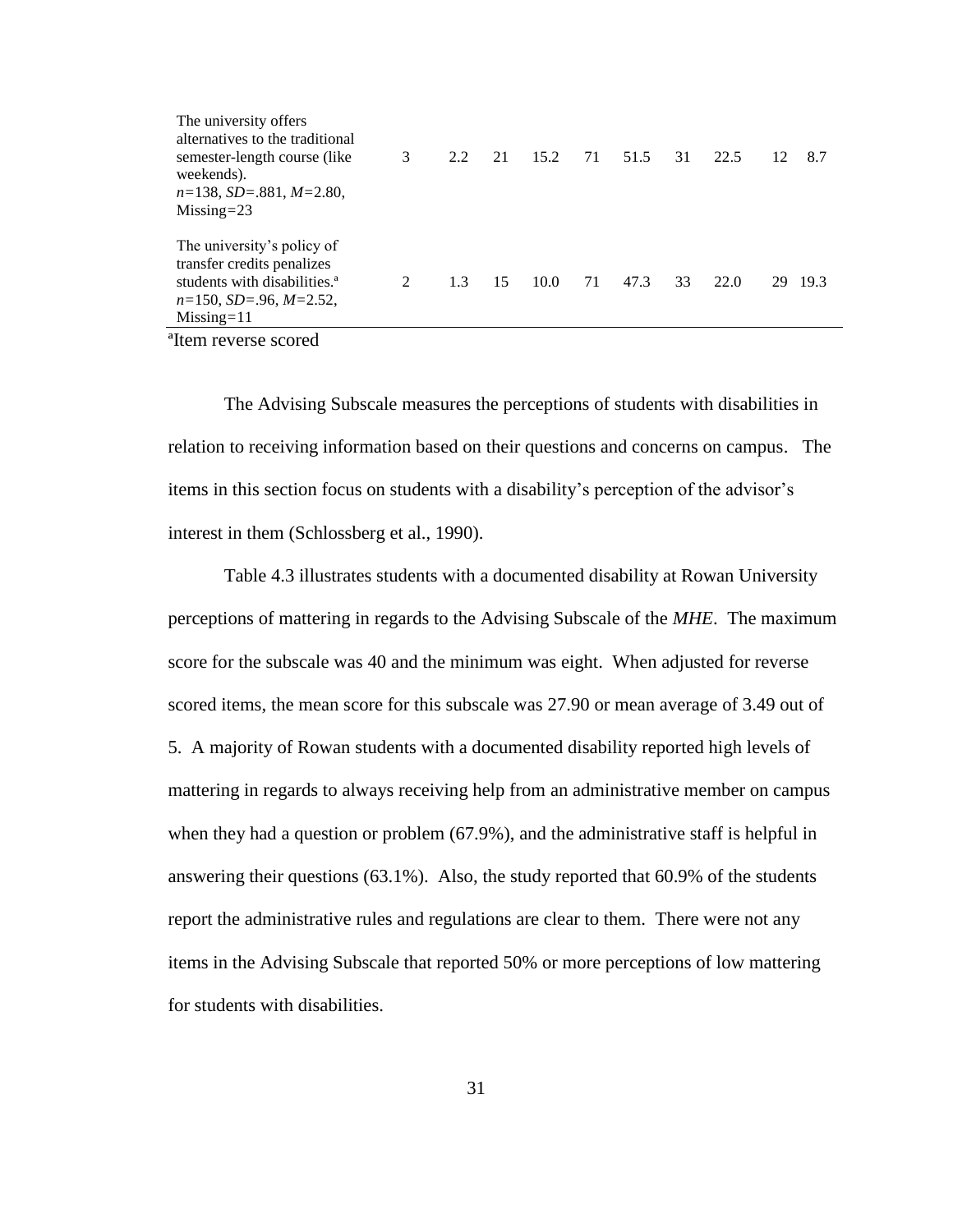### Table 4.3

## *Advising Subscale*

| ruvising subscuit                                                                                                                                                   | Strongly<br>Agree |      | Agree |      | Neutral |      | Disagree |      | Strongly<br>Disagree |      |
|---------------------------------------------------------------------------------------------------------------------------------------------------------------------|-------------------|------|-------|------|---------|------|----------|------|----------------------|------|
| Statement                                                                                                                                                           |                   | $\%$ |       | $\%$ |         | $\%$ |          | $\%$ | f                    | $\%$ |
| There has always been someone<br>on campus that could help me<br>when I had a question or<br>problem.<br>$n=143$ , $SD=1.048$ , $M=3.66$ ,<br>$Missing = 18$        | 27                | 18.9 | 70    | 49.0 | 23      | 16.1 | 17       | 11.9 | 6                    | 4.2  |
| Administrative staff is helpful<br>in answering my questions.<br>$n=141$ , SD=.776, M=3.65,<br>$Missing = 20$                                                       | 14                | 9.9  | 75    | 53.2 | 40      | 28.4 | 12       | 8.5  | $\boldsymbol{0}$     | 0.0  |
| The administrative rules and<br>regulations are clear to me.<br>$n=151$ , SD=1.042, M=3.58,<br>$Missing = 10$                                                       | 26                | 17.2 | 66    | 43.7 | 36      | 23.8 | 16       | 10.6 | 7                    | 4.6  |
| Classes are offered at times that<br>are good to me.<br>$n=140$ , $SD=.97$ , $M=3.53$ ,<br>$Missing = 21$                                                           | 13                | 9.3  | 77    | 55.0 | 27      | 19.3 | 17       | 12.1 | 6                    | 4.3  |
| If my advisor didn't know the<br>answer to my questions, I'm<br>sure he or she would seek out<br>the answers.<br>$n=143$ , $SD=1.04$ , $M=3.46$ ,<br>$Missing = 18$ | 21                | 14.7 | 58    | 40.6 | 34      | 23.8 | 26       | 18.2 | 4                    | 2.8  |
| My advisor has office hours at<br>times that I am on campus.<br>$n=140$ , $SD=1.094$ , $M=3.43$ ,<br>$Missing = 21$                                                 | 18                | 12.9 | 63    | 45.0 | 29      | 20.7 | 21       | 15.0 | 9                    | 6.4  |
| There has always been an<br>advisor available to talk to me if<br>I need to ask a question.<br>$n=141$ , SD=1.078, M=3.37,<br>$Missing = 20$                        | 16                | 11.4 | 60    | 42.6 | 34      | 24.1 | 22       | 15.6 | 9                    | 6.4  |
| My advisor doesn't seem to<br>remember things we have<br>discussed before. <sup>a</sup><br>$n=151$ , $SD=1.171$ , $M=2.78$ ,<br>$Missing = 10$                      | 11                | 7.3  | 33    | 21.8 | 43      | 28.5 | 40       | 26.5 | 24                   | 15.9 |

ª Item reverse scored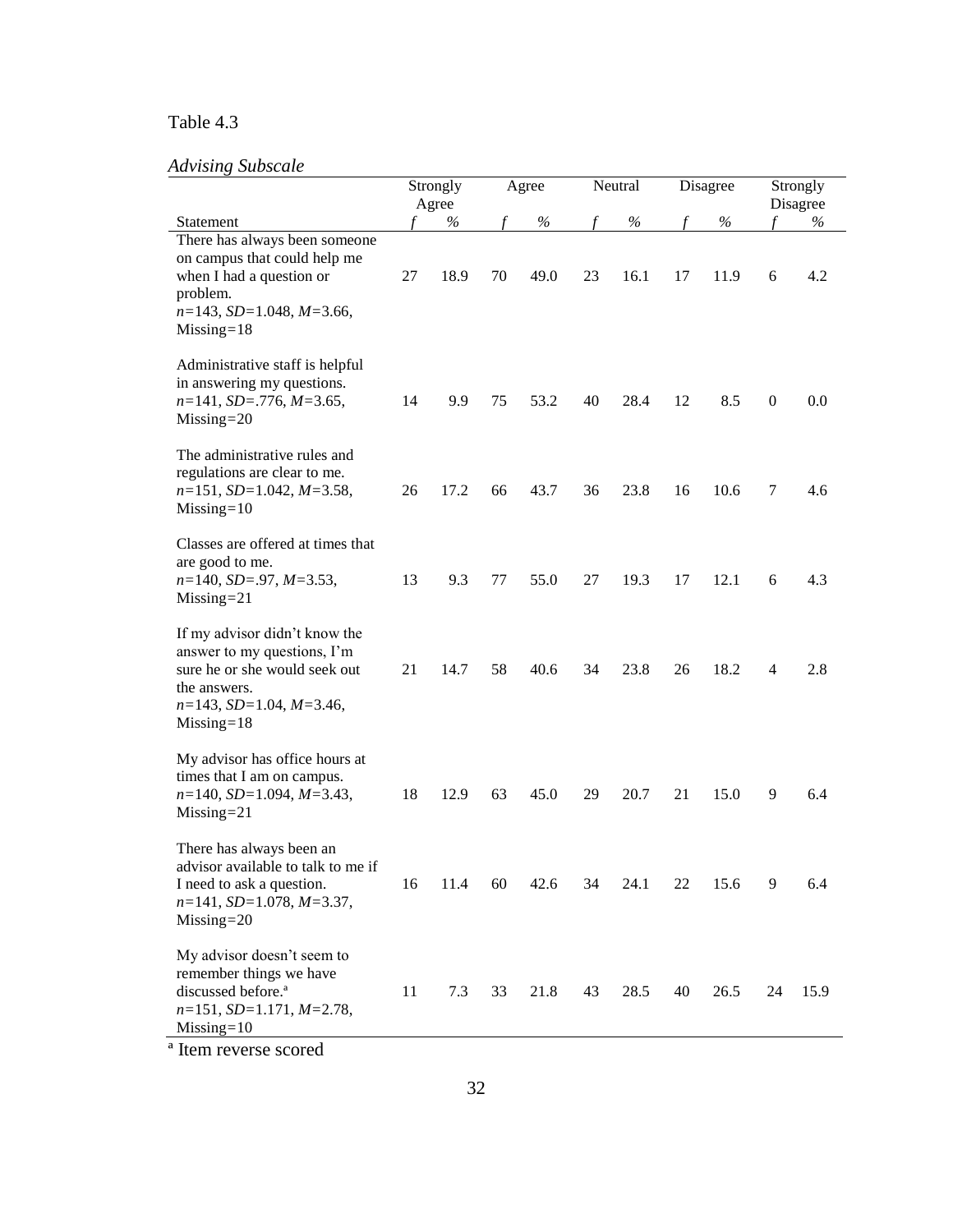The Peers Subscale measures the perceptions of students with disabilities in relation to belonging on campus and feeling accepted by their peers in the classroom. The items in this section focus on the comfort levels and sense of camaraderie with other students that students with a disability perceive on campus (Schlossberg et al., 1990).

Table 4.4 illustrates students with a documented disability at Rowan University perceptions of mattering in regards to the Peers Subscale of the *MHE*. The maximum score for the subscale was 55 and the minimum was 11. When adjusted for reverse scored items, the mean score for this subscale was 38.65 or mean average of 3.51 out of 5. A majority of students with a disability reported high levels of mattering in regards to having a good relationship with classmates who do not have a disability (80.5%), getting opportunities to get to know fellow classmates (67.9%), and receiving help from classmates if they needed it (67.4%). There were not any items in the Peers Subscale that reported 50% or more perceptions of low mattering for students with disabilities. Table 4.4

|                                                                                                                                      |    | Strongly<br>Agree | Agree |      | Neutral |      | Disagree |      | Strongly<br>Disagree        |     |
|--------------------------------------------------------------------------------------------------------------------------------------|----|-------------------|-------|------|---------|------|----------|------|-----------------------------|-----|
| Statement                                                                                                                            |    | %                 |       | %    |         | $\%$ |          | $\%$ |                             | %   |
| I have a good relationship with<br>classmates who do not have a<br>disability.<br>$n=139$ , $SD=.864$ , $M=4.09$ ,<br>$Missing = 22$ | 48 | 34.5              | 64    | 46.0 | 19      | 13.7 | 7        | 5.0  | 1                           | 0.7 |
| I have had adequate<br>opportunities to get to know<br>fellow students.<br>$n=140$ , SD=.937, M=3.72,<br>$Missing = 21$              | 25 | 17.9              | 70    | 50.0 | 29      | 20.7 | 13       | 9.3  | 3                           | 2.1 |
| My classmates would help me<br>with a problem if I needed it.<br>$n=138$ , $SD=.816$ , $M=3.70$ ,<br>$Missing = 23$                  | 16 | 11.6              | 77    | 55.8 | 34      | 24.6 | 9        | 6.5  | $\mathcal{D}_{\mathcal{L}}$ | 1.5 |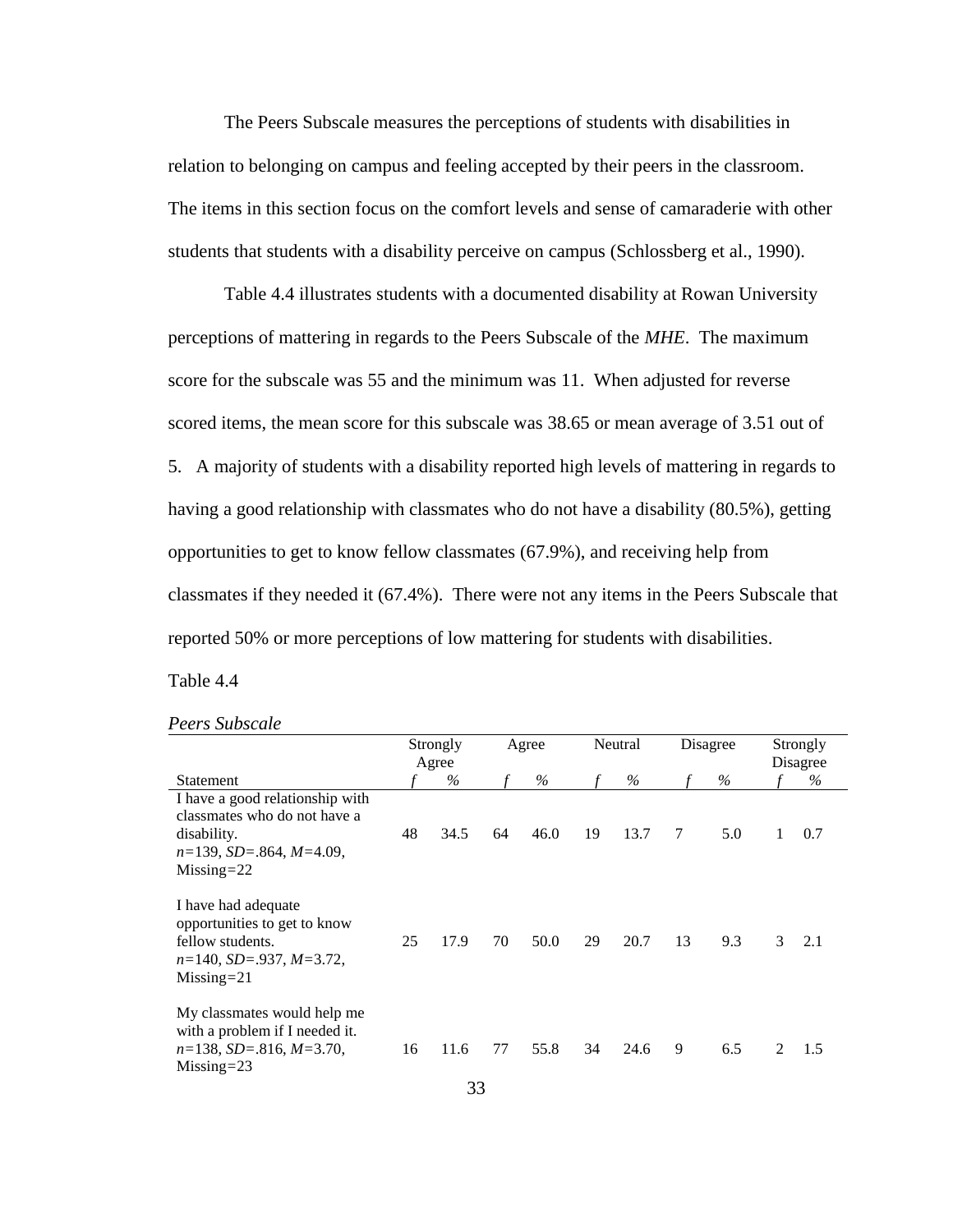| As a student with a disability I<br>feel welcome on campus.<br>$n=139$ , $SD=.87$ , $M=3.68$ ,<br>$Missing = 22$                                           | 22 | 15.8 | 65 | 46.8 | 37 | 26.6 | 15 | 10.8 | $\boldsymbol{0}$ | 0.0  |
|------------------------------------------------------------------------------------------------------------------------------------------------------------|----|------|----|------|----|------|----|------|------------------|------|
| I feel like I fit in with my<br>classes.<br>$n=143$ , SD=1.064, M=3.59,<br>$Missing = 18$                                                                  | 27 | 18.9 | 62 | 43.4 | 26 | 8.2  | 24 | 16.8 | 4                | 2.8  |
| I feel my classmates react<br>positively to my experience and<br>knowledge.<br>$n=142$ , SD=.837, M=3.57,<br>$Missing = 19$                                | 13 | 9.2  | 71 | 50.0 | 45 | 31.7 | 10 | 7.0  | 3                | 2.1  |
| I get support from my<br>classmates when I need it.<br>$n=150$ , $SD=.973$ , $M=3.55$ ,<br>$Missing = 11$                                                  | 20 | 13.3 | 70 | 46.7 | 38 | 25.3 | 17 | 11.3 | 5                | 3.3  |
| The classroom atmosphere<br>encourages me to speak out in<br>class.<br>$n=141$ , SD=.946, M=3.52,<br>$Missing = 20$                                        | 16 | 11.4 | 67 | 47.5 | 35 | 24.8 | 20 | 14.2 | 3                | 2.1  |
| My disability sometimes gets in<br>the way of my interactions with<br>fellow students. <sup>a</sup><br>$n=139$ , $SD=1.268$ , $M=3.36$ ,<br>$Missing = 22$ | 26 | 18.7 | 52 | 37.4 | 22 | 15.8 | 24 | 17.3 | 15               | 10.8 |
| I sometimes feel alone and<br>isolated at the university. <sup>a</sup><br>$n=151$ , $SD=1.275$ , $M=3.01$ ,<br>$Missing = 10$                              | 18 | 11.9 | 48 | 31.8 | 24 | 15.9 | 40 | 26.5 | 21               | 13.9 |
| Fellow students don't seem to<br>listen to me when I share my<br>life experiences. <sup>a</sup><br>$n=141$ , $SD=.917$ , $M=2.40$ ,<br>$Missing = 20$      | 4  | 2.8  | 11 | 7.8  | 41 | 29.1 | 66 | 46.8 | 19               | 13.9 |

ª Items reverse scored

The Multiple Roles Subscale measures students with disabilities' perceptions of the extent Rowan University acknowledges the competing demands on their time. The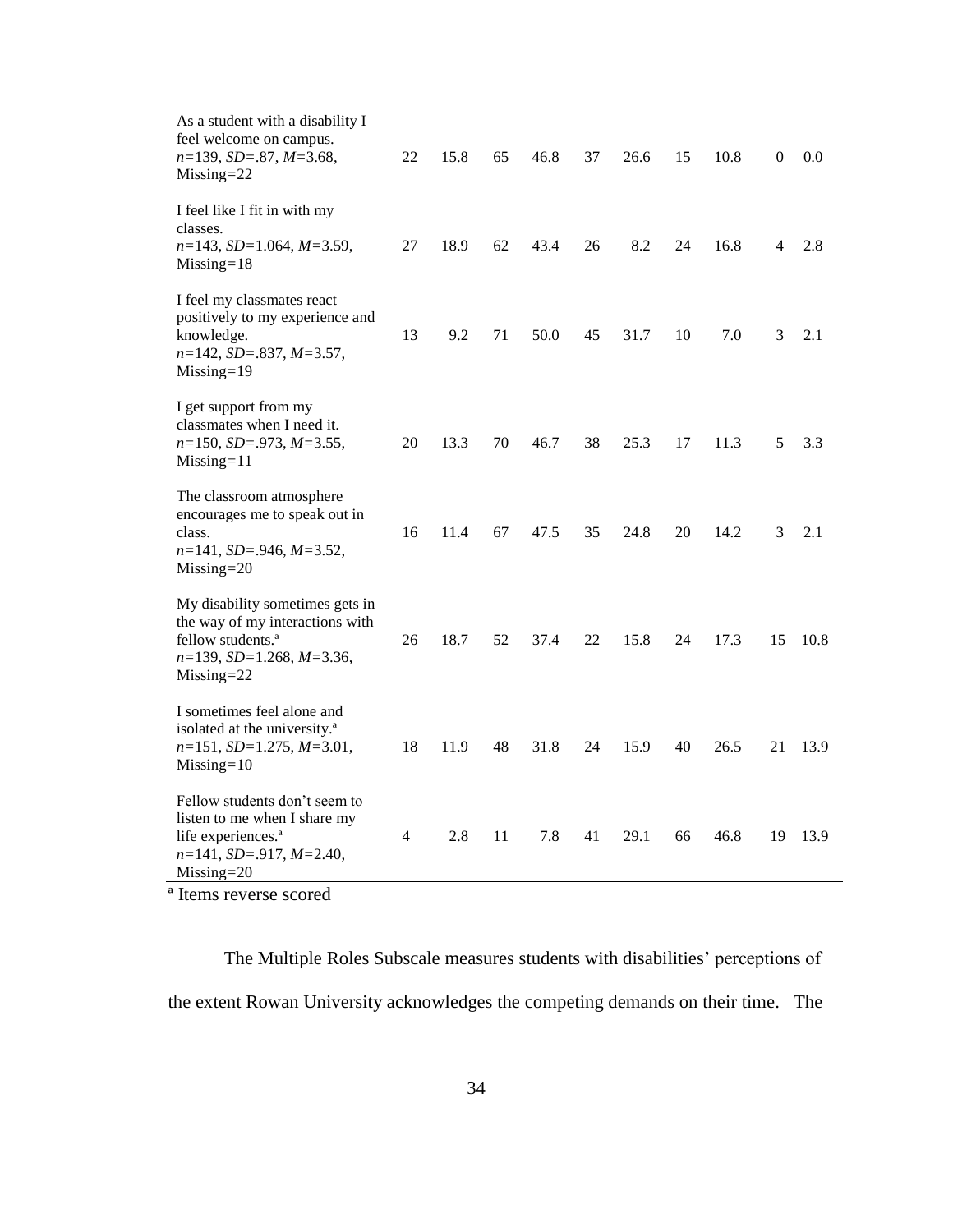items in this section focus on the flexibility of rules and policies to allow the students with disabilities to meet other responsibilities (Schlossberg et al., 1990).

Table 4.5 illustrates students with a documented disability at Rowan University perceptions of mattering in regards to the Multiple Roles Subscale of the *MHE*. The maximum score for the subscale was 35 and the minimum was seven. When adjusted for reverse scored items, the mean score for this subscale was 21.86 or mean average of 3.12 out of 5. A slight majority of students with disabilities reported they are given enough time to complete required administrative tasks (50.4%). There were not any items in the Multiple Roles Subscale that reported 50% or more perceptions of low mattering for students with disabilities.

|                                                                                                                                                                                    | Strongly<br>Agree |      | Agree |      | Neutral |      | Disagree |      |    | Strongly<br>Disagree |
|------------------------------------------------------------------------------------------------------------------------------------------------------------------------------------|-------------------|------|-------|------|---------|------|----------|------|----|----------------------|
| <b>Statement</b>                                                                                                                                                                   |                   | $\%$ |       | $\%$ |         | $\%$ |          | $\%$ |    | $\%$                 |
| I don't have time to complete<br>the administrative tasks this<br>institution requires. <sup>a</sup><br>$n=143$ , SD=1.036, M=2.65,<br>$Missing = 18$                              | 4                 | 2.8  | 31    | 21.7 | 36      | 25.2 | 55       | 38.5 | 17 | 11.9                 |
| I will have a hard time finishing<br>my degree because of time<br>limits on completing course<br>requirements. <sup>a</sup><br>$n=150$ , $SD=1.161$ , $M=2.77$ ,<br>$Missing = 11$ | 11                | 7.3  | 33    | 22.0 | 37      | 24.7 | 48       | 32.0 | 21 | 14.0                 |
| It's hard for me to go back to<br>the school environment. <sup>a</sup><br>$n=143$ , SD=1.153, M=2.83,<br>$Missing=18$                                                              | 11                | 7.7  | 32    | 22.4 | 40      | 28.0 | 41       | 28.7 | 19 | 13.3                 |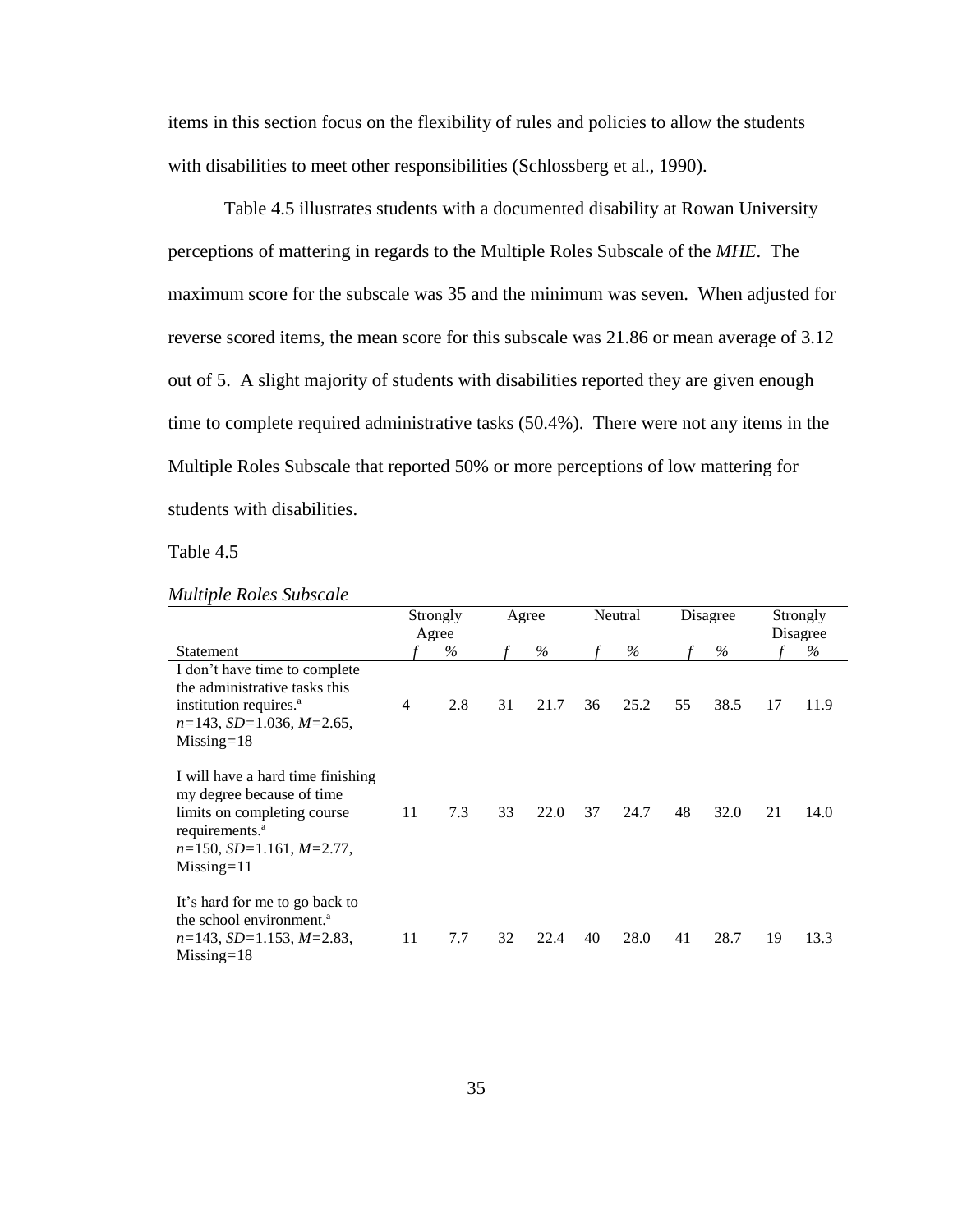| Unless I have another student<br>with a disability in my class, no<br>one really understands how hard<br>it is to be here. <sup>a</sup><br>$n=138$ , SD=1.195, M=2.94,<br>$Missing = 23$ | 17 | 12.3 | 27 | 19.6 | 41 | 29.7 | 37 | 26.8 | 16 | 11.6 |
|------------------------------------------------------------------------------------------------------------------------------------------------------------------------------------------|----|------|----|------|----|------|----|------|----|------|
| The administrative offices are.<br>not open at times when I need<br>them. <sup>a</sup><br>$n=143$ , SD=.956, M=2.96,<br>$Missing = 18$                                                   | 7  | 4.9  | 35 | 24.5 | 52 | 36.4 | 43 | 30.0 | 6  | 4.2  |
| The desks aren't made for<br>students with a disability. <sup>a</sup><br>$n=139$ , SD=1.018, M=2.98,<br>$Missing = 22$                                                                   | 14 | 10.1 | 17 | 12.2 | 71 | 51.1 | 26 | 18.7 | 11 | 7.9  |
| Departmental rules sometimes<br>make my goals difficult or<br>impossible. <sup>a</sup><br>$n=139$ , $SD=.996$ , $M=3.01$ ,<br>$Missing = 22$                                             | 13 | 9.4  | 23 | 16.6 | 62 | 44.6 | 34 | 24.5 | 7  | 5.0  |

<sup>a</sup> Item reverse scored

The Faculty Subscale measures the perceptions of students with disabilities in relation to feeling accepted by faculty members in the classroom. The items in this section focus on comfort levels in the classroom for students with a documented disability and if are treated equally in comparison to students without a disability (Schlossberg et al., 1990).

Table 4.6 illustrates students with a documented disability at Rowan University perceptions of mattering in regards to the Faculty Subscale of the *MHE*. The maximum score for the subscale was 40 and the minimum was eight. When adjusted for reverse scored items, the mean score for this subscale was 27.84 or mean average of 3.48 out of 5. A majority of the students reported their experience-based comments are accepted by the faculty (69.5%), feeling comfortable with the jokes told by their professors (69.3%),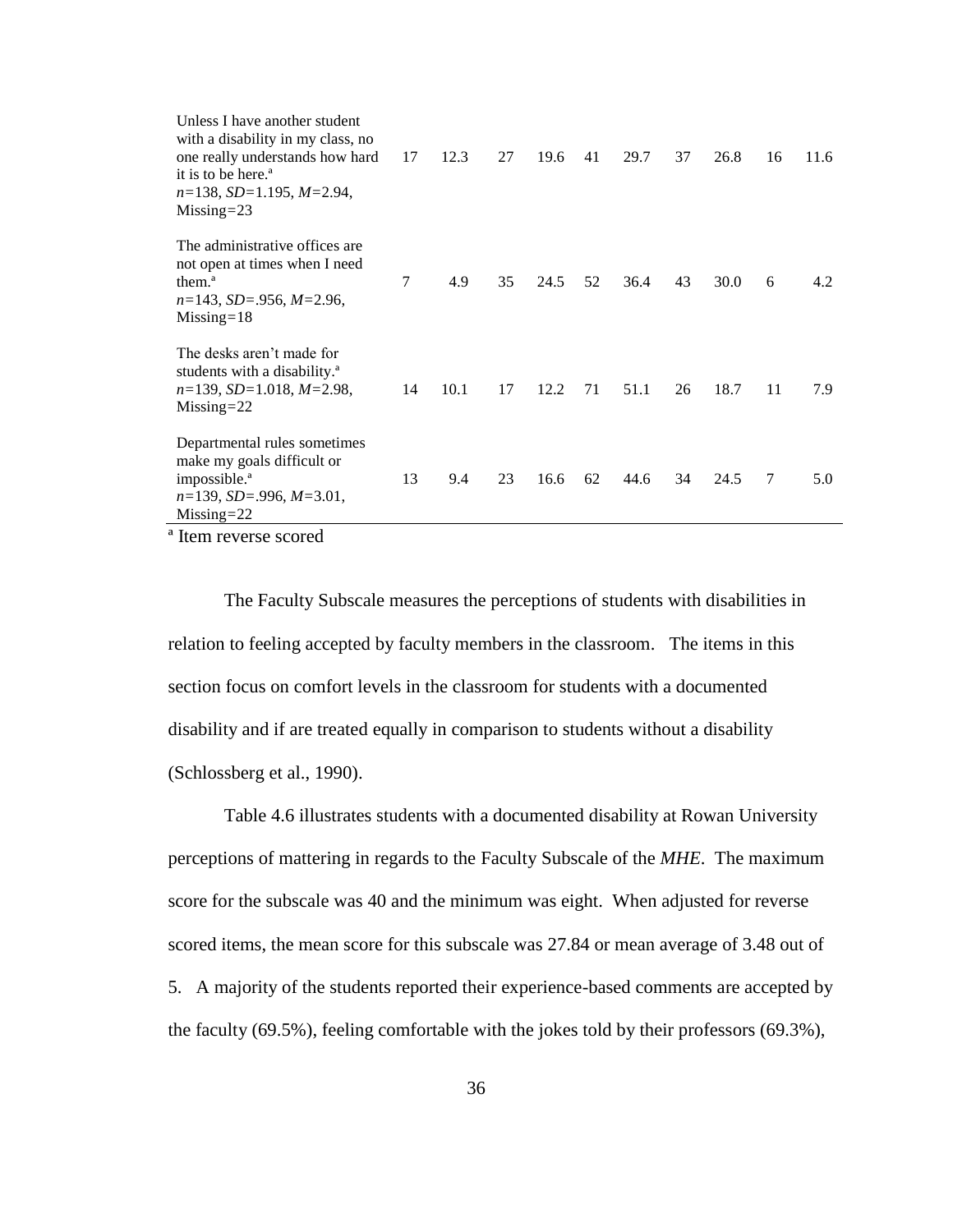and feeling equally recognized in the classroom compared to students without disabilities

(59.1%). There were not any items in the Faculty Subscale that reported 50% or more

perceptions of low mattering for students with disabilities.

## Table 4.6

## *Faculty Subscale*

|                                                                                                                                                   |    | Strongly<br>Agree |    | Agree |    | Neutral |    | Disagree |    | Strongly<br>Disagree |
|---------------------------------------------------------------------------------------------------------------------------------------------------|----|-------------------|----|-------|----|---------|----|----------|----|----------------------|
| Statement                                                                                                                                         |    | $\%$              |    | $\%$  | f  | $\%$    |    | $\%$     | f  | $\%$                 |
| Some of the jokes my<br>professors tell make me feel<br>uncomfortable. <sup>a</sup><br>$n=140$ , $SD=1.01$ , $M=2.24$ ,<br>$Missing = 21$         | 3  | 2.1               | 17 | 12.1  | 23 | 6.4     | 65 | 46.4     | 32 | 22.9                 |
| My professors seem to<br>recognize the students without<br>disabilities but not me. <sup>a</sup><br>$n=142$ , SD=.998, M=2.35,<br>$Missing = 19$  | 2  | 1.4               | 18 | 12.7  | 38 | 26.8    | 54 | 38.0     | 30 | 21.1                 |
| My professors sometimes<br>ignore my comments or<br>questions. <sup>a</sup><br>$n=140$ , SD=1.089, M=2.49,<br>$Missing = 21$                      | 5  | 3.6               | 27 | 19.3  | 22 | 15.7    | 63 | 45.0     | 23 | 16.4                 |
| My questions seem to put<br>faculty members on the<br>defensive. <sup>a</sup><br>$n=150$ , $SD=1.046$ , $M=2.55$ ,<br>$Missing = 11$              | 5  | 3.3               | 27 | 18.0  | 34 | 22.7    | 63 | 42.0     | 21 | 14.0                 |
| I sometimes feel my professors<br>want me to hurry up and finish<br>speaking. <sup>a</sup><br>$n=139$ , $SD=1.124$ , $M=2.68$ ,<br>$Missing = 22$ | 9  | 6.5               | 26 | 18.7  | 34 | 24.5    | 51 | 36.7     | 19 | 13.7                 |
| Sometimes I feel left out in the<br>classroom. <sup>a</sup><br>$n=141$ , SD=1.12, M=2.70,<br>$Missing = 20$                                       | 6  | 4.3               | 37 | 26.2  | 25 | 17.7    | 55 | 39.0     | 18 | 12.8                 |
| My professors interpret<br>assertiveness as a challenge to<br>their authority. <sup>a</sup><br>$n=149$ , SD=1.039, M=2.88,<br>$Missing = 22$      | 10 | 6.7               | 31 | 20.8  | 50 | 33.6    | 47 | 31.5     | 11 | 7.4                  |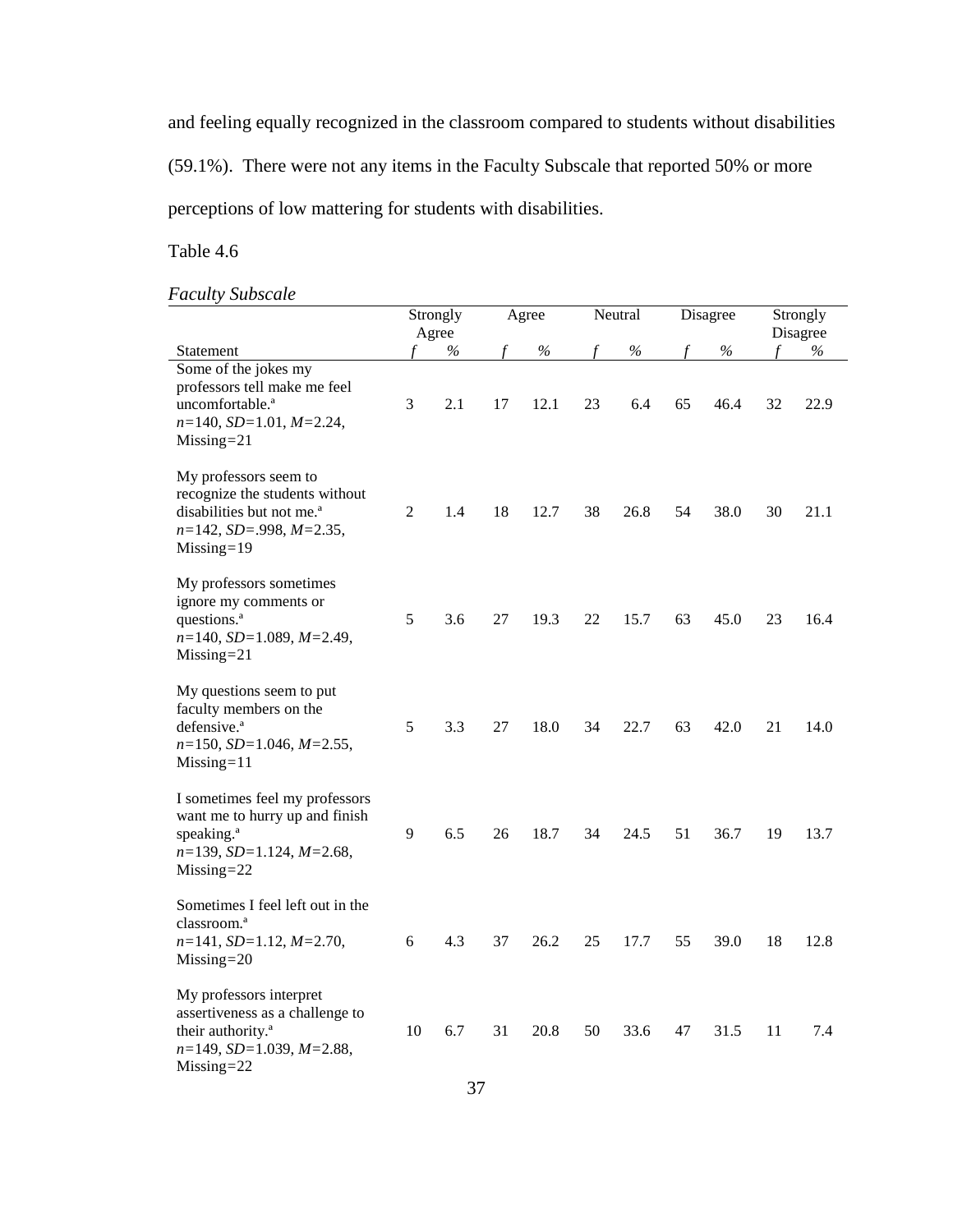ª Item reverse scored

Table 4.7 illustrates the descriptive statistics for the normative sample and research sample. The research data from this study are primarily in line with the normative data for other 4-year institutions. However, students with documented disabilities at Rowan University scored lower in all mattering subscales when compared to the combined mean from the normative study.

*Descriptive Statistics for Normative and Research Samples by Subscales*

| Subscale              | Group    | Mean  | <b>SD</b> | N               |
|-----------------------|----------|-------|-----------|-----------------|
| Administration        | 2-year   | 39.25 | 3.13      | 7 institutions  |
|                       | 4-year   | 33.04 | 4.13      | 16 institutions |
|                       | Combined | 34.93 | 4.78      | 23 institutions |
|                       | Rowan    | 33.92 | 0.98      | 161 students    |
| Advising              | 2-year   | 30.22 | 1.95      | 7 institutions  |
|                       | 4-year   | 27.97 | 2.58      | 16 institutions |
|                       | Combined | 29.63 | 2.53      | 23 institutions |
|                       | Rowan    | 27.90 | 1.03      | 161 students    |
| Peers                 | 2-year   | 41.36 | 0.89      | 7 institutions  |
|                       | 4-year   | 37.84 | 3.30      | 16 institutions |
|                       | Combined | 39.02 | 3.20      | 23 institutions |
|                       | Rowan    | 38.65 | 0.98      | 161 students    |
| <b>Multiple Roles</b> | 2-year   | 22.66 | 0.95      | 7 institutions  |
|                       | 4-year   | 21.90 | 2.08      | 16 institutions |
|                       | Combined | 22.13 | 1.82      | 23 institutions |
|                       | Rowan    | 21.86 | 1.07      | 161 students    |
| Faculty               | 2-year   | 29.65 | 0.95      | 7 institutions  |
|                       | 4-year   | 27.84 | 2.12      | 16 institutions |
|                       | Combined | 28.39 | 2.08      | 23 institutions |
|                       | Rowan    | 27.84 | 1.02      | 161 students    |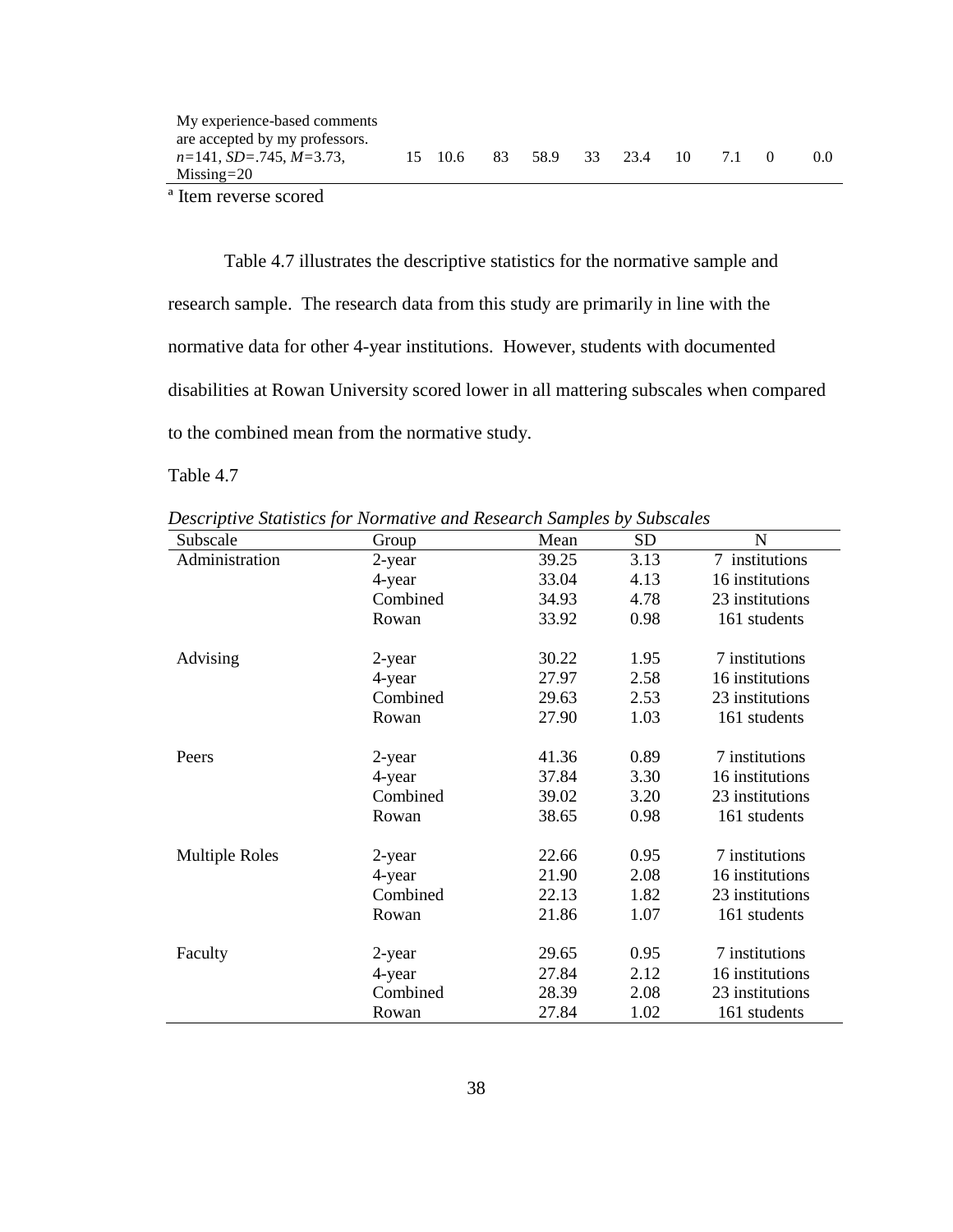Research Question 2: Does age, gender, racial/ethnic background, and other demographic information factor significantly into the five subscale mattering levels of students with disabilities on campus?

Pearson product-moment correlation coefficients were computed to assess the relationship between the demographic information, including age, gender, racial/ethnic background, and other demographic information into the five subscale mattering scales including administration, advising, peers, multiple roles, and faculty.

An analysis of the data showed correlations were found in all five subscales of the *MHE*. Correlations were found in nine of the 10 demographic areas including age, gender, race/ethnicity, students with an IEP in grades K-12, transfer students, residence status, current year at Rowan, participation in the Sure to Pass Academic Coaching program, and nature of disability. Though correlations were found significant at the .01 and .05 (2-tailed), all correlations were weak with none above  $r = +/-.28$ .

Significant correlations with age are illustrated in Table 4.8. Two significant correlations with age were reported.

#### Table 4.8

| Subscale | Items                                                                                   | $r$ coefficient | <i>p</i> level |
|----------|-----------------------------------------------------------------------------------------|-----------------|----------------|
| Multiple | I don't have time to complete<br>the administrative tasks this<br>institution requires. | $-176*$         | .036           |
| Peers    | I feel like I fit in with my<br>classes.                                                | $-.205*$        | .014           |

*Significant Correlations with Age*

Correlation is significant at the  $0.05$  level (2-tailed)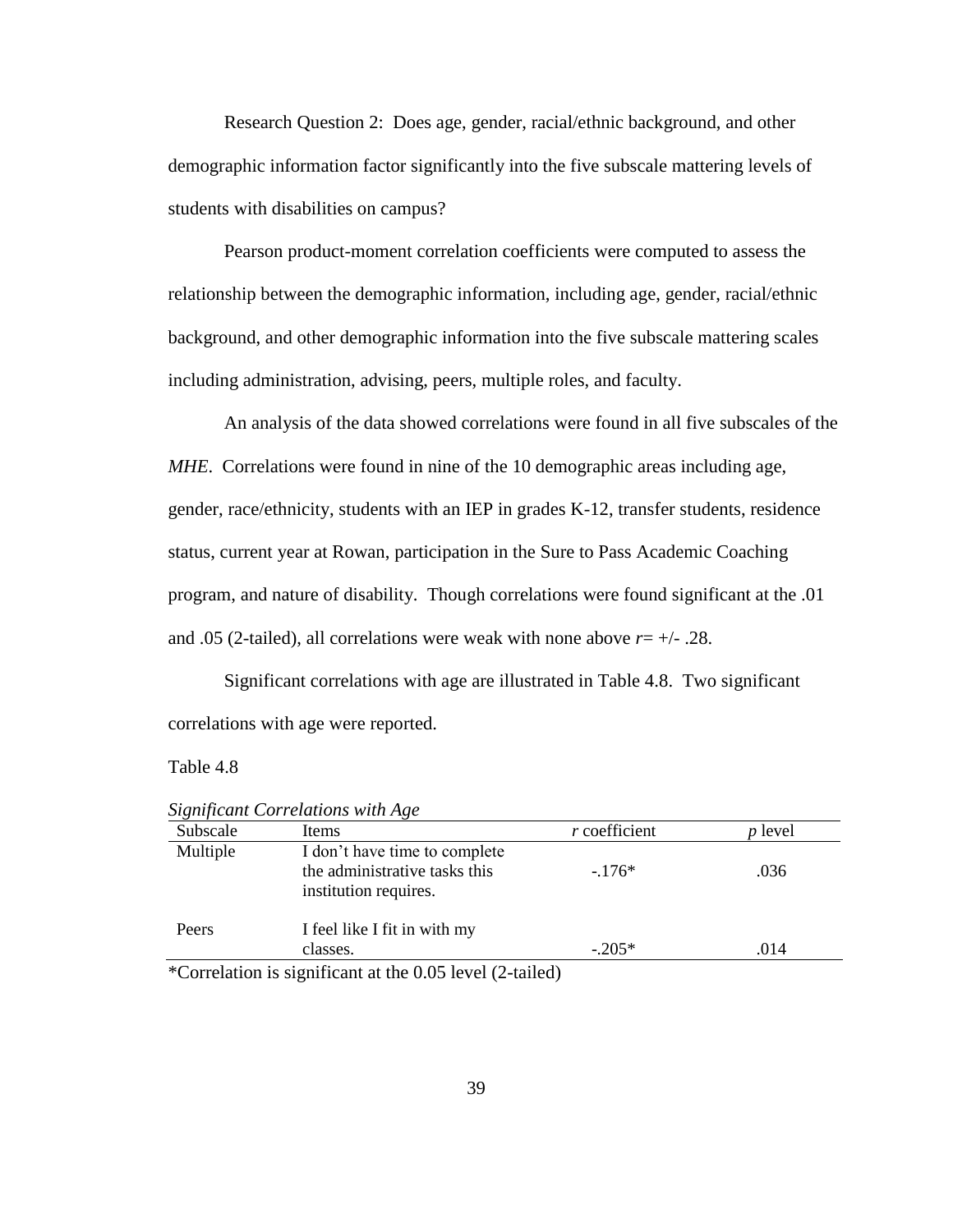Significant correlations with gender are illustrated in Table 4.9. Two significant correlations with gender were reported.

Table 4.9

*Significant Correlations with Gender* Subscale Items *r* coefficient *p* level Faculty Peers Some of the jokes my professors tell make me feel uncomfortable. I sometimes feel alone and isolated at the university. -.177\* -.167\* .036 .040 \*Correlation is significant at the 0.05 level (2-tailed)

A significant correlation with race and ethnicity is illustrated in Table 4.10. One

significant correlation with age was reported.

Table 4.10

*Significant Correlation with Race/Ethnicity*

| Subscale | Items                                                                          | <i>r</i> coefficient | <i>p</i> level |
|----------|--------------------------------------------------------------------------------|----------------------|----------------|
| Peers    | I have a good relationship<br>with classmates who do not<br>have a disability. | $.175*$              | .040           |

\*Correlation is significant at the 0.05 level (2-tailed)

Significant correlations with students with an IEP in grades K-12 are illustrated in

Table 4.11. Three significant correlations with students who possessed an IEP in grades

K-12 were reported.

*Significant Correlations with Students with an IEP in K-12*

| Subscale       | Items                                                                                | <i>r</i> coefficient | <i>p</i> level |
|----------------|--------------------------------------------------------------------------------------|----------------------|----------------|
| Administration | The university does not<br>commit enough resources to<br>students with disabilities. | $-.209*$             | .013           |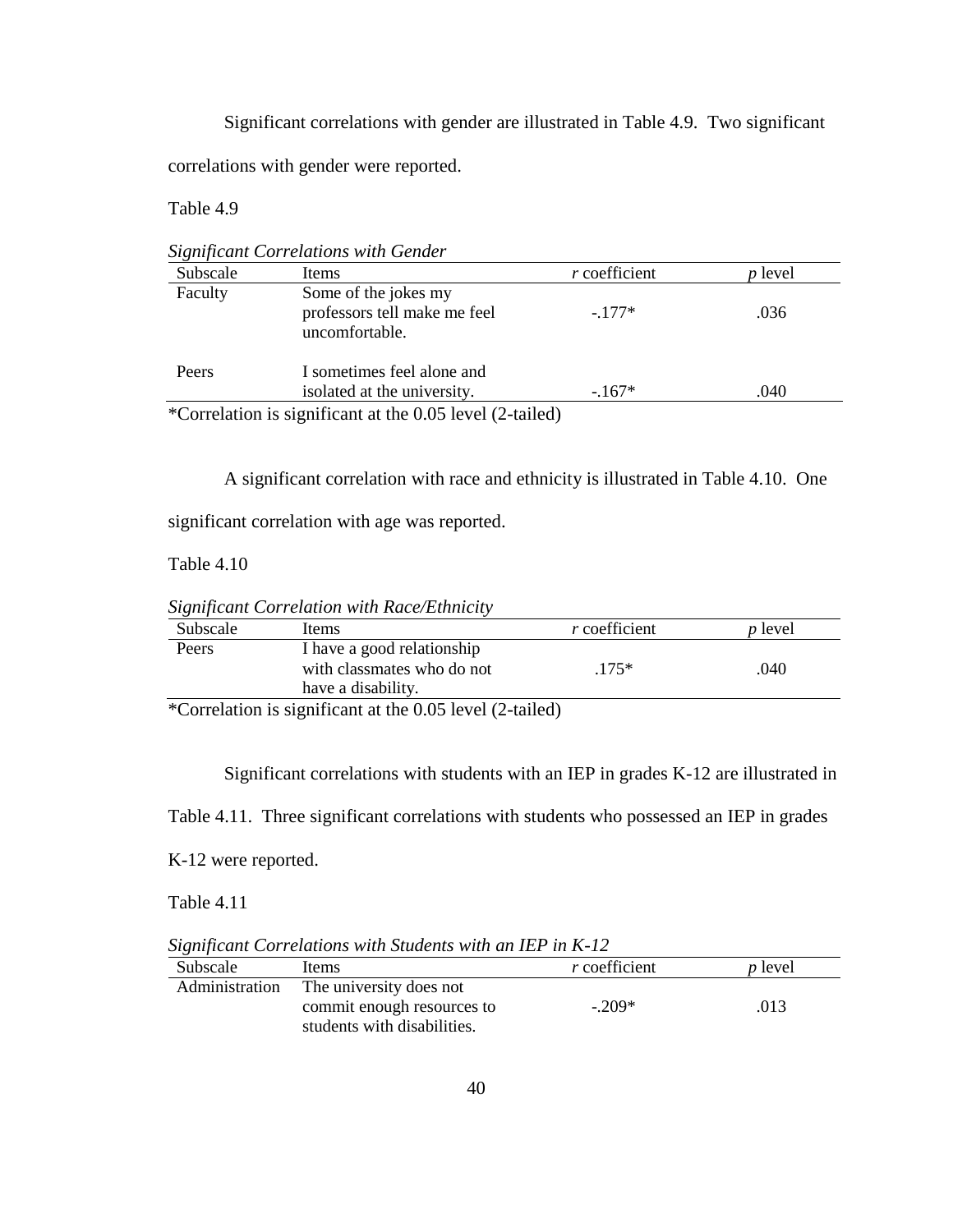| Multiple Roles | Departmental rules sometimes<br>make my goals difficult or<br>impossible.               | $-178*$ | .036 |
|----------------|-----------------------------------------------------------------------------------------|---------|------|
|                | I don't have time to complete<br>the administrative tasks this<br>institution requires. | $-176*$ | .036 |
| $\sim$         | $\cdot$ $\sim$<br>$1 / 2$ , $1 \quad 1$                                                 |         |      |

\*Correlation is significant at the 0.05 level (2-tailed)

Significant correlations with transfer students are illustrated in Table 4.12. Three

significant correlations with transfer students were reported.

Table 4.12

*Significant Correlations with Transfer Students*

| Subscale                                                 | Items                                                                                                   | $r$ coefficient | $p$ level |  |  |
|----------------------------------------------------------|---------------------------------------------------------------------------------------------------------|-----------------|-----------|--|--|
| Administration                                           | The university offers<br>alternatives to the traditional<br>semester-length course (like)<br>weekends). | $-.203*$        | .017      |  |  |
|                                                          | It takes too long to register or<br>correct registration problems.                                      | $.167*$         | .050      |  |  |
| <b>Multiple Roles</b>                                    | The administrative offices are<br>not open at times when I need<br>them.                                | $.212*$         | .011      |  |  |
| *Correlation is significant at the 0.05 level (2-tailed) |                                                                                                         |                 |           |  |  |

Significant correlations with residence status are illustrated in Table 4.13. Two

significant correlations with residence status were reported.

*Significant Correlations with Residence Status*

| Subscale       | Items                                                                        | <i>r</i> coefficient | <i>p</i> level |
|----------------|------------------------------------------------------------------------------|----------------------|----------------|
| Administration | I feel my activities fees are<br>spent in a way that is<br>meaningful to me. | $-222**$             | .009           |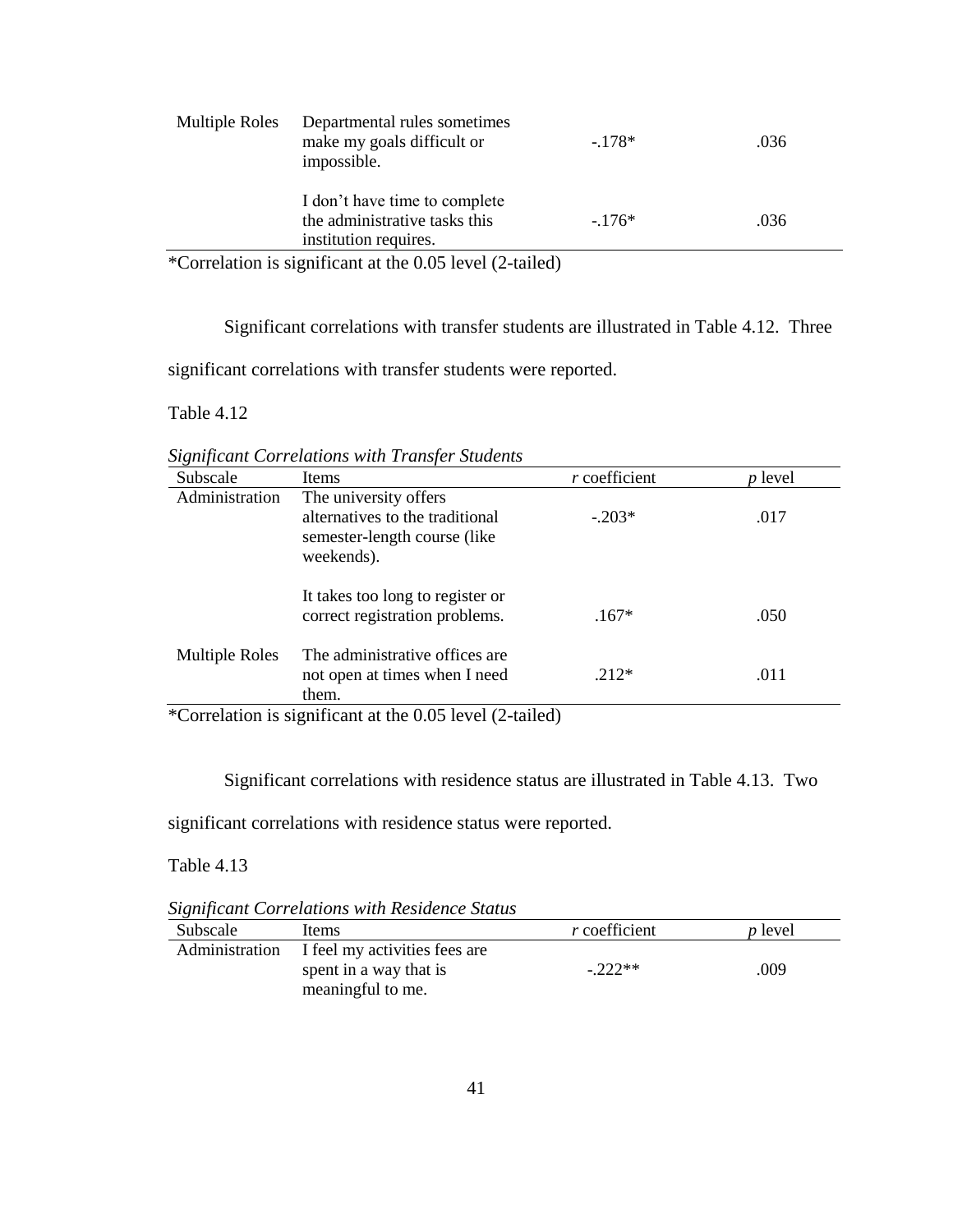|                       | The school newspaper doesn't                                                |         |      |
|-----------------------|-----------------------------------------------------------------------------|---------|------|
| discuss students with |                                                                             | $.168*$ | .050 |
| disabilities issues.  |                                                                             |         |      |
| .                     | $\mathbf{a}$ . The contract of $\mathbf{a}$ is the contract of $\mathbf{a}$ |         |      |

\*Correlation is significant at the 0.05 level (2-tailed) \*\*Correlation is significant at the 0.01 level (2-tailed)

Significant correlations with the student's current year at Rowan University are

illustrated in Table 4.14. Two significant correlations with the student's current year

were reported.

Table 4.14

*Significant Correlations with Student's Current Year at Rowan University*

| Subscale       | Items                                                                         | $r$ coefficient | <i>p</i> level |
|----------------|-------------------------------------------------------------------------------|-----------------|----------------|
| Administration | The school newspaper doesn't<br>discuss students with<br>disabilities issues. | $.201*$         | .018           |
| Faculty        | I sometimes feel my<br>professors want me to hurry<br>up and finish speaking. | $.188*$         | .027           |
|                | *Correlation is significant at the $0.05$ level $(2$ -tailed)                 |                 |                |

Correlation is significant at the  $0.05$  level (2-tailed)

A significant correlation with students who participate in the Sure to Pass

Academic Coaching Program is illustrated in Table 4.15. One significant correlation was

reported.

Table 4.15

Subscale Items *r* coefficient *p* level Administration The school newspaper doesn't discuss students with  $-.258**$  .002

*Significant Correlation with Students Participating in Academic Coaching*

disabilities issues. \*\*Correlation is significant at the 0.01 level (2-tailed)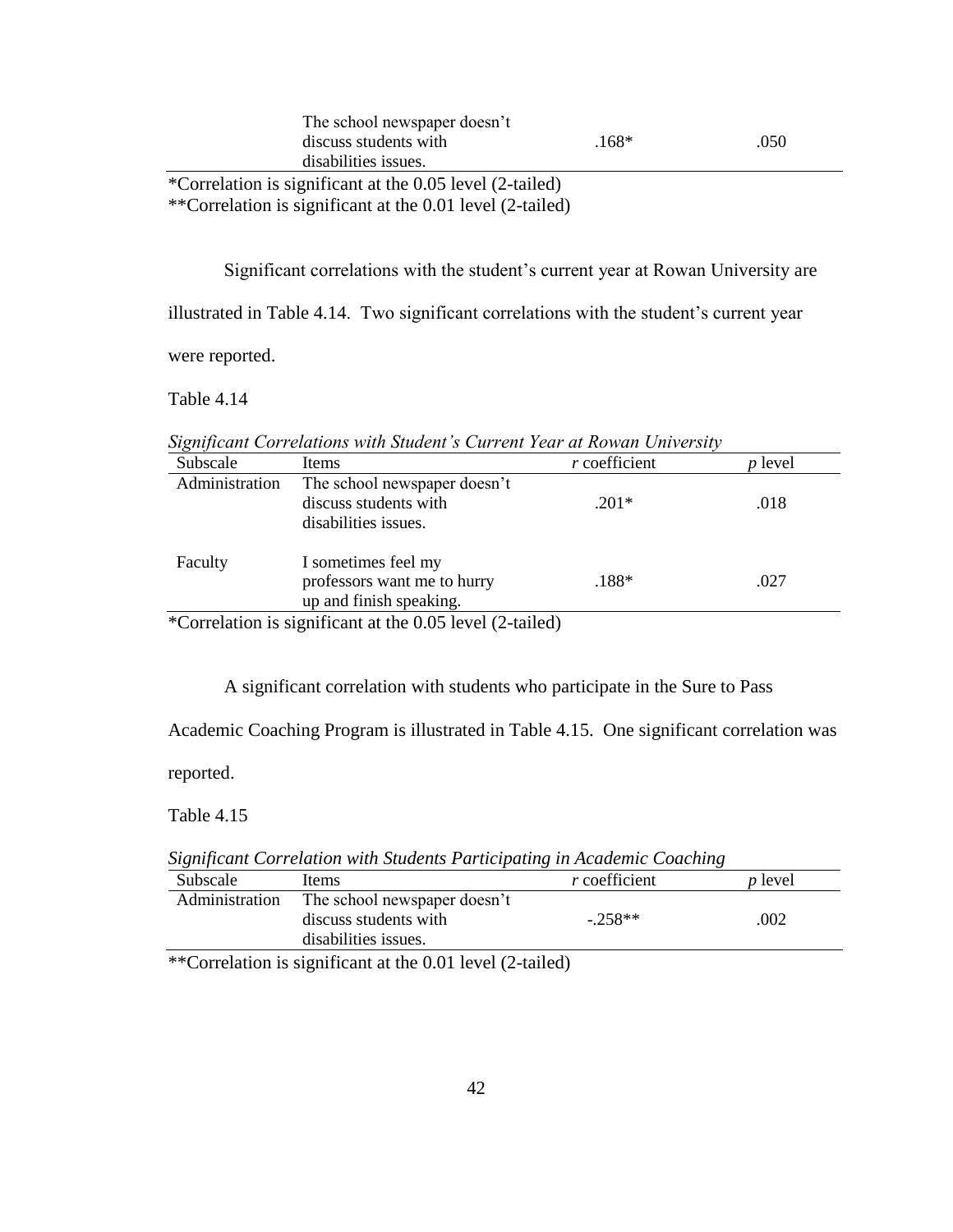Significant correlations with the nature of the student's disability are illustrated in Table 4.16. Eight significant correlations with the nature of the student's disability were reported. The largest number of correlations were reported in this demographic group. Table 4.16

| Subscale              | Items                                                                                                 | $r$ coefficient | p level |
|-----------------------|-------------------------------------------------------------------------------------------------------|-----------------|---------|
| Administration        | The school newspaper doesn't<br>discuss students with<br>disabilities issues.                         | $.270**$        | .003    |
|                       | The university does not<br>commit enough resources to<br>students with disabilities.                  | $.232**$        | .009    |
| Advising              | There has always been<br>someone on campus that<br>could help me when I had a<br>question or problem. | $-.232**$       | .009    |
| Peers                 | I have had adequate<br>opportunities to get to know<br>fellow students.                               | $-.274**$       | .002    |
|                       | I get support from my<br>classmates when I need it.                                                   | $-.251**$       | .004    |
|                       | I have a good relationship<br>with classmates who do not<br>have a disability.                        | $-.231**$       | .010    |
| <b>Multiple Roles</b> | The desks aren't made for<br>students with a disability.                                              | $.240**$        | .007    |
| Faculty               | My questions seem to put<br>faculty members on the<br>defensive.                                      | $.205*$         | .019    |
|                       | *Correlation is significant at the $0.05$ level $(2$ -tailed)                                         |                 |         |

*Significant Correlations with Nature of Disability*

relation is significant at the 0.05 level (2-tailed) \*\*Correlation is significant at the 0.01 level (2-tailed)

Research Question 3: Are there significant differences in the perceptions of

mattering at Rowan University between veteran and non-veteran students?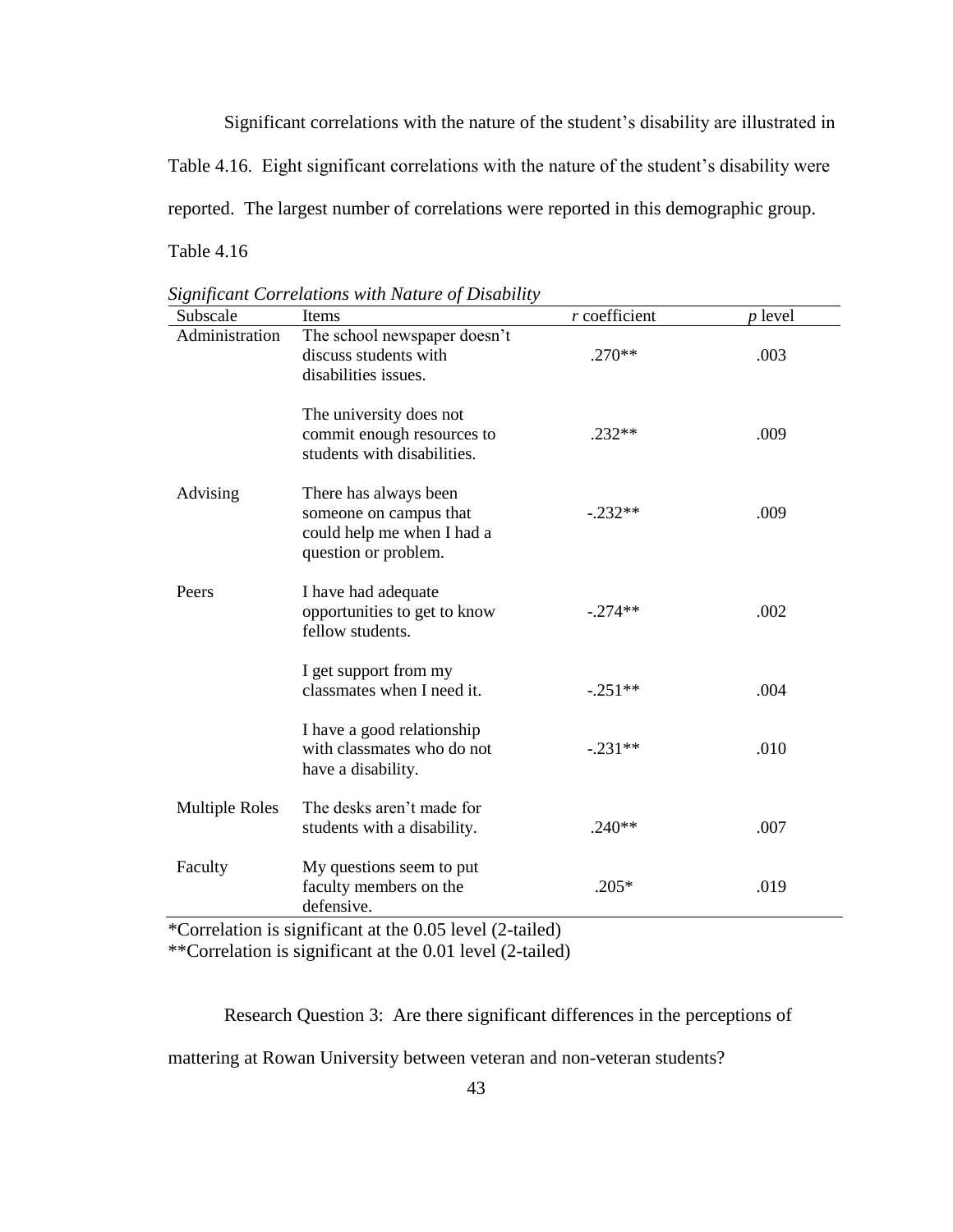An independent-samples *t* test and Mann-Whitney test were used to search for significant differences in the perceptions of mattering at Rowan University between veteran and non-veteran students. The tests found no significant differences between the two groups of students and the 45 Likert scaled items. All scores reported were greater than *sig*=.076.

Research Question 4: Are there significant difference in the perceptions of mattering between students with invisible disabilities and students with visible disabilities at Rowan University?

An independent-samples *t* test was used to search for significant mean differences in the perceptions of mattering in the five subscales between students with invisible disabilities and students with visible disabilities. Table 4.17 illustrates the mean scores and standard deviations between the two groups.

| Subscale              | Group                                       | <b>Total Mean</b> | <i>SD</i> |
|-----------------------|---------------------------------------------|-------------------|-----------|
| Administration        | <b>Students with Invisible Disabilities</b> | 35.32             | 0.96      |
|                       | <b>Students with Visible Disabilities</b>   | 32.86             | 1.12      |
| Advising              | <b>Students with Invisible Disabilities</b> | 28.11             | 0.98      |
|                       | <b>Students with Visible Disabilities</b>   | 25.79             | 1.25      |
| Peers                 | <b>Students with Invisible Disabilities</b> | 39.13             | 0.93      |
|                       | <b>Students with Visible Disabilities</b>   | 34.54             | 1.13      |
| <b>Multiple Roles</b> | <b>Students with Invisible Disabilities</b> | 21.74             | 1.02      |
|                       | <b>Students with Visible Disabilities</b>   | 20.93             | 1.27      |
| Faculty               | <b>Students with Invisible Disabilities</b> | 27.84             | 0.98      |
|                       | <b>Students with Visible Disabilities</b>   | 25.79             | 1.22      |

*Descriptive Statistics for Students with Invisible vs. Visible Disabilities*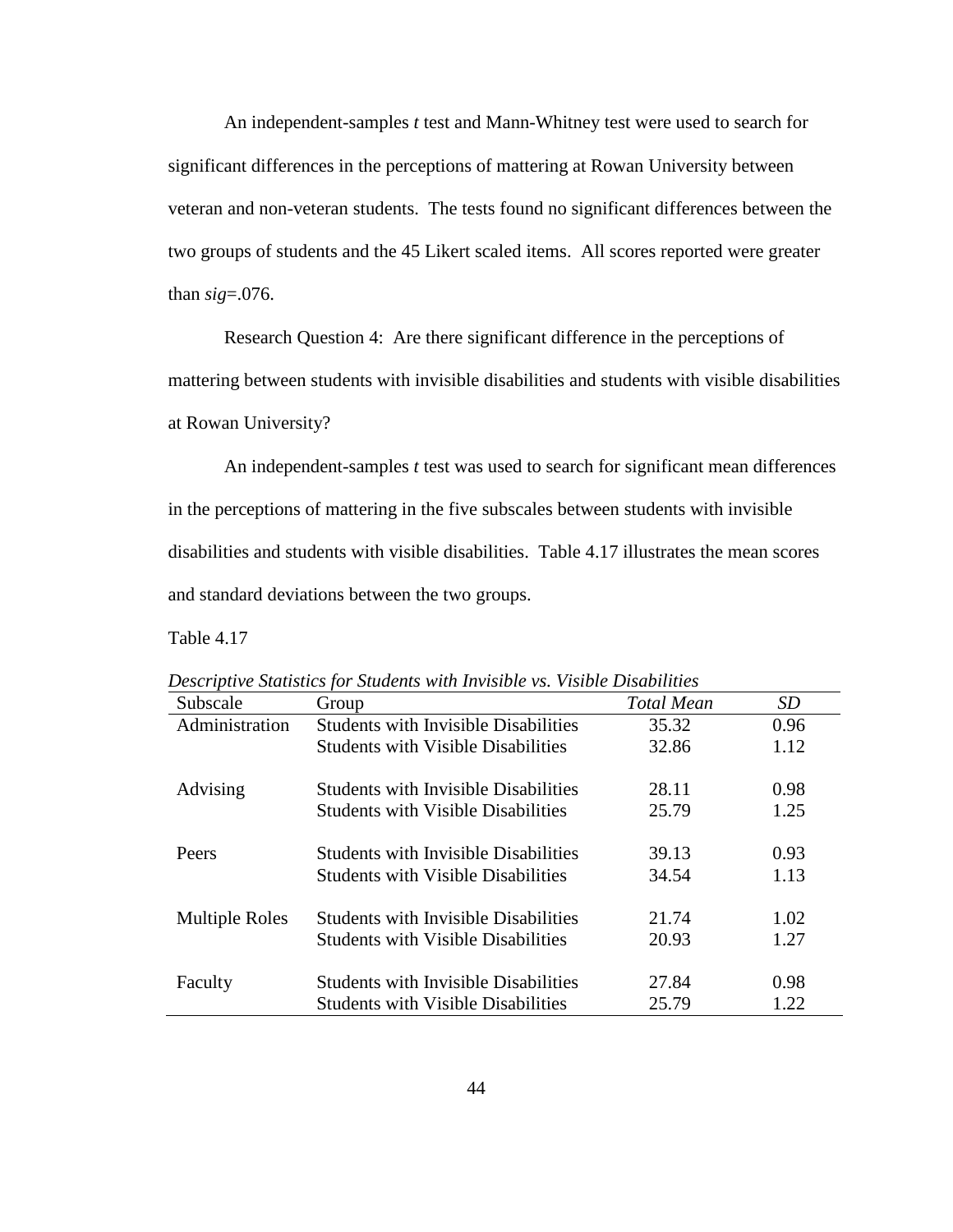An independent-samples *t* test was also used to search for significant differences in the perceptions of mattering at Rowan University between students with invisible disabilities and students with visible or physical disabilities. Table 4.18 illustrates seven significant differences found in all five subscales. The administration and peers subscales each reported two significant differences.

| Subscale              | Items                                                                                                                                                                                      | t        | df  | sig      |
|-----------------------|--------------------------------------------------------------------------------------------------------------------------------------------------------------------------------------------|----------|-----|----------|
| Administration        | The school newspaper doesn't discuss<br>students with disabilities issues. <sup>a</sup><br>Invisible: $n=105$ , $M=3.08$ , $SD=.885$<br>Visible: $n=18$ , $M=3.78$ , $SD=.943$             | $-3.080$ | 121 | $.003**$ |
|                       | The university does not commit<br>enough resources to students with<br>disabilities. <sup>a</sup><br>Invisible: $n=106$ , $M=2.84$ , SD=1.097<br>Visible: $n=19$ , $M=3.58$ , $SD=1.261$   | $-2.644$ | 123 | $.014*$  |
| Advising              | There has always been someone on<br>campus that could help me when I had<br>a question or problem.<br>Invisible: $n=107$ , $M=3.73$ , $SD=.947$<br>Visible: $n=19$ , $M=3.05$ , $SD=1.393$ | 2.652    | 124 | $.044*$  |
| Peers                 | I have had adequate opportunities to<br>get to know fellow students.<br>Invisible: $n=105$ , $M=3.79$ , $SD=.817$<br>Visible: $n=19$ , $M=3.11$ , $SD=1.150$                               | 3.145    | 122 | $.012*$  |
|                       | I get support from my classmates<br>when I need it.<br>Invisible: $n=111$ , $M=3.63$ , $SD=.883$<br>Visible: $n=19$ , $M=2.95$ , $SD=1.224$                                                | 2.932    | 128 | $.021*$  |
| <b>Multiple Roles</b> | The desks aren't made for students<br>with a disability. <sup>a</sup><br>Invisible: $n=105$ , $M=2.86$ , $SD=.924$<br>Visible: $n=19$ , $M=3.53$ , $SD=1.264$                              | $-2.734$ | 122 | $.020*$  |

*Significant Correlations between Invisible and Visible Disabilities*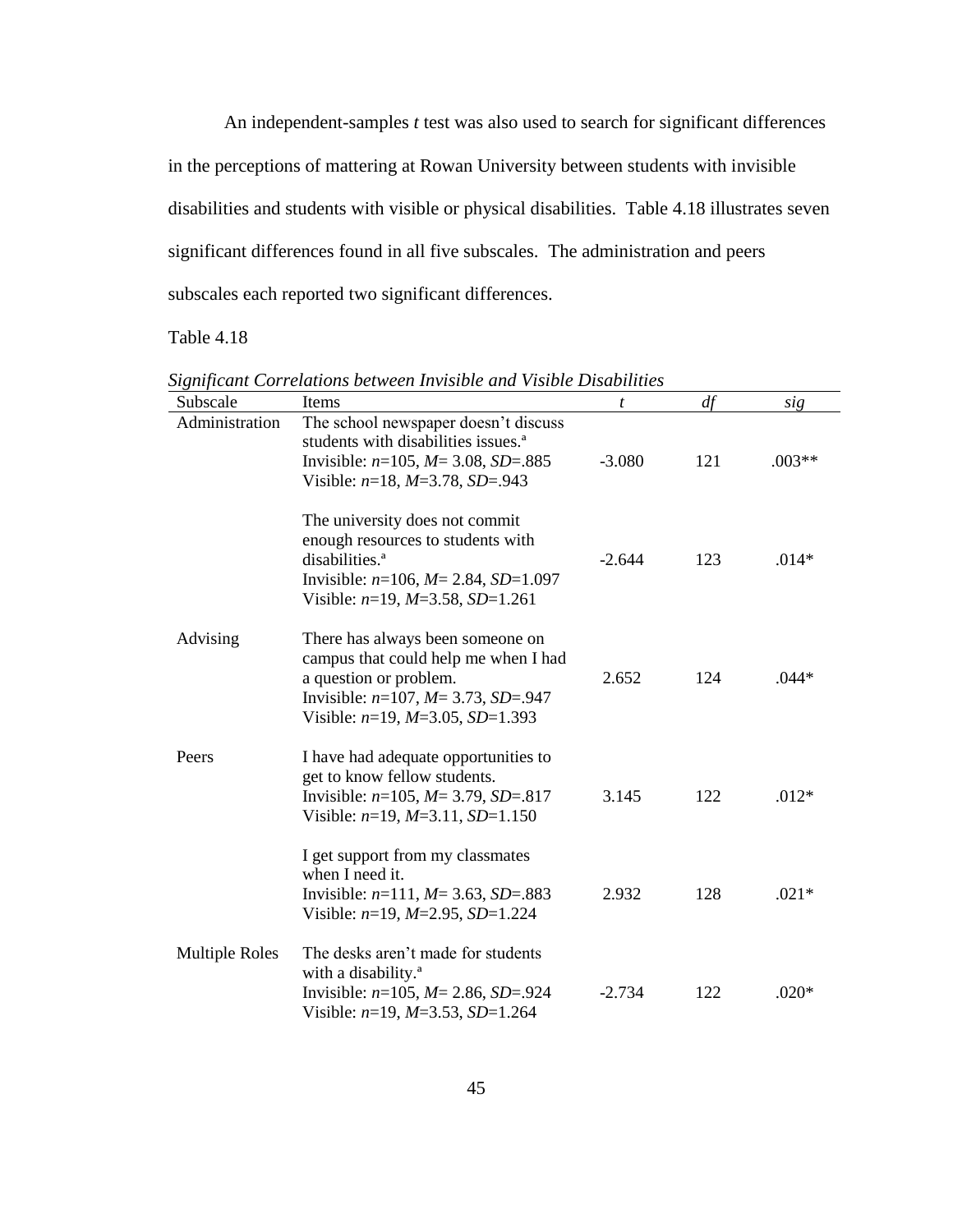| Faculty | My questions seem to put faculty          |          |     |      |
|---------|-------------------------------------------|----------|-----|------|
|         | members on the defensive. <sup>4</sup>    |          |     |      |
|         | Invisible: $n=105$ , $M=2.86$ , $SD=.924$ | $-2.369$ | 128 | 038* |
|         | Visible: $n=19$ , $M=3.53$ , SD=1.264     |          |     |      |

ª Item is reverse scored

\*Correlation is significant at the 0.05 level (2-tailed)

\*\*Correlation is significant at the 0.01 level (2-tailed)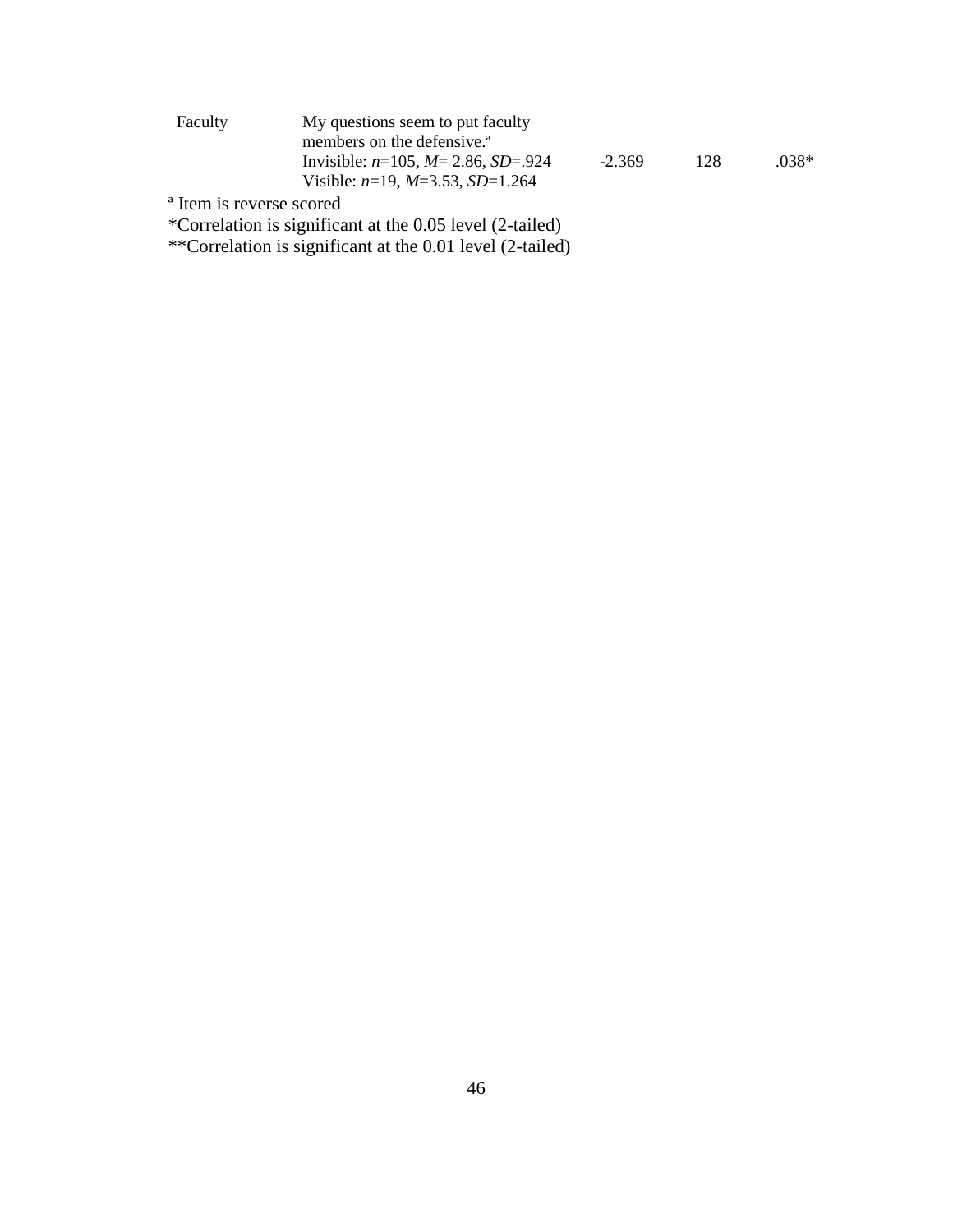#### **Chapter V**

#### **Summary, Discussion, Conclusions, and Recommendations**

#### **Summary of the Study**

This study is based on the conceptual framework of mattering first developed by Rosenberg and McCullough (1981) and later established by Nancy Schlossberg (1989) in her transitory study of adult learners in higher education. According to Schlossberg (1989), times of transition is when feelings of marginalizing and mattering can occur most in people and create a feeling of isolation and vulnerability. In this study, Schlossberg's *Mattering Scales for Adult Students in Higher Education* (*MHE*) was utilized and distributed to a representative population of students with a documented disability at Rowan University. The data were analyzed to determine the levels of student mattering in five subscales.

#### **Purpose of the Study**

The purpose of the study was to determine if students with a documented disability at Rowan University felt included and if they matter to different facets of the university. The research focused on the student levels of mattering in five subscales: administration, advising, peers, multiple roles, and faculty. The overall perceptions of mattering levels were analyzed and discussed. Correlations were identified and discovered between various demographic information and the five subscales. Differences in types of disability and veteran status were also researched and analyzed.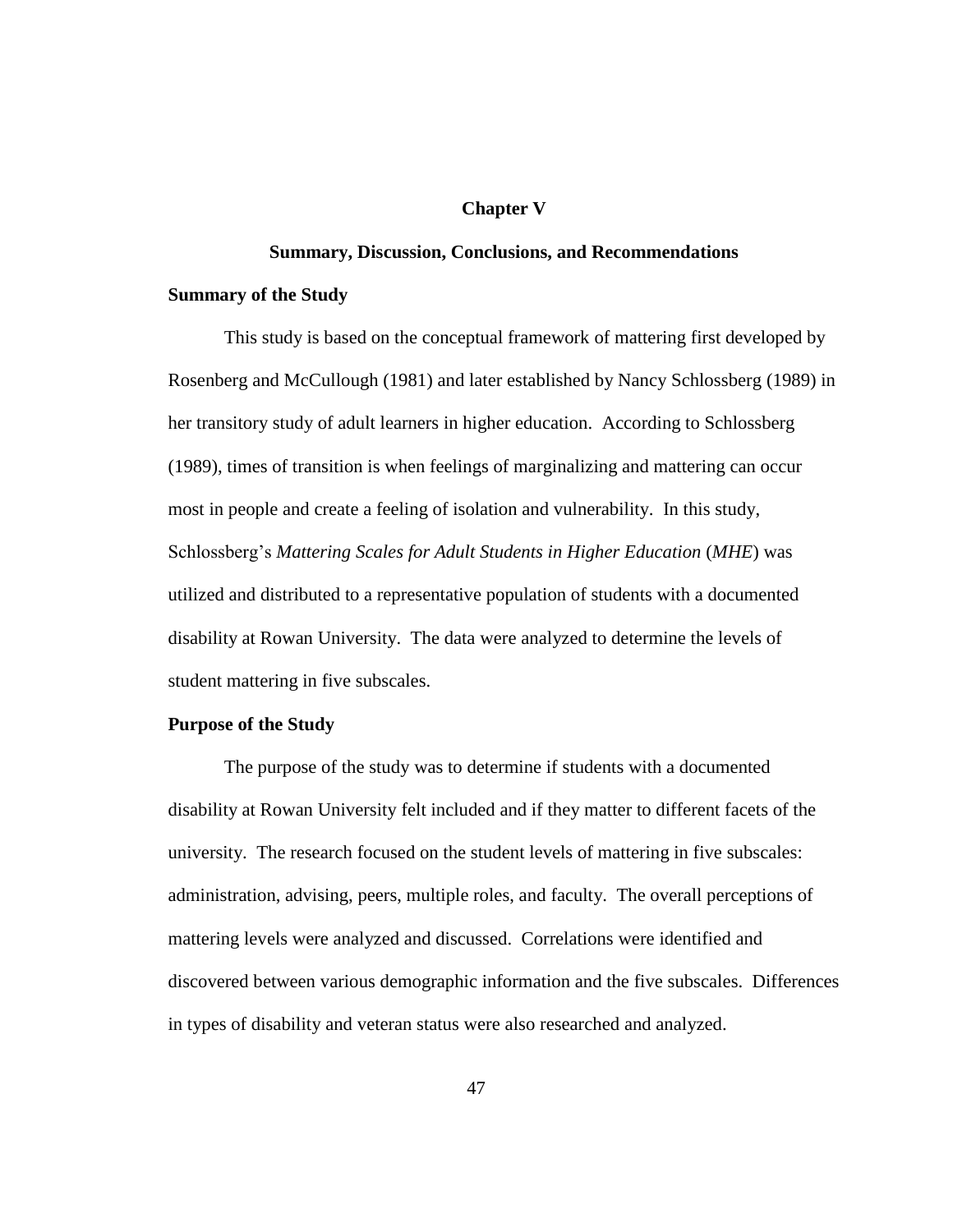The findings of this study can be used to inform administration, faculty, and staff members at Rowan University the perception levels of their departments from students with disabilities on campus. The information discovered can be used to create initiatives focused on disability awareness and to create campus and classroom environments to become more inclusive for students with disabilities.

#### **Methodology**

The study was designed to investigate the perceptions of mattering among students with a documented disability at Rowan University in the Spring 2013 semester. A randomly selected sample of students with a documented disability was selected from the Disabilities Resources Center roster and invited to participate in the study via email. Four hundred and two students were sent emails and a link to participate in the study.

The instrument used in this study was *The Mattering Scales for Adult Learners in Higher Education* (Schlossberg et al., 1990). The survey instrument includes 10 demographic questions and 45 Likert scale statements to discover the student's perceptions of mattering in five subscales: administration, advising, peers, multiple roles, and faculty.

Before any data were collected, an Institutional Research Board application was submitted on November 28, 2012 and approved on December 12, 2012 (Appendix B). After receiving approval, a pilot field survey was conducted with the assistance of five former co-workers from Salem Community College. The participants in the field survey found no significant errors, and confirmed the instrument was understandable, clear, and readable. The field survey took all participants less than 10 minutes to complete. The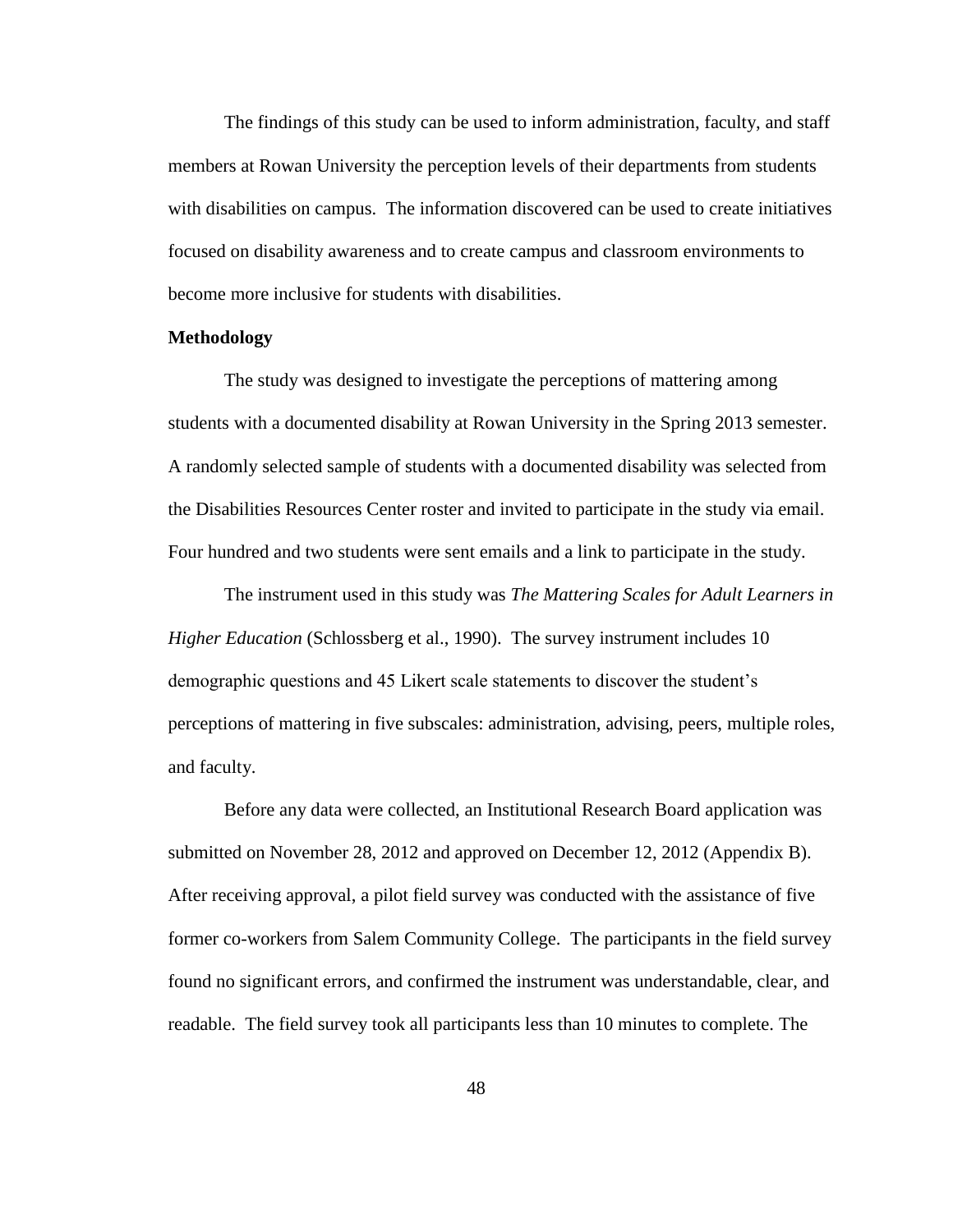*MHE* was reformatted for online survey instrumentation through Survey Monkey and a paper survey was also utilized (Appendix A). Online surveys were emailed to students on February 19, 2013. Paper surveys were given to students with a documented disability through the Sure to Pass Academic Coaching program beginning on February 19, 2013. The online survey was closed on March 15, 2013. The paper survey continued to be administered to increase participation rates and was closed on April 3, 2013.

#### **Data Analysis**

All online survey data were downloaded and transferred from Survey Monkey into the Statistical Package for the Social Sciences (SPSS) computer software program. All paper surveys were entered manually into the SPSS program. Descriptive statistics including frequencies, percentages, means, standard deviations, and the five subscales were used to answer research question 1 (RQ1). Research question 2 (RQ2) used Pearson product-moment correlation coefficients to test for significant correlations between the demographic information and the statements from the five subscales in the survey. Research question 3 (RQ3) and research question 4 (RQ4) used the independentsamples *t* test to search for significant differences in student perceptions of mattering.

#### **Discussion of the Findings**

Research Question 1: Do Rowan students with a documented disability feel as if they matter in regard to: administration, advising, peers, multiple roles, and faculty?

In general, mean scores in all five subscales reported positive feelings of mattering at Rowan University. In comparison to the normative data provided for 4-year institutions, Rowan University students with documented disabilities reported higher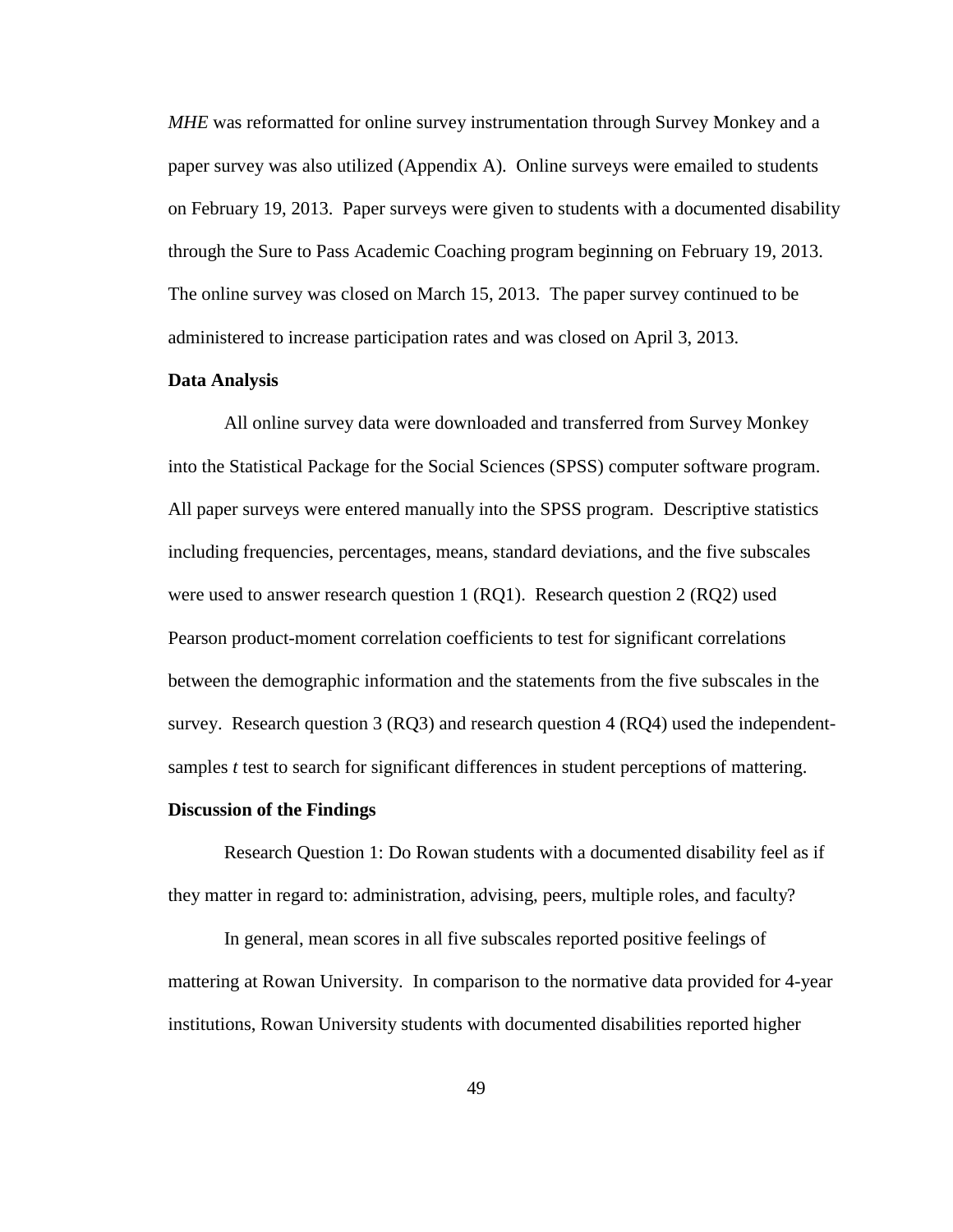levels of mattering in the Administration and Peers subscales, identical levels of mattering in Faculty subscale, and slightly lower levels of mattering in Advising and Multiple Roles subscales. There were no items from all five subscales that reported 50% or more perceptions of low mattering for students with disabilities. However, all subscales, except for the Peers Subscale, found at least one item where "neutral" was the highest percentage reported.

The highest average mean subscale score was found in the Interaction with Peers Subscale. When adjustments were made for reverse scored items, the average mean subscale score was 3.51 out of 5. Over 80% of the students reported having a good relationship with classmates who do not have a disability. Also, more than 67% of the students reported they have had opportunities to get to know fellow classmates and would receive help from the classmates if needed. It is indicated by these findings that generally students with documented disabilities felt included and as if they matter to their fellow classmates.

The second highest mean subscale score was reported in the Advisor Subscale. When adjustments were made for reverse scored item the average mean subscale score was 3.49 out of 5. The students reported high levels of mattering in regards to receiving help from an administrative member on campus when they had a question or problem and overall the administrative staff is helpful in answering their questions. In addition, a majority of students reported that the administrative rules and regulations are clear to them.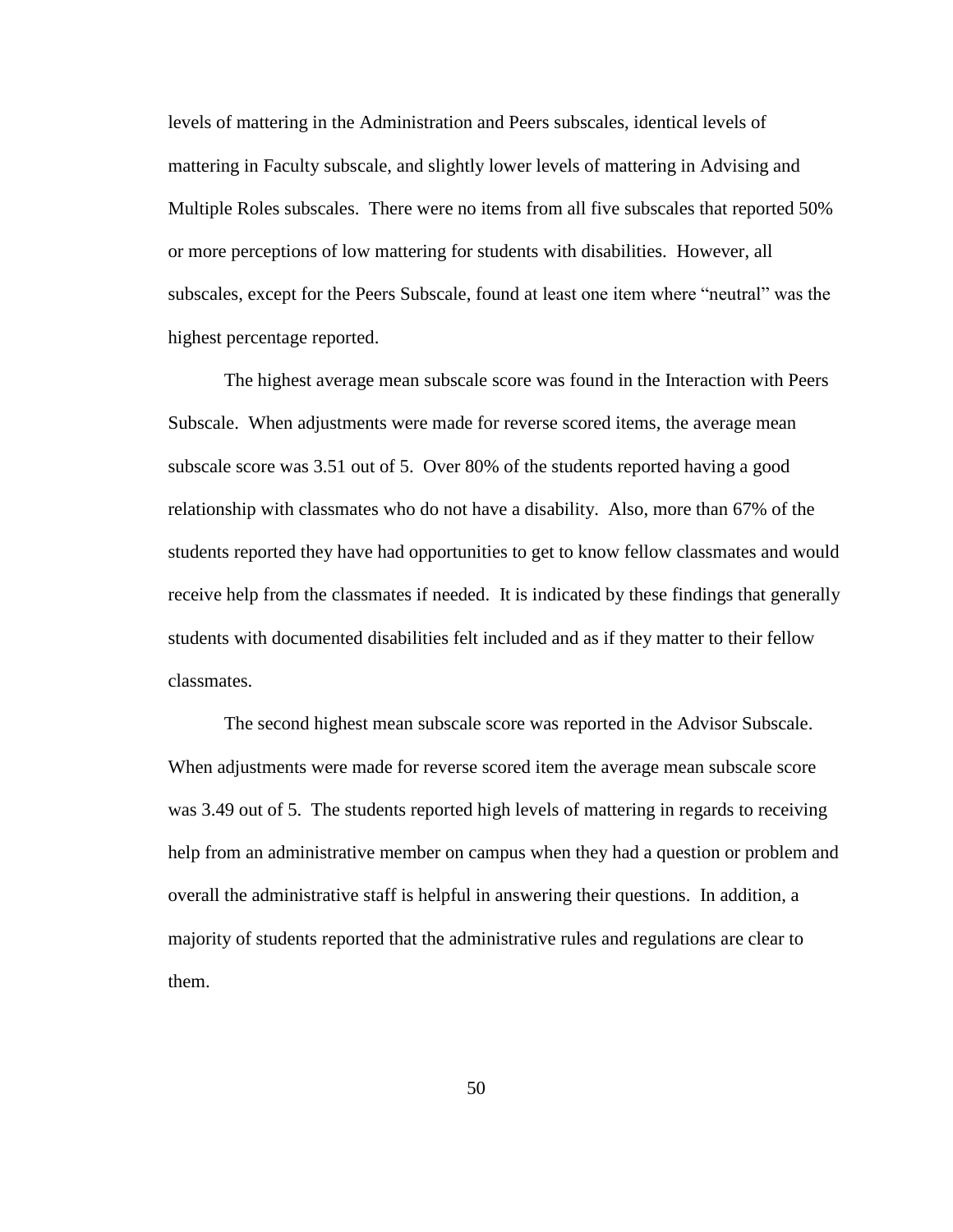The third highest mean subscale score was reported in the Faculty Subscale. When adjustments were made for reverse scored items the average mean subscale score was 3.48 out of 5. A majority of students with documented disabilities reported high perceptions of mattering with three items in the subscale. Over 69% of the students reported their experience-based comments are accepted by faculty members, and they felt comfortable with the jokes told by their professors. Also, 59.1% felt equally recognized in the classroom to classmates who do not possess a disability. It is indicated by these findings that generally students with disabilities felt as though they matter to his or her professors in the classroom setting.

The fourth highest mean subscale score was reported in the Multiple Roles Subscale. When adjustments were made for reverse scored items the average mean subscale score was 3.12 out of 5. Even though it is not the lowest mean subscale score, it is the only subscale that reported just one statement greater than 50%. A total of 50.4% of the students reported they do have enough time to complete the administrative tasks the institution requires. This lack of clear majority may indicate that some students with disabilities feel the institution does not consider their outside responsibilities and demands enough.

The lowest mean subscale was found in the Administration Subscale. When adjustments were made for reverse scored items the average mean subscale score was 3.08 out of 5. However, a majority of students perceive high levels of mattering in two statements. Over 58% of the students believe the administration makes efforts to accommodate students with a disability, and nearly 57% of the students reported the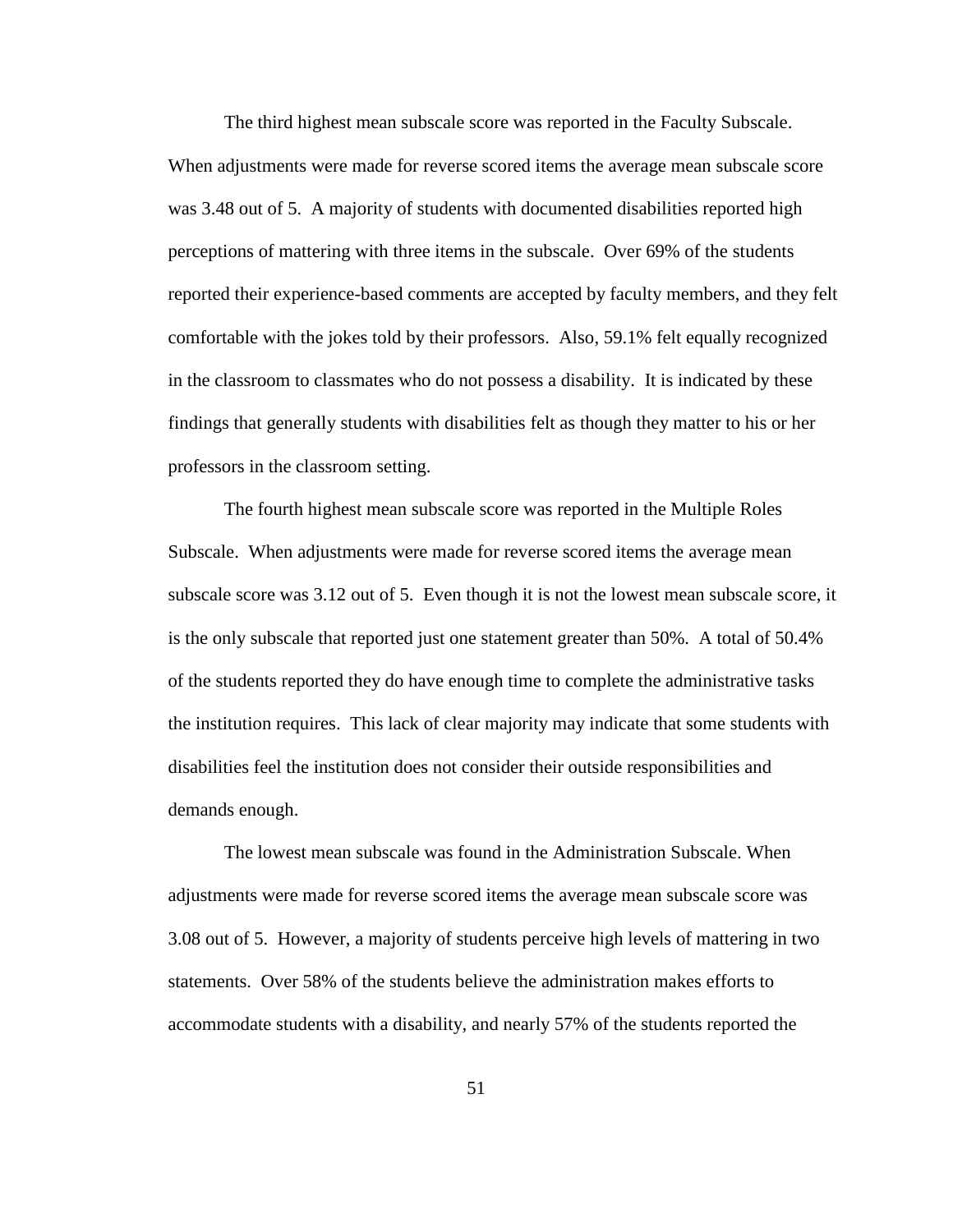administration seems to consider students with disabilities priorities as important as students without disabilities priorities. Despite a generally positive score for mattering, there is room for improvement with the concerns of students with disabilities towards the administration.

Research Question 2: Does age, gender, racial/ethnic background, and other demographic information factor significantly into the five subscale mattering levels of students with disabilities on campus?

There were weak correlations between 9 of the 10 demographics information, only veteran status showed no correlations, and all five subscales that were studied. The nature of the student's disability produced the highest number of significant correlations (eight) and all five subscales were represented. The Peers Subscale was the highest represented subscale with three significant correlations. This indicates the nature of the student's disability is an important factor for administrators, staff members, and faculty to consider when creating future campus wide initiatives, programs, and curriculum designs to increase interactions between students with disabilities and students without disabilities.

Students who received IEPs during grades K-12 produced three significant correlations, two in multiple roles, and one in administration. Also, students who transfer into Rowan University produced three significant correlations, two in administration, and one in multiple roles. This may indicate that students with disabilities who received an IEP or transferred into Rowan University experienced transition issues on campus.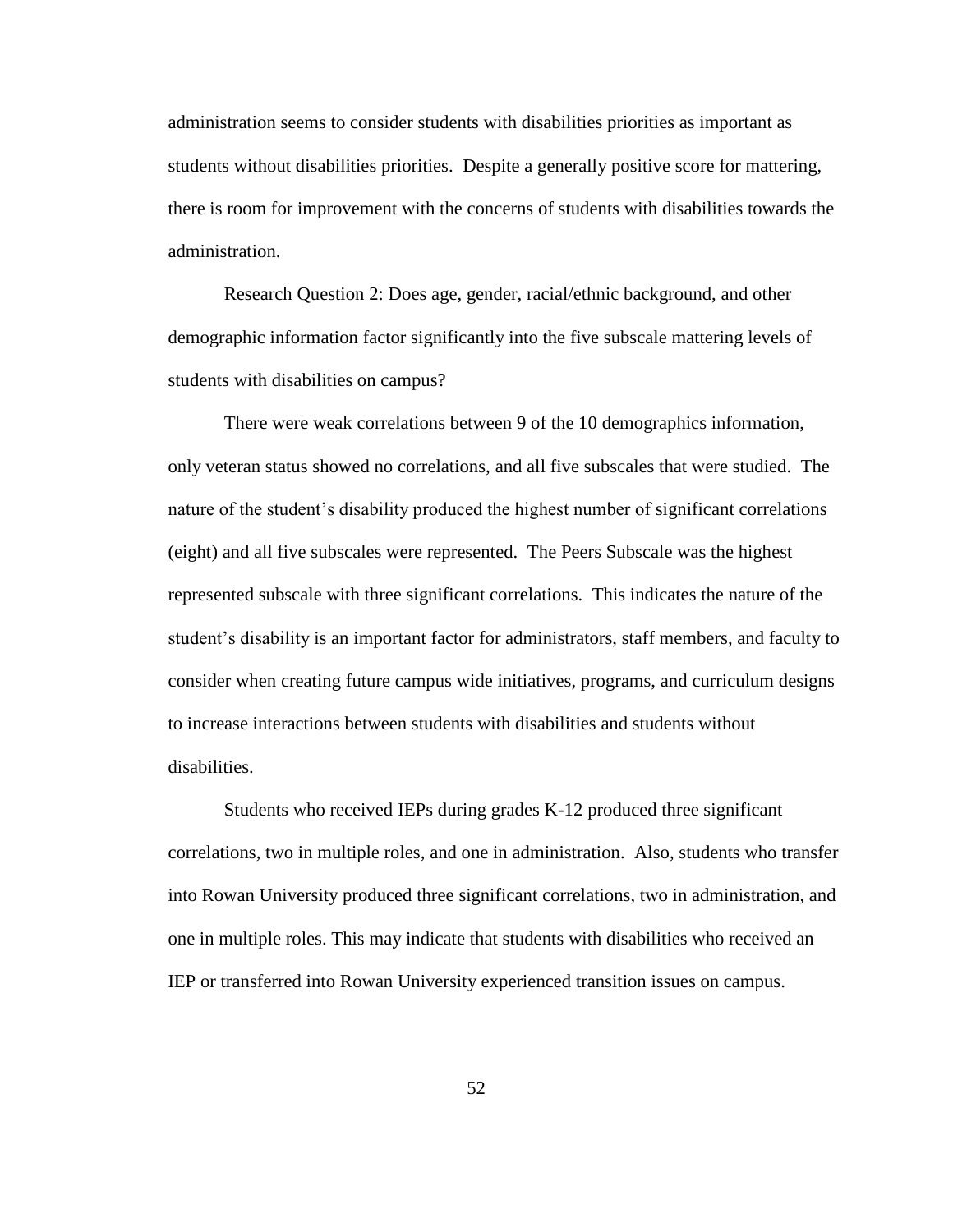Age, gender, residential status, and student's current year at Rowan University each showed two significant correlations. Age had one correlation in multiple roles and one correlation in peers. Gender had one correlation in faculty and one correlation in peers. Residential status had two correlations in administration. Current year at Rowan University had one correlation in administration and one correlation in faculty. Overall, this may indicate that age, gender, residential status, and student's current year at Rowan University does not factor into a student's perception of mattering on campus.

Racial and ethnic background and participation in the Sure to Pass Academic Coaching program each showed one significant correlation. Racial and ethnic background had one correlation in peers. Participation in the academic coaching program had one correlation in the administration. This may indicate that a student's racial and ethnic background and participation in the Sure to Pass Academic Coaching program does not factor into a student's perception of mattering on campus.

Research Question 3: Are there significant differences in the perceptions of mattering at Rowan University between veteran and non-veteran students?

An independent-samples *t* test and Mann-Whitney test were used to search for significant differences in the perceptions of mattering at Rowan University between veteran and non-veteran students. The tests found no significant correlations or differences between the two groups of students, the five subscales, and the 45 Likert scaled items. This indicates that veteran and non-veteran student background does not factor into a student's perception of mattering at Rowan University.

53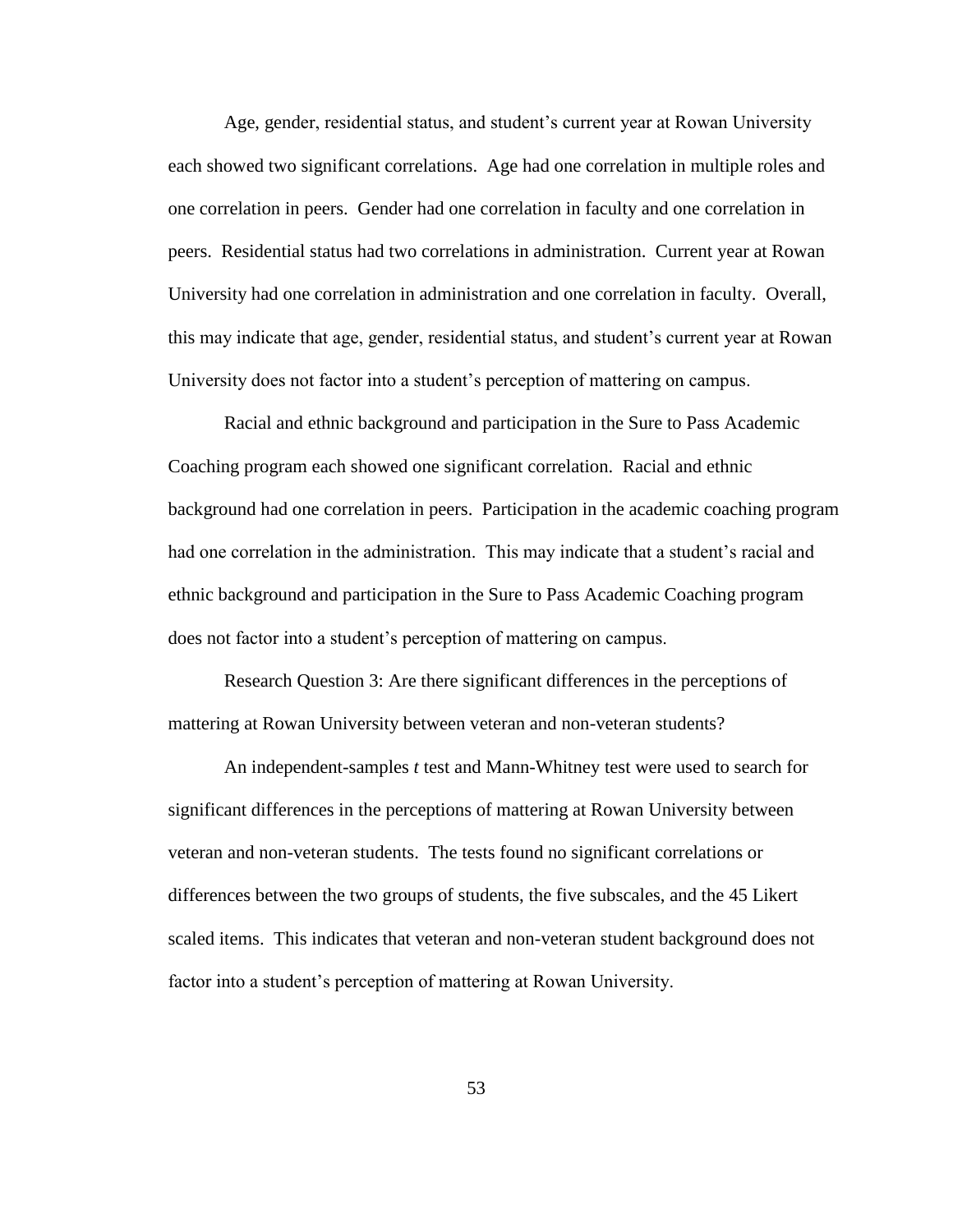Research Question 4: Are there significant differences in the perceptions of mattering between students with invisible disabilities and students with visible disabilities at Rowan University?

Overall, students with invisible disabilities and students with visible disabilities feel as if they matter in all five subscales at Rowan University. However, when items are adjusted for reverse scoring, significant differences were found in the means for the five subscales between the two groups. Students with invisible disabilities scored higher in all five subscales compared to students with visible disabilities. This indicates there is room for substantial improvement in all facets of campus and student life for students with visible disabilities. In addition, this finding contradicts the notion made by Burgstahler and Moore (2009) who declared faculty and staff members may overlook the needs for students with invisible disabilities in favor of those with visible disabilities.

Significant differences were discovered when independent-samples *t* tests were performed between students with invisible disabilities and students with visible disabilities. Seven correlations were found in all five subscales. Two correlations were found in administration and peers, and one correlation each in advising, multiple roles, and faculty. Even though the correlations are weak, it indicates there are differences in mattering between students with invisible and students with visible disabilities.

#### **Conclusions**

The findings of the study revealed that students with documented disabilities at Rowan University generally have positive feelings towards mattering in all five subscales in the *MHE*. In addition, the findings, when compared to the normative data for adult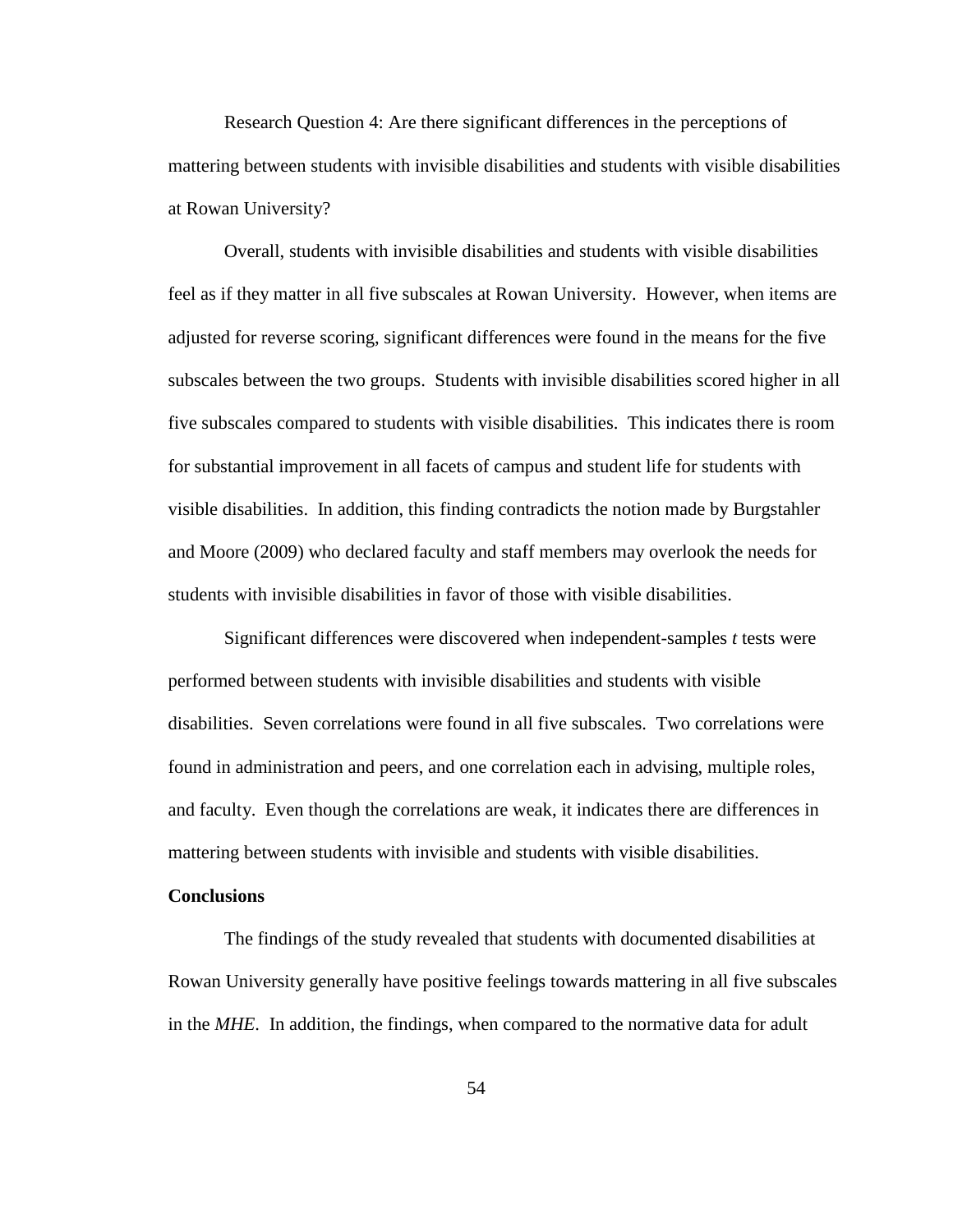learners at other 4-year institutions, reflected similar mean scores of perceptions in mattering in all five subscales.

Students with documented disabilities in this study reported the Peers Subscale as the highest levels of positive mattering. A large majority of students reported having a good relationship with classmates who do not have a disability, having opportunities to get to know fellow classmates, and would receive help from the classmates if needed. The lowest scoring subscales were found in the multiple roles and administrative subscales. However, despite being the lowest scoring subscales, students reported both groups as generally positive perceptions of mattering.

Correlations between demographic information and the statements in survey instrument were found in all five subscales and in all but one of the 10 demographic questions. The nature of the student's disability had the most correlations and clearly indicated that administrators, faculty, and staff members need to be mindful of students with disabilities issues and concerns when creating campus wide initiatives, programs, and curriculum designs.

The survey found there are no significant correlations between veteran and nonveteran students. However, several weak correlations were discovered between students with invisible disabilities and students with visible disabilities. Students with invisible disabilities had higher levels of mattering on campus in all five subscales than students who possess a visible disability. This finding indicates the need for campus wide improvement.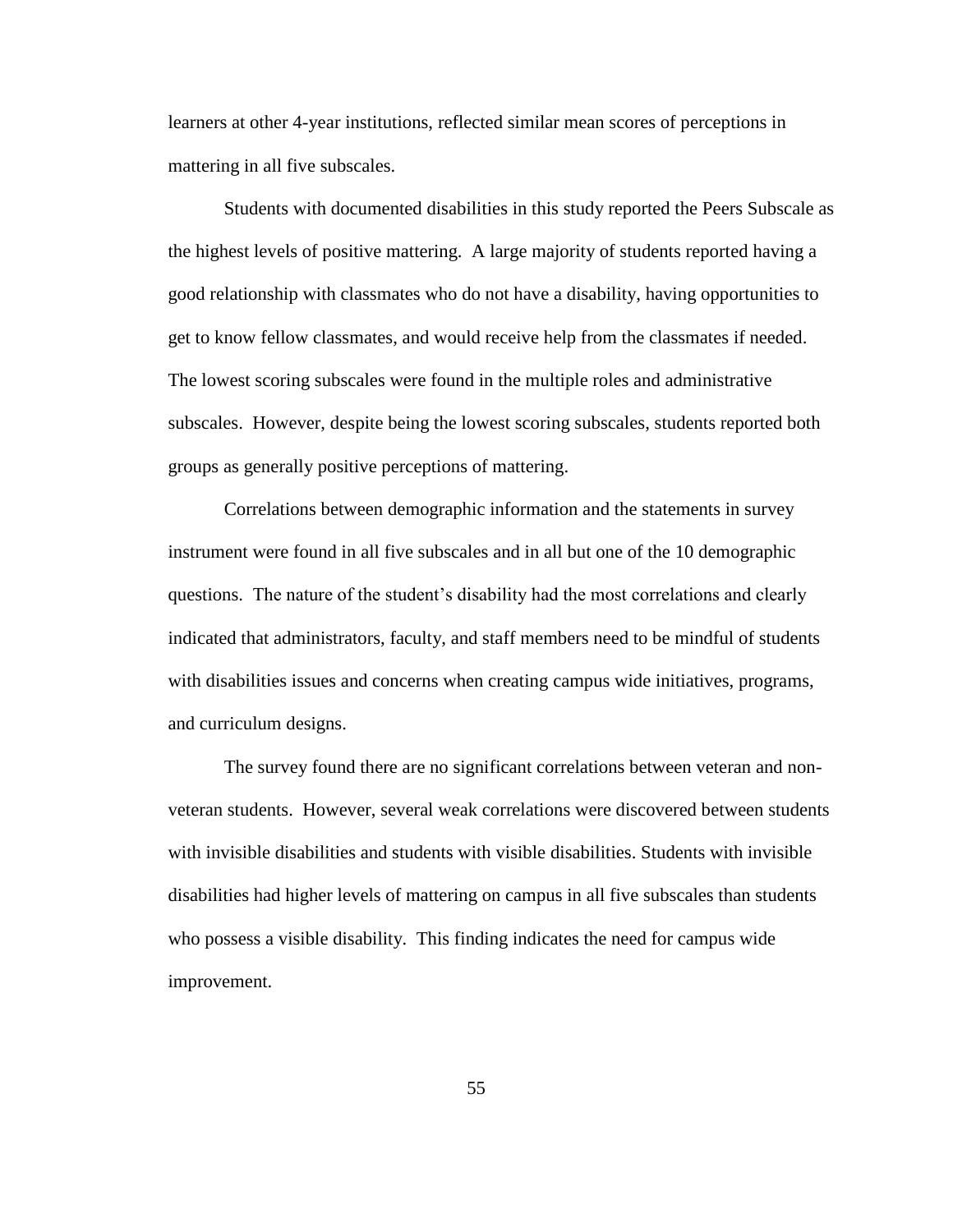Comparing the results of this mattering study to the results found in other Rowan University mattering studies found some similarities and some differences. The D'Angelo (2010) study utilized the *MHE* survey for graduate students' perceptions of mattering at Rowan University and found even higher perceptions of mattering than this study of students with documented disabilities in all subscales except for advising. Similarly, this study had higher perceptions of mattering in advising when comparing mean scores in the Advising Subscale (3.49) to the mean score of the mattering to counselors and advisors (2.90) in the McGuire (2012) study on residential undergraduate students using the *College Mattering Inventory* (*CMI*).

However, compared to the other subscales of the *MHE* and mattering mean scores in the *CMI*, this study found overall lower scores in mattering for students with documented disabilities compared to the mattering perceptions of graduate and undergraduate residential students at Rowan University. These findings reinforce the need for greater campus wide awareness toward students with disabilities.

#### **Recommendations for Practice**

Based on the findings and conclusions of this study, the following recommendations for practice are presented:

1. The institution needs to evaluate, develop, and implement campus wide awareness programs to administration, staff members, and faculty to better service students with disabilities on campus.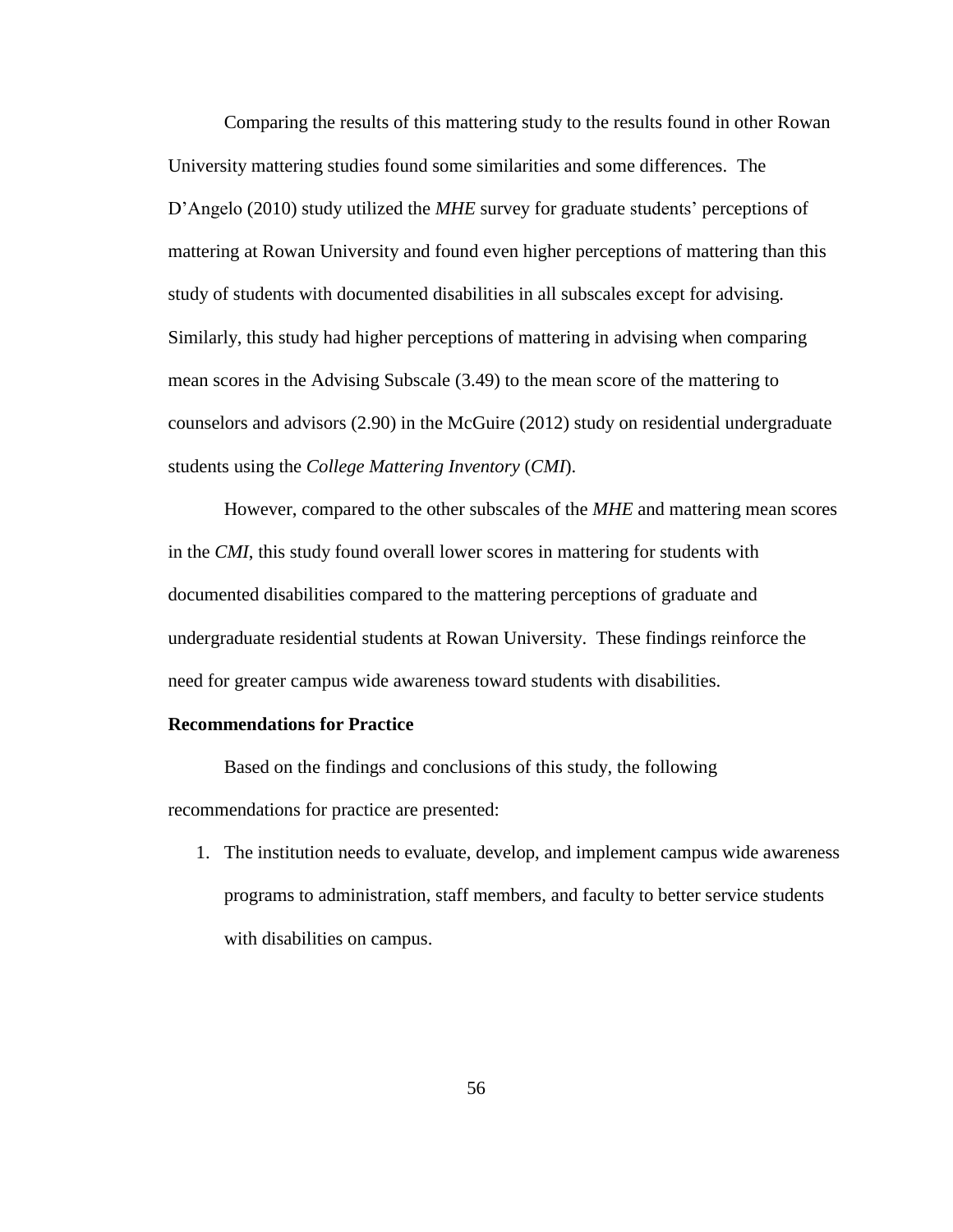- 2. Faculty and administration members need to remain mindful of the special accommodations students with all types of disabilities require to be successful at the institution.
- 3. Since the Peers Subscale received the highest levels of mattering, the institution must maintain the positive interactions between students with disabilities and students without disabilities inside and outside the classroom.

#### **Recommendations for Future Research**

Based on the findings of this study, the following suggestions for future research are recommended.

- 1. More research needs to be conducted focusing on mattering levels of students with disabilities using the same, or similar instrument to make stronger correlations between the demographic questions and the *Mattering Scales for Adult Students in Higher Education* (*MHE*) subscales.
- 2. The *MHE* should continue to be revised to fit the changing college campus and changing needs of today's college students.
- 3. Conduct a mixed method study of surveys and one-on-one interviews focusing primarily on veteran students with documented disabilities and students with visible disabilities.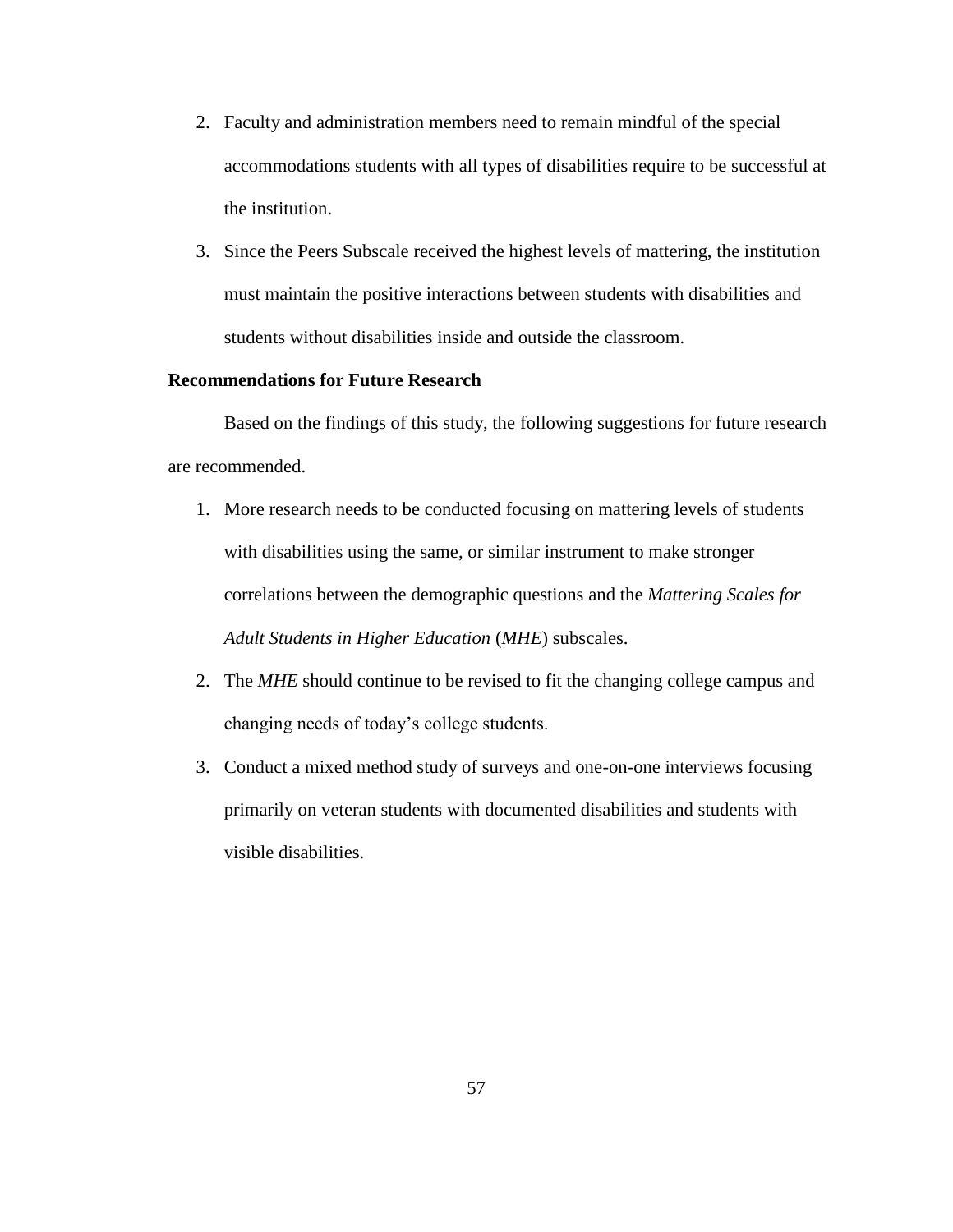#### **References**

- Academic success center- disability resources. (2012). Retrieved November 10, 2012, from http://www.rowan.edu/studentaffairs/asc/disabilityresources/
- Burgstahler, S., & Moore, E. (2009). Making student services welcoming and accessible through accommodations and universal design. *Journal of Postsecondary Education and Disability, 21*(3), 155-174.
- Church, T. E. (2009). Returning veterans on campus with war related injuries and the long road back home. *Journal of Postsecondary Education and Disability, 22*(1), 43-52.
- D'Angelo, C. (2010). *An evaluation of graduate students' perceptions of mattering at Rowan University*. (Master's thesis). Rowan University, US.
- Hadley, W. M. (2011). College students with disabilities: A student development perspective. In W. S. Harbour & J. W. Madaus (Eds.), *Disability and campus dynamics* (pp. 77-81). New Directions for Higher Education, no. 154. San Francisco: Jossey-Bass.
- Kent, S. E. (2004). *Persistence of adult undergraduate students and their perception of how they matter to a public institution*. (Doctoral dissertation). University of Northern Colorado, U.S. Retrieved from ProQuest Dissertations and Theses on June 14, 2013.
- Madaus, J. W. (2011). The history of disability services in higher education. In W. S. Harbour & J. W. Madaus (Eds.), *Disability and campus dynamics* (pp. 5-15). New Directions for Higher Education, no. 154. San Francisco: Jossey-Bass.
- Madaus, J. W., Miller,W.K.,II, & Vance, M. L. (2009). Veterans with disabilities in postsecondary education. *Journal of Postsecondary Education and Disability, 22*(1), 10-17.
- McGuire, S. (2012). *Mattering and marginality: Attitudes of Rowan University students* (Master's thesis). Rowan University, US.
- Meade, L. T., (2006). Students with disabilities. *Understanding college student subpopulations: A guide for student affairs professionals,* (7), 135-158.
- Rosenberg, M., McCullough, B. C., (1981). Mattering: Inferred significance and mental health among adolescents. *Research in Community and Mental Health, 31*(2), 163-182.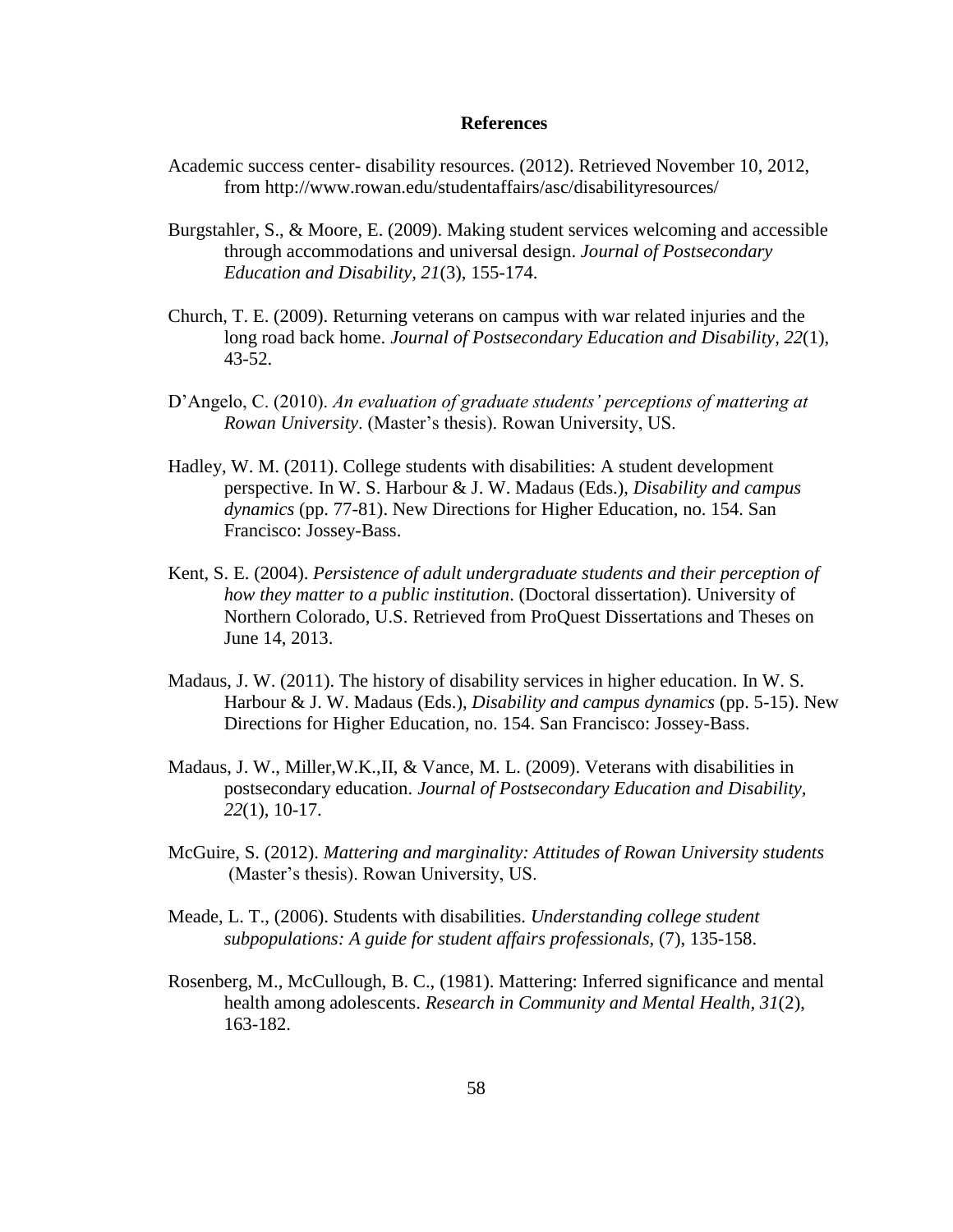- Schlossberg, N. K. (1989). Marginality and mattering: Key issues in building community. In D. C. Roberts (Ed.), *Designing campus activities to foster a sense of community* (pp. 5-15). New Directions for Student Services, no. 48. San Francisco: Jossey-Bass.
- Schlossberg, N. K., Lassalle, A. Q., & Golec, R. (1990). *The mattering scales for adult students in higher education*. Washington, DC: Center for Adult Learning, The American Council on Education.
- Shackelford, A. L. (2009). Documenting the needs of student veterans with disabilities: Intersection roadblocks, solutions, and legal realities. *Journal of Postsecondary Education and Disability, 22*(1), 36-42.
- Smith, E. C. (1999). *Perceptions of community college transfer students at the University of Nebraska-Lincoln.* (Doctoral dissertation). University of Nebraska-Lincoln, U.S. Retrieved from ProQuest Dissertations and Theses on June 14, 2013.
- Strauss, A. L., & Sales, A. (2010). Bridging the gap between disability studies and disability services in higher education: A model center on disability. *Journal of Postsecondary Education and Disability, 23*(1), 79-84.
- Tovar, E., Simon, M. A., & Lee, H. B. (2009). Development and validation of the college mattering inventory with diverse urban college students. *Measurement & Evaluation in Counseling & Development (Sage Publications Inc.), 42*(3), 154- 178.
- Walpole, M. & Chaskes, J. (2011). Advising new students with disabilities. *Journal of College Orientation and Transition, 19*(1), 37-48.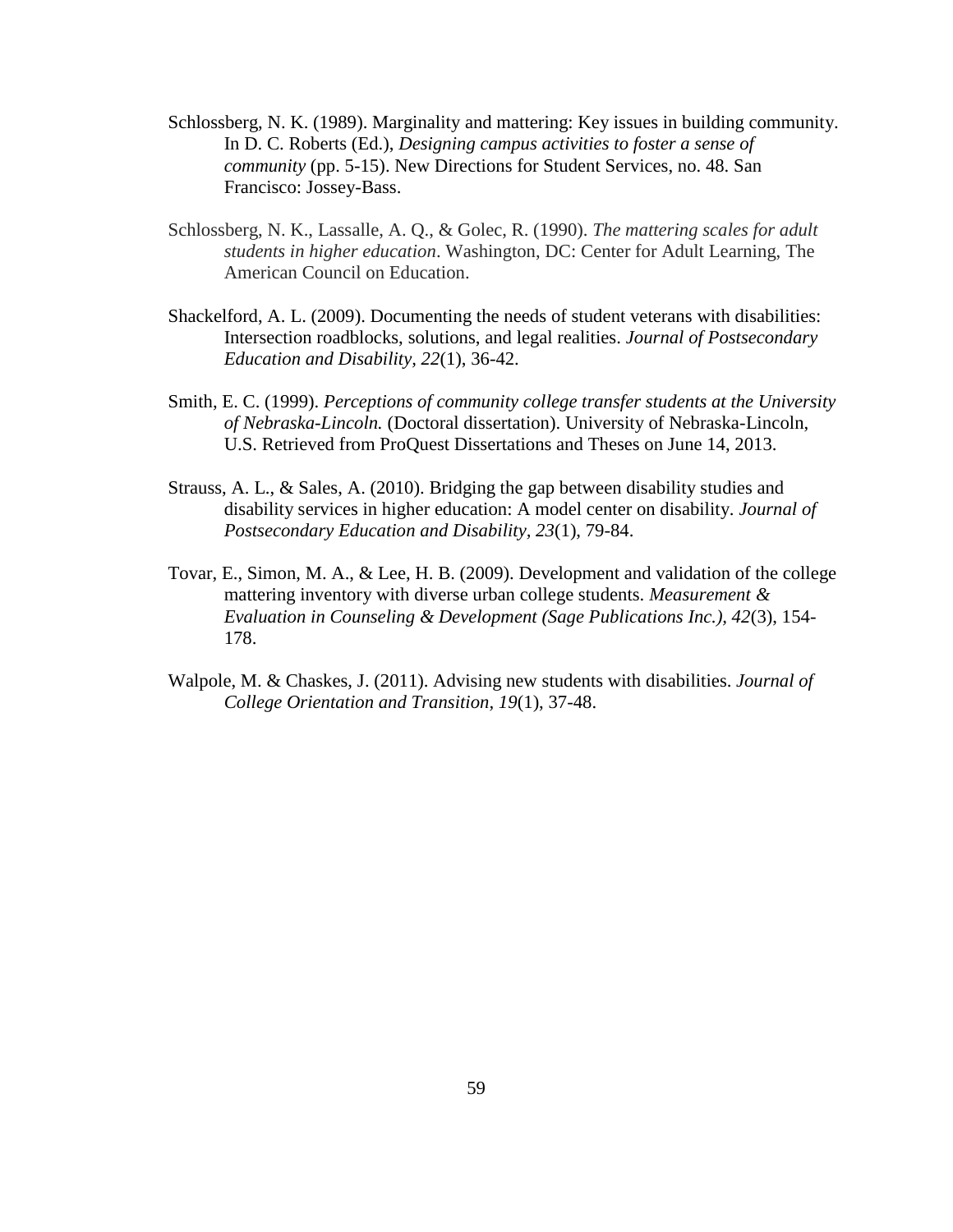# **Appendix A**

Instrument: Student Questionnaire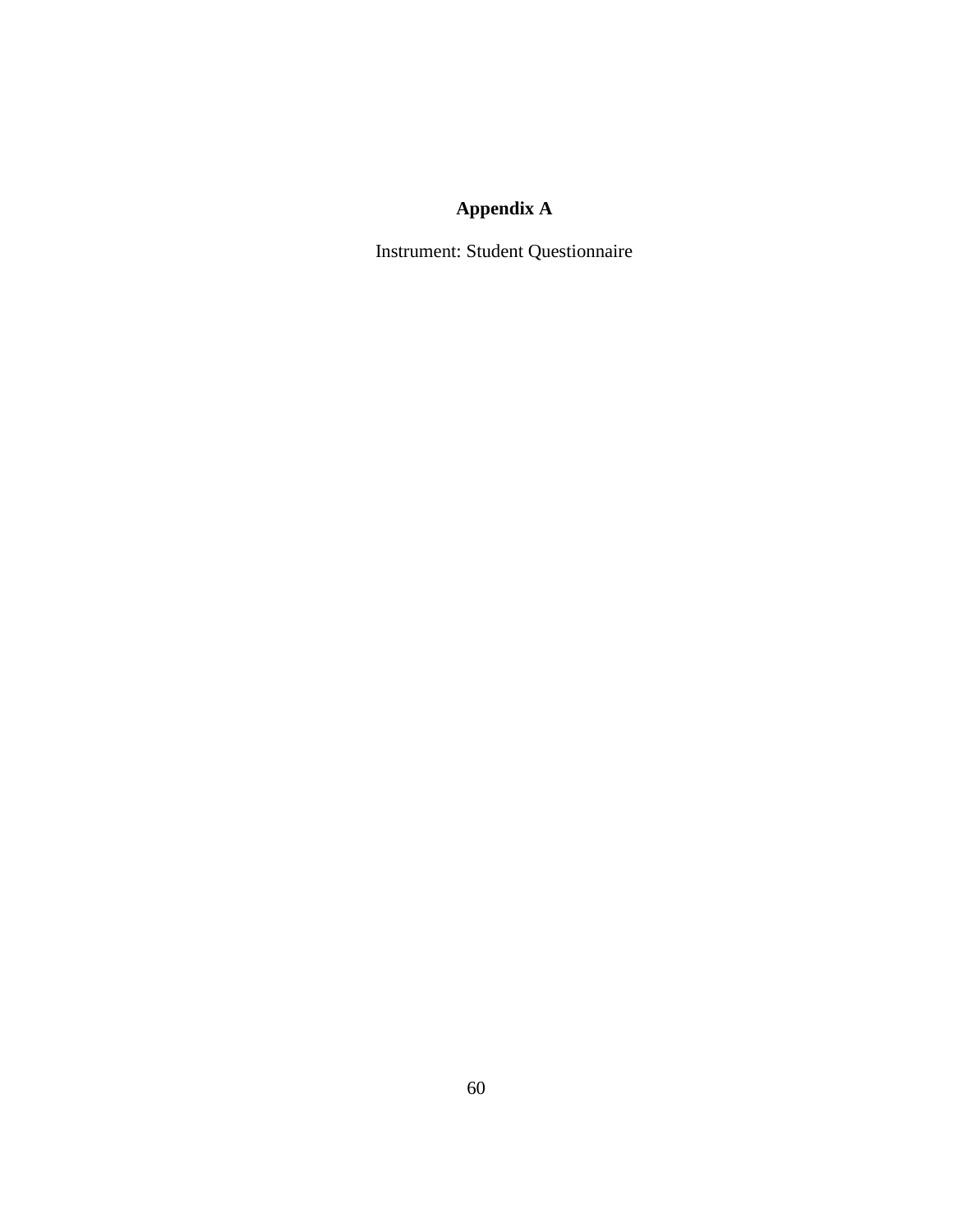### MATTERING SURVEY

| Participation in this survey is voluntary, and you are not required to answer any of the questions,<br>however your cooperation is greatly appreciated and important to the success of this study. The<br>purpose of the study is to examine students with disabilities and their perceptions of mattering at<br>Rowan University. All participants must be 18 years old or older and all responses will be kept<br>anonymous and confidential and no personal information is being requested. If you have any<br>questions or problems concerning your participation in this study, you may contact Andrew Blazie by<br>phone at (856) 678-3337, or email at blazie19@students.rowan.edu or Dr. Burton Sisco by phone at<br>(856) 256-4500 x. 3717 or email sisco@rowan.edu. |                   |                         |                |                         |                             |
|-------------------------------------------------------------------------------------------------------------------------------------------------------------------------------------------------------------------------------------------------------------------------------------------------------------------------------------------------------------------------------------------------------------------------------------------------------------------------------------------------------------------------------------------------------------------------------------------------------------------------------------------------------------------------------------------------------------------------------------------------------------------------------|-------------------|-------------------------|----------------|-------------------------|-----------------------------|
| Part I. Please place an "X" in the box or fill in the blank.                                                                                                                                                                                                                                                                                                                                                                                                                                                                                                                                                                                                                                                                                                                  |                   |                         |                |                         |                             |
| 1. What is your gender? $\Box$ Male<br>  Female                                                                                                                                                                                                                                                                                                                                                                                                                                                                                                                                                                                                                                                                                                                               |                   |                         |                |                         |                             |
| 2. What is your age?                                                                                                                                                                                                                                                                                                                                                                                                                                                                                                                                                                                                                                                                                                                                                          |                   |                         |                |                         |                             |
| 3. What is your race/ethnicity? [<br>African American/Black American Indian/ Alaskan Native<br>Hispanic/Latino Multicultural<br>Asian/Pacific Islander                                                                                                                                                                                                                                                                                                                                                                                                                                                                                                                                                                                                                        |                   |                         | White          | Other                   |                             |
| 4. What is your current year at Rowan University? Freshman Sophomore<br>Senior Graduate Student<br>$\Box$ Other/Unknown                                                                                                                                                                                                                                                                                                                                                                                                                                                                                                                                                                                                                                                       |                   |                         |                | $\vert$ Junior          |                             |
| 5. Did you have an Individual Education Plan (IEP) at any time in grades K-12? $\Box$ Yes<br>Not Sure                                                                                                                                                                                                                                                                                                                                                                                                                                                                                                                                                                                                                                                                         |                   |                         |                |                         | No                          |
| 6. Are you a transfer student? $\Box$ Yes<br>$\Box$ No                                                                                                                                                                                                                                                                                                                                                                                                                                                                                                                                                                                                                                                                                                                        |                   |                         |                |                         |                             |
| 7. Do you live on campus? $\Box$ Yes<br>∣No                                                                                                                                                                                                                                                                                                                                                                                                                                                                                                                                                                                                                                                                                                                                   |                   |                         |                |                         |                             |
| 8. Are you a veteran? $\Box$ Yes<br> No                                                                                                                                                                                                                                                                                                                                                                                                                                                                                                                                                                                                                                                                                                                                       |                   |                         |                |                         |                             |
| 9. Do you participate in the Sure to Pass Academic Success Coaching Program? Fest<br>No                                                                                                                                                                                                                                                                                                                                                                                                                                                                                                                                                                                                                                                                                       |                   |                         |                |                         |                             |
| 10. What is the nature of your disability?                                                                                                                                                                                                                                                                                                                                                                                                                                                                                                                                                                                                                                                                                                                                    |                   |                         |                |                         |                             |
| Part II. Answer each question by circling the number that describes your feeling about mattering.                                                                                                                                                                                                                                                                                                                                                                                                                                                                                                                                                                                                                                                                             |                   |                         |                |                         |                             |
| <b>Statement</b>                                                                                                                                                                                                                                                                                                                                                                                                                                                                                                                                                                                                                                                                                                                                                              | Strongly<br>Agree | Agree                   | <b>Neutral</b> | <b>Disagree</b>         | Strongly<br><b>Disagree</b> |
| 1. The university's policy of transfer credits<br>penalizes students with disabilities.                                                                                                                                                                                                                                                                                                                                                                                                                                                                                                                                                                                                                                                                                       | 5                 | 4                       | 3              | 2                       | $\mathbf{1}$                |
| 2. My advisor doesn't seem to remember<br>things we have discussed before.                                                                                                                                                                                                                                                                                                                                                                                                                                                                                                                                                                                                                                                                                                    | 5                 | 4                       | 3              | 2                       | $\mathbf{1}$                |
| 3. I will have a hard time finishing my<br>degree because of time limits on<br>completing course requirements.                                                                                                                                                                                                                                                                                                                                                                                                                                                                                                                                                                                                                                                                | 5                 | 4                       | 3              | 2                       | 1                           |
| The administration seems to consider<br>4.<br>students with disabilities priorities as<br>important as students without disabilities<br>priorities.                                                                                                                                                                                                                                                                                                                                                                                                                                                                                                                                                                                                                           | 5                 | 4                       | 3              | $\overline{\mathbf{c}}$ | $\mathbf{1}$                |
| I get support from my classmates when I<br>5.<br>need it.                                                                                                                                                                                                                                                                                                                                                                                                                                                                                                                                                                                                                                                                                                                     | 5                 | $\overline{\mathbf{4}}$ | $\mathfrak{Z}$ | $\boldsymbol{2}$        | $\mathbf{1}$                |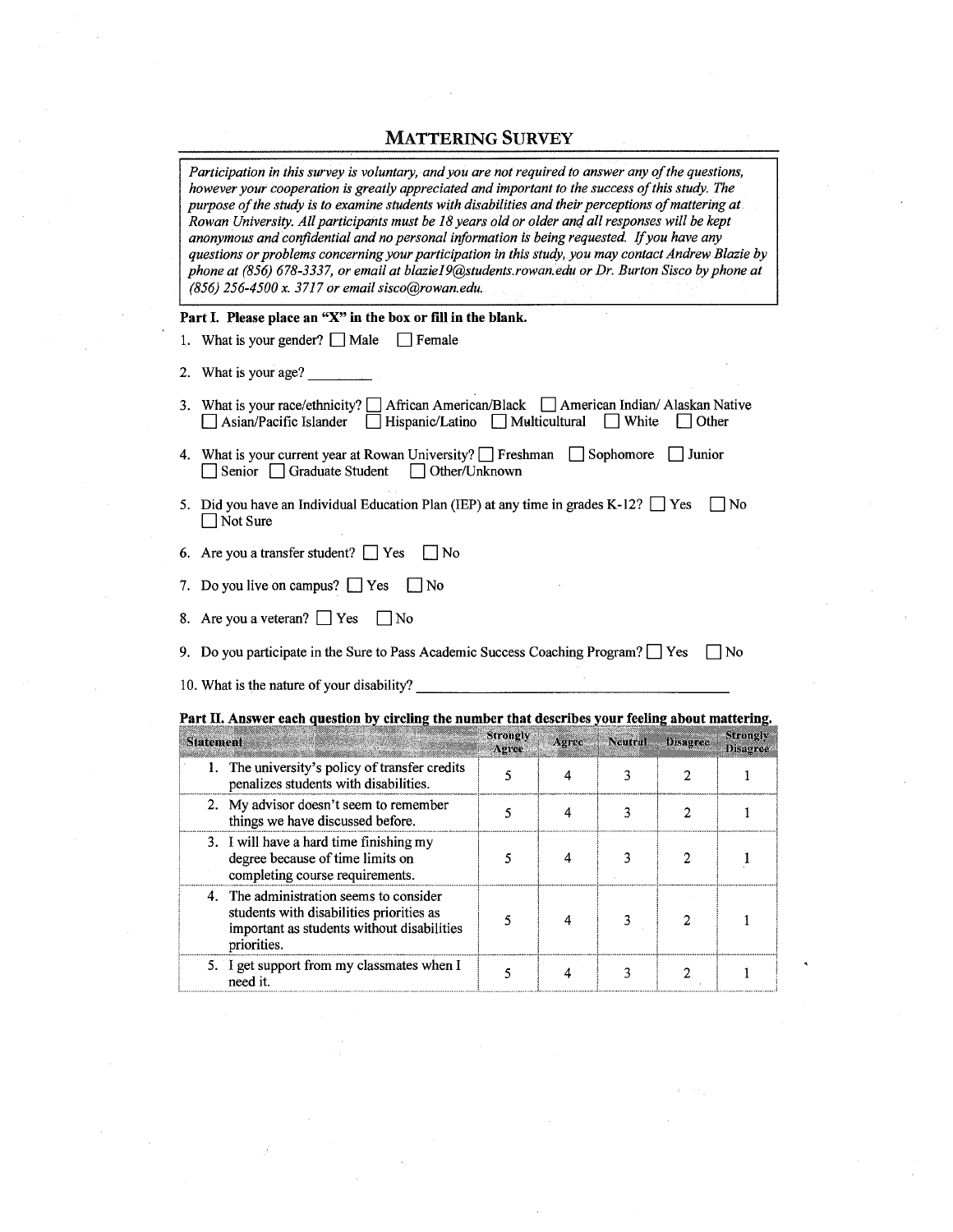| <b>Statement</b> |                                                                                                                | Strongly<br>Apree        | Agree          | Neutral        | <b>Disagree</b> | <b>Strongly</b><br><b>Disagree</b> |
|------------------|----------------------------------------------------------------------------------------------------------------|--------------------------|----------------|----------------|-----------------|------------------------------------|
|                  | 6. My questions seem to put faculty<br>members on the defensive.                                               | 5                        | 4              | 3              | 2               | 1                                  |
|                  | 7. The faculty and administrators are<br>sensitive to my other responsibilities.                               | 5                        | 4              | 3              | $\overline{2}$  | $\mathbf{1}$                       |
|                  | 8. I sometimes feel alone and isolated at the<br>university.                                                   | 5                        | 4              | 3              | $\overline{2}$  | $\mathbf{1}$                       |
| 9.               | The administrative rules and regulations<br>are clear to me.                                                   | 5                        | 4              | 3              | 2               | 1                                  |
| 10.              | My professors interpret assertiveness as a<br>challenge to their authority.                                    | 5                        | 4              | 3              | $\overline{c}$  | 1                                  |
|                  | 11. The administration sets things up to be<br>easy for them, not the students.                                | 5                        | 4              | 3              | $\overline{2}$  | 1                                  |
|                  | 12. It's hard for me to go back to the school<br>environment.                                                  | 5                        | 4              | 3              | $\overline{2}$  | 1                                  |
|                  | 13. If my advisor didn't know the answer to<br>my questions, I'm sure he or she would<br>seek out the answers. | 5                        | 4              | 3              | $\overline{c}$  | 1                                  |
|                  | 14. The classroom atmosphere encourages me<br>to speak out in class.                                           | 5                        | 4              | 3              | $\mathbf{2}$    | $\mathbf{1}$                       |
|                  | 15. I feel my classmates react positively to<br>my experience and knowledge.                                   | 5                        | 4              | 3              | $\overline{2}$  | $\mathbf{1}$                       |
| 16.              | My professors seem to recognize the<br>students without disabilities but not me.                               | 5                        | 4              | 3              | 2               | 1                                  |
| 17.              | I don't have time to complete the<br>administrative tasks this institution<br>requires.                        | 5                        | 4 <sub>1</sub> | 3              | $\overline{2}$  | $\mathbf{1}$                       |
| <b>Statement</b> | thian an mar anns a' a                                                                                         | <b>Strongly</b><br>Agree | Agree          | <b>Neutral</b> | Disagree        | <b>Strongly</b><br><b>Disagree</b> |
| 18.              | There has always been someone on<br>campus that could help me when I had a<br>question or problem.             | 5                        | 4              | 3              | $\overline{2}$  | 1                                  |
|                  | 19. I feel like I fit in with my classes.                                                                      | 5                        | 4              | 3              | 2               | 1                                  |
| 20.              | The administrative offices are not open at<br>times when I need them.                                          | 5                        | 4              | 3              | $\overline{2}$  | $\mathbf{1}$                       |
| 21.              | The administration makes efforts to<br>accommodate students with disabilities.                                 | 5                        | 4              | 3              | 2               | $\mathbf{1}$                       |
| 22.              | I have a good relationship with classmates<br>who do not have a disability.                                    | 5                        | 4              | 3              | $\overline{2}$  | $\mathbf{1}$                       |
| 23.              | Sometimes I feel left out in the classroom.                                                                    | 5                        | 4              | 3              | $\overline{2}$  | $\mathbf{1}$                       |
| 24.              | The university does not commit enough<br>resources to students with disabilities.                              | 5                        | 4              | 3              | $\overline{2}$  | 1                                  |

## MATTERING SURVEY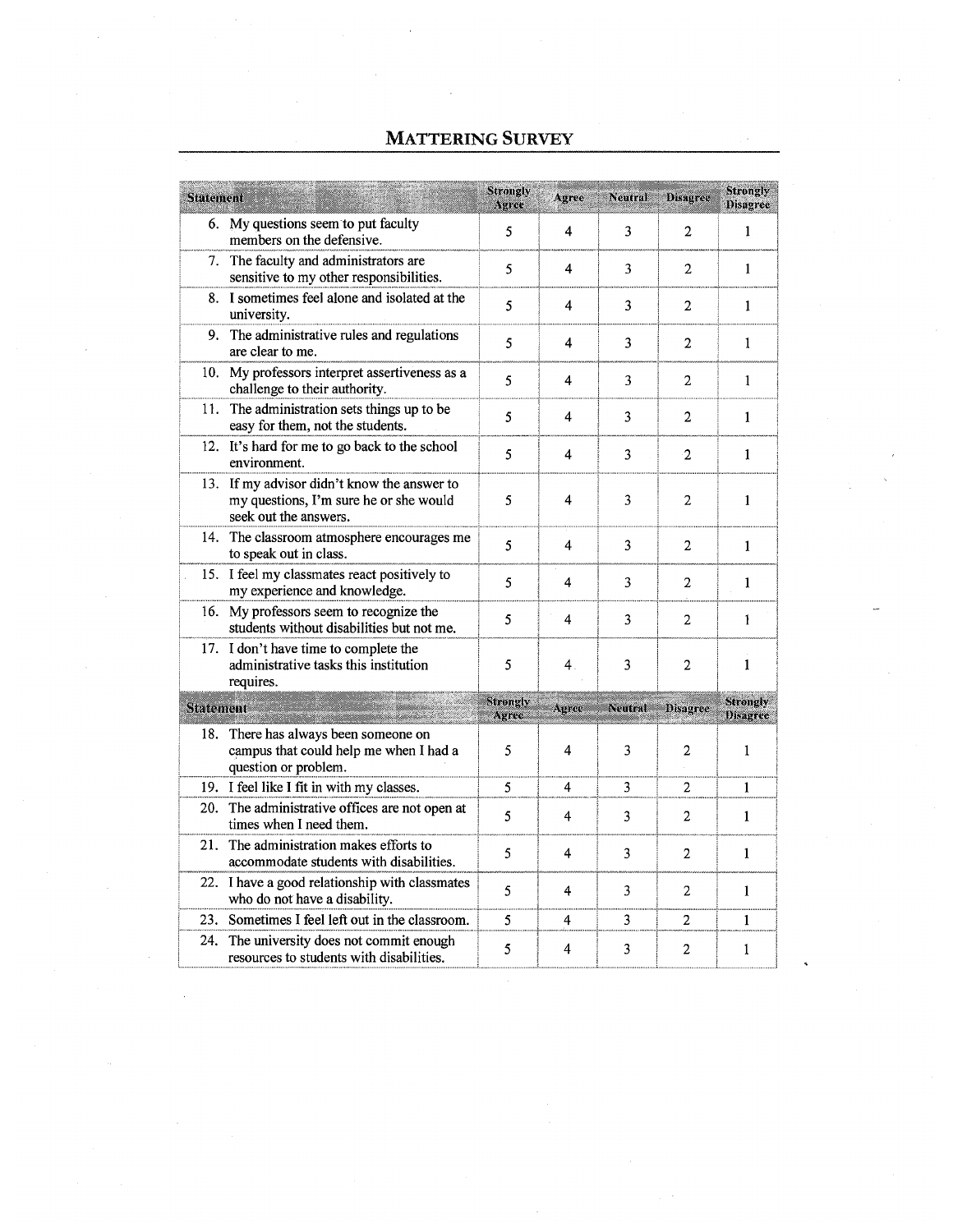## MATTERING SURVEY

| <b>Statement</b> |                                                                                                                         | Strongly<br>Agree        | Agree          | <b>Neutral</b> | Disagree       | Strongly<br><b>Disagree</b>        |
|------------------|-------------------------------------------------------------------------------------------------------------------------|--------------------------|----------------|----------------|----------------|------------------------------------|
| 25.              | There has always been an advisor<br>available to talk to me if I need to ask a<br>question.                             | 5                        | 4              | 3              | $\overline{2}$ | $\mathbf{1}$                       |
|                  | 26. My classmates would help me with a<br>problem if I needed it.                                                       | 5                        | 4              | 3              | $\overline{2}$ | $\mathbf{1}$                       |
| 27.              | My experience-based comments are<br>accepted by my professors.                                                          | 5                        | 4              | 3              | $\overline{2}$ | 1                                  |
| 28.              | It takes too long to register or correct<br>registration problems.                                                      | 5                        | 4              | 3              | $\overline{2}$ | $\mathbf{1}$                       |
|                  | 29. Administrative staff is helpful in<br>answering my questions.                                                       | 5                        | 4              | 3              | 2              | 1                                  |
|                  | 30. Fellow students don't seem to listen to me<br>when I share my life experiences.                                     | 5                        | 4              | 3              | 2              | $\mathbf{1}$                       |
| 31.              | Unless I have another student with a<br>disability in my class, no one really<br>understands how hard it is to be here. | 5                        | 4              | 3              | $\overline{2}$ | 1                                  |
| 32.              | The university offers alternatives to the<br>traditional semester-length course (like<br>weekends).                     | 5                        | 4              | 3              | $\overline{2}$ | 1                                  |
| 33.              | I have had adequate opportunities to get to<br>know fellow students.                                                    | 5                        | 4              | 3              | $\overline{2}$ | $\mathbf{1}$                       |
| 34.              | Campus rules and regulations seem to<br>have been made for traditional-age<br>students.                                 | 5                        | 4              | 3              | 2              | 1                                  |
| 35.              | My disability sometimes gets in the way<br>of my interactions with fellow students.                                     | 5                        | 4 <sup>1</sup> | 3              | $\overline{2}$ | 1                                  |
|                  | Statement <b>Statement</b>                                                                                              | <b>Strongly</b><br>Agree | Agree          | Neutral        | Disagree       | <b>Strongly</b><br><b>Disagree</b> |
| 36.              | Some of the jokes my professors tell make<br>me feel uncomfortable.                                                     | 5                        | 4              | 3              | $\overline{2}$ | 1                                  |
| 37.              | Classes are offered at times that are good<br>for me.                                                                   | 5                        | 4              | 3              | 2              | $\mathbf{1}$                       |
|                  | 38. As a student with a disability, I feel<br>welcome on campus.                                                        | 5                        | 4              | 3              | $\overline{2}$ | $\mathbf{1}$                       |
| 39.              | The desks aren't made for students with a<br>disability.                                                                | 5                        | 4              | 3              | 2              | 1                                  |
|                  | 40. I feel my activities fees are spent in a way<br>that is meaningful to me.                                           | 5                        | 4              | 3              | $\overline{2}$ | $\mathbf{1}$                       |
|                  | 41. My advisor has office hours at times that I<br>am on campus.                                                        | 5                        | 4              | 3              | $\overline{c}$ | $\mathbf{1}$                       |
| 42.              | Departmental rules sometimes make my<br>goals difficult or impossible.                                                  | 5                        | 4              | 3              | 2              | 1                                  |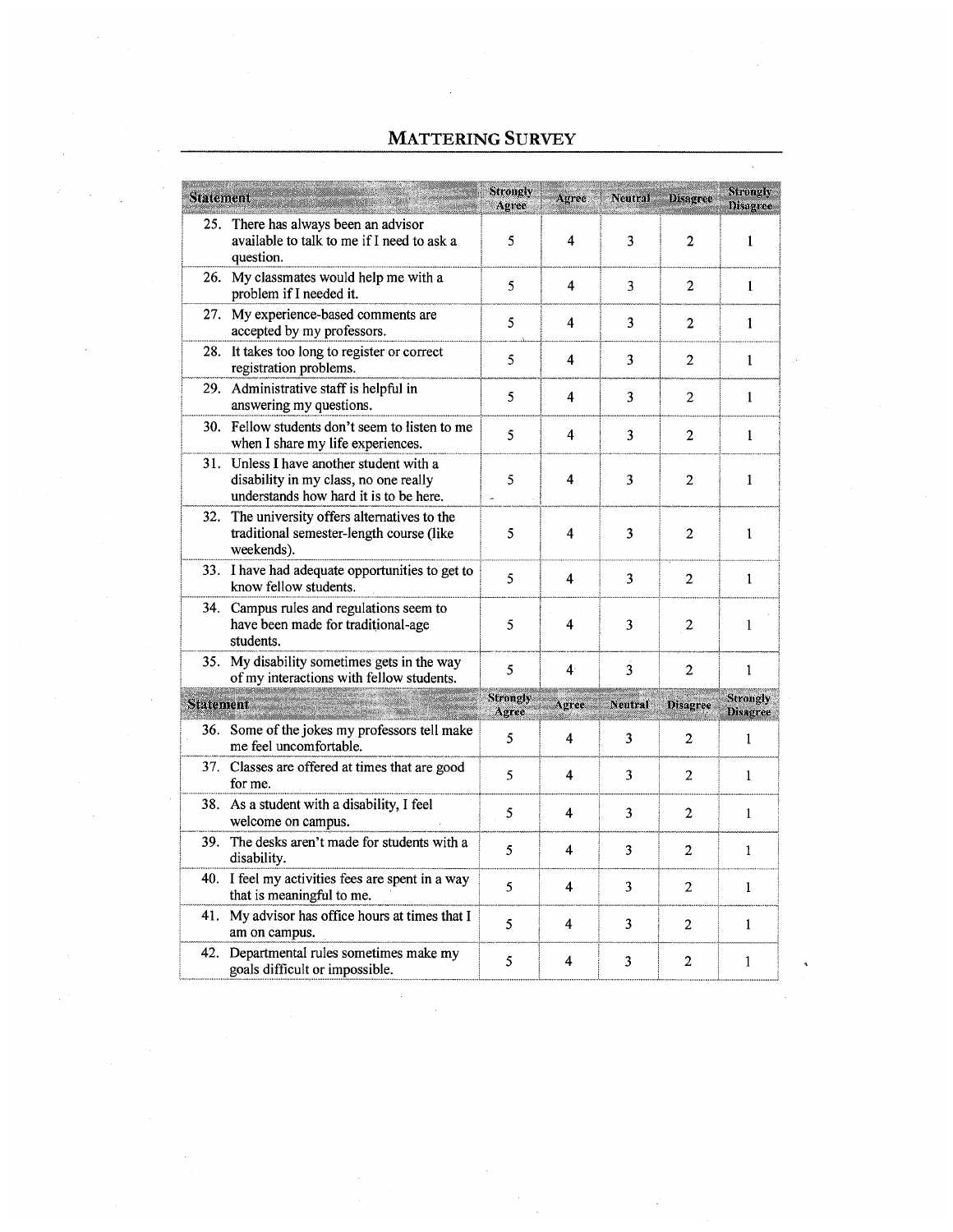## **MATTERING SURVEY**

| <b>Statement</b> |                                                                                | Strongly<br>Agree | Agree Neutral | Disagree | <b>Strongly</b><br><b>Disagree</b> |
|------------------|--------------------------------------------------------------------------------|-------------------|---------------|----------|------------------------------------|
|                  | 43. The school newspaper doesn't discuss<br>students with disabilities issues. |                   |               |          |                                    |
|                  | 44. My professors sometimes ignore my<br>comments or questions.                |                   |               |          |                                    |
|                  | 45. I sometimes feel my professors want me<br>to hurry up and finish speaking. |                   |               |          |                                    |

THANK YOU FOR YOUR PARTICIPATION IN THE STUDY!!!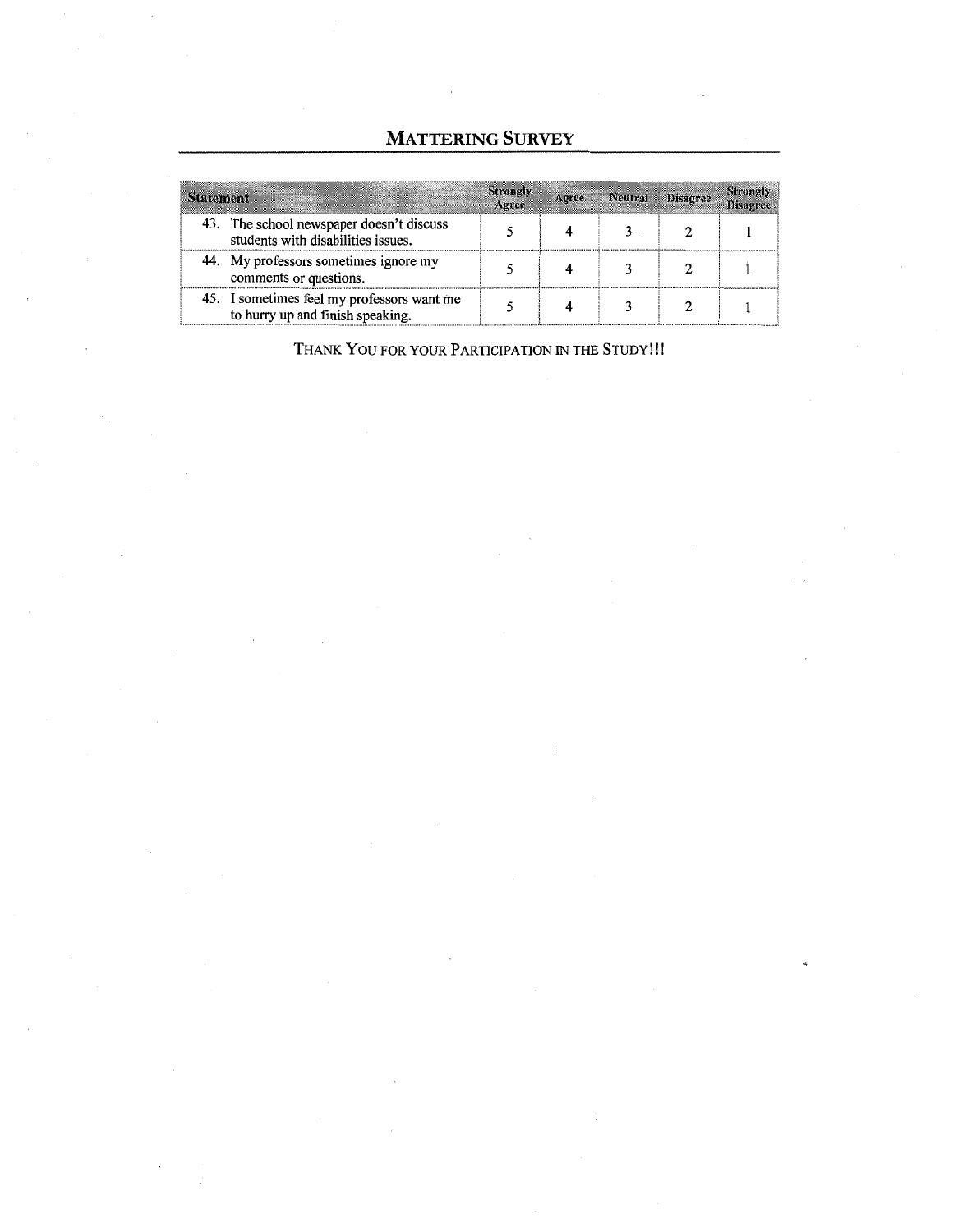## **Appendix B**

Institutional Review Board Approval Letter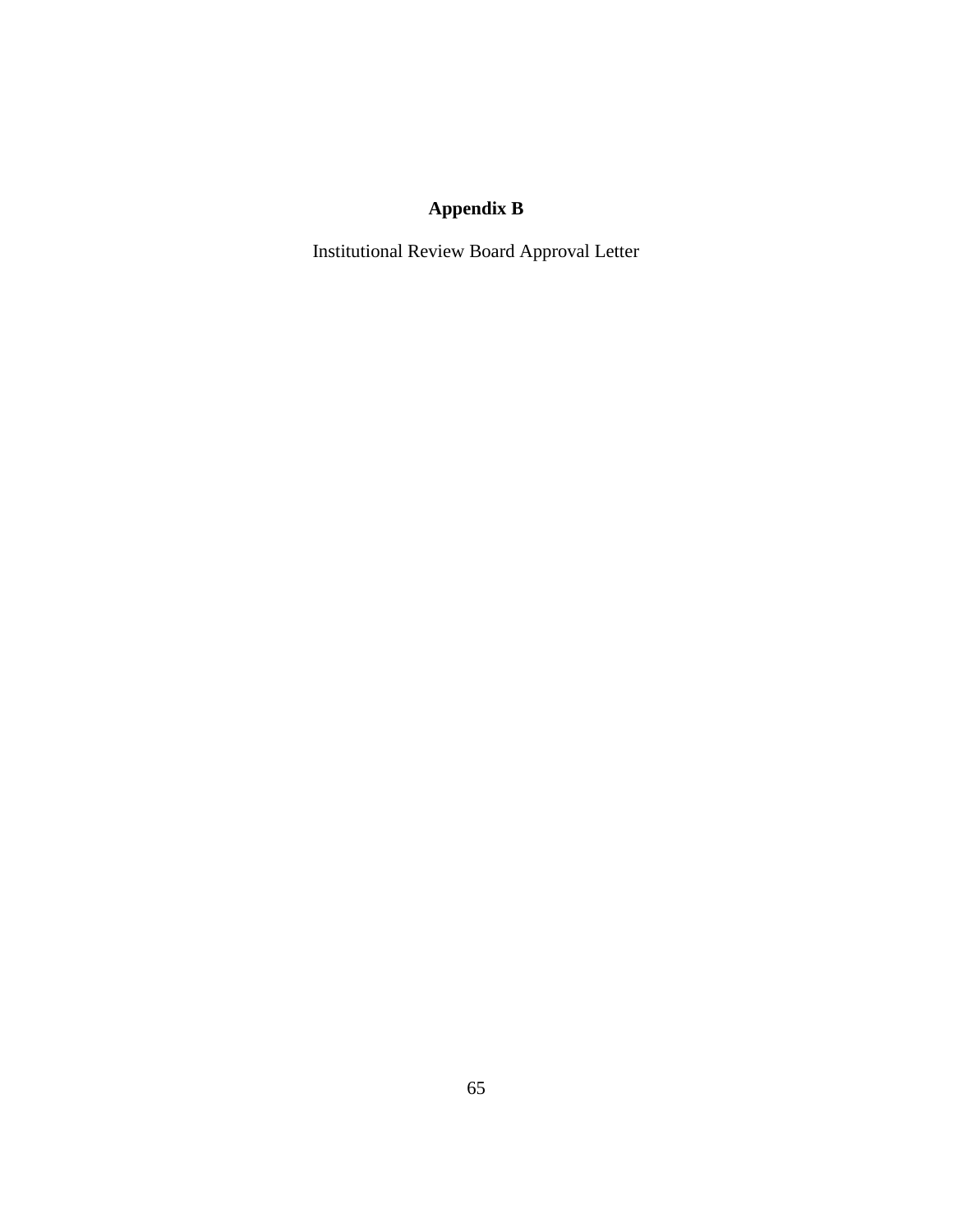

December 12, 2012

Andrew Blazie 23 New Jersey Ave. #2 Pennsville, NJ 08070

Dear Andrew Blazie:

In accordance with the University's IRB policies and 45 CFR 46, the Federal Policy for the Protection of Human Subjects, I am pleased to inform you that the Rowan University Institutional Review Board (IRB) has exempted your project, category 1.

IRB application number: 20 13-111

Project Title: Mattering and Marginality: College Students with Disabilities

If you need to make significant modifications to your study, you must notify the IRB immediately. Please reference the above-cited lRB application number in any future communications with our office regarding this research.

If, during your research, you encounter any unanticipated problems involving risks to subjects, you must report this immediately to Dr. Harriet Hartman (hartman@rowan.edu or call 856-256-4500, ext. 3787) or contact Dr. Shreckanth Mandayam, Associate Provost for Research (shreek@rowan.edu or call 856-256- 5150).

If you have any administrative questions, please contact Karen Heiser (heiser@rowan.edu or 856-256- 5150).

Sincerely,

Harriet Hartman

Harriet Hartman, Ph.D. Chair, Rowan University IRB

c: Burton Sisco, Educational Services, Administration, Higher Education, James Hall

Office of Research Bole Hal! 201 Mullica Hill Road<br>Glassboro, NJ 08028-1701

856-256-5150<br>856-256-4425 fax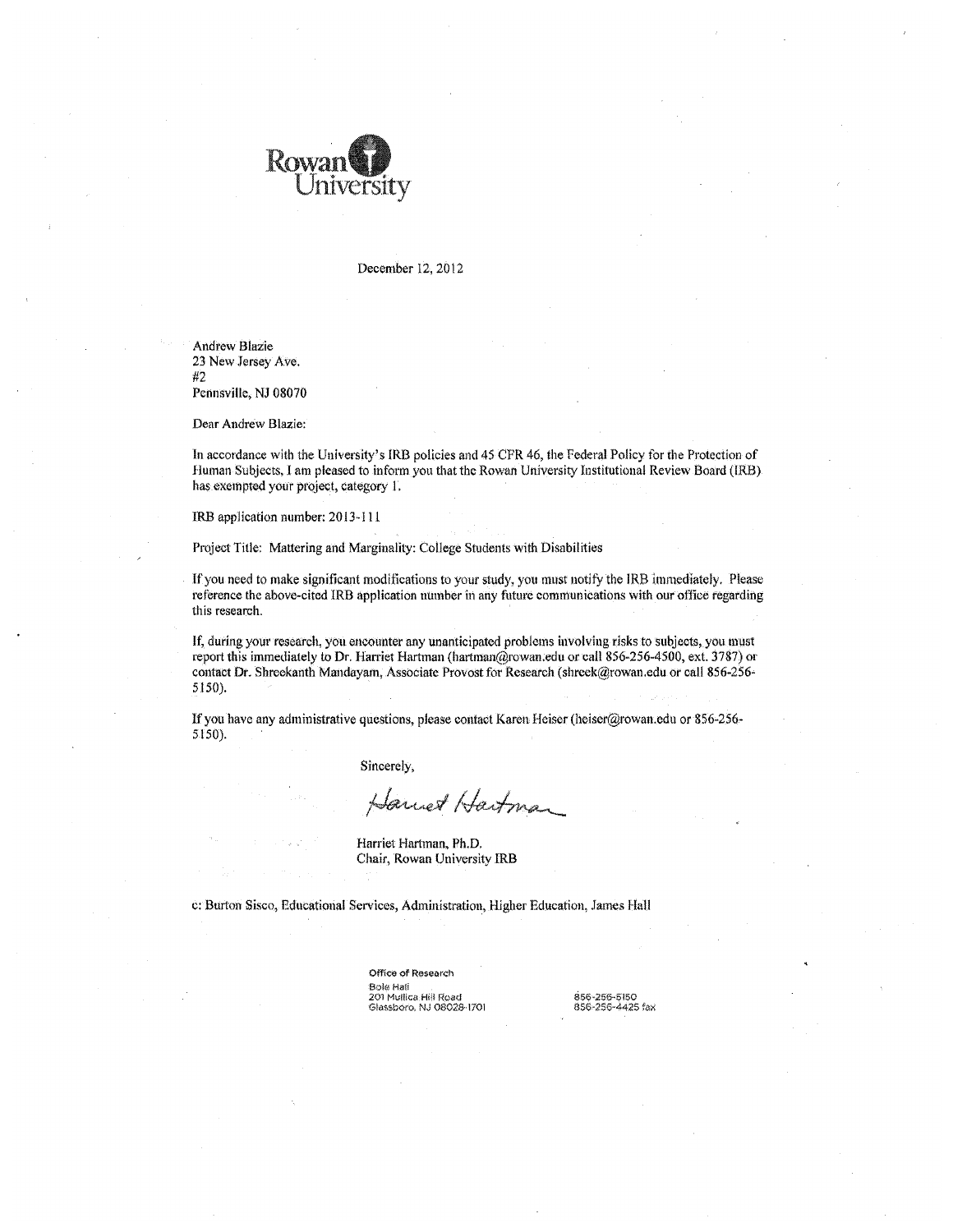## **Appendix C**

Email/Letter To Participants